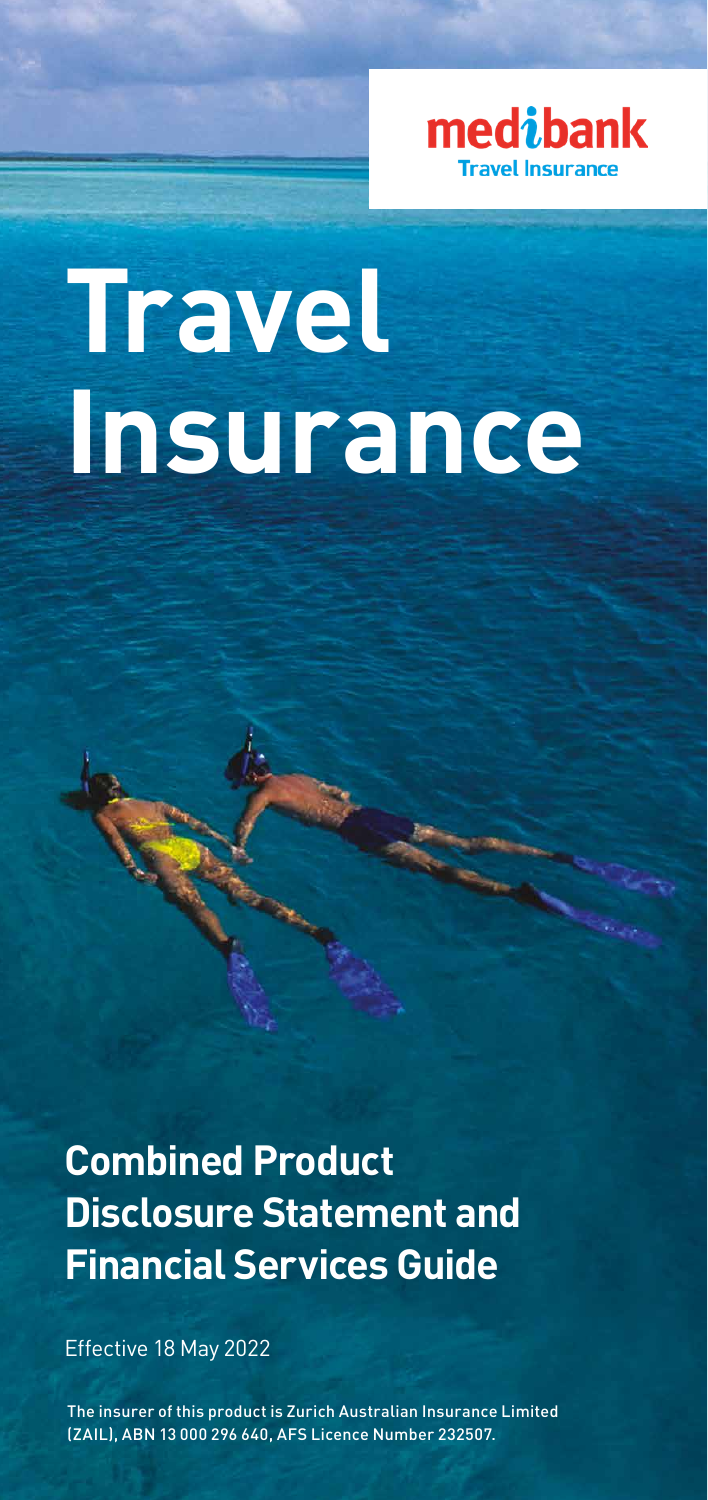## <span id="page-1-0"></span>Welcome

This Product Disclosure Statement (PDS) includes important information about Your policy. Please ensure that you read all sections of the brochure for full terms and conditions to ensure this policy is right for you.

## **How to buy Medibank Travel Insurance**

ask: **in-store**

visit: **medibank.com.au/travel**

call: **132 331**

## **Customer Service and General Policy Enquiries**

call **1300 362 544 (within Australia) +61 2 8907 5020 (from overseas)**

|       | email medibank@travelinsurancepartners.com.au |
|-------|-----------------------------------------------|
| write | <b>Medibank Travel Insurance</b>              |
|       | c/o Travel Insurance Partners                 |
|       | <b>PO Box 168</b>                             |

**North Sydney NSW 2060**

## **24 hour emergency assistance**

| 0800 284 346  |
|---------------|
| 0800 096 8821 |
| 18558023392   |
| 18558023392   |
|               |

Charges may apply if calling from a pay phone or mobile phone.

From all other countries or if You are experiencing difficulties from one of the numbers above: call **+61 2 8907 5672** or fax **+61 2 9954 6250**

## Table of Contents

## **Product Disclosure Statement (PDS) 4[-90](#page-45-0)**

| The purpose of the Product Disclosure Statement (PDS)  4                                                          |       |
|-------------------------------------------------------------------------------------------------------------------|-------|
|                                                                                                                   |       |
|                                                                                                                   |       |
|                                                                                                                   |       |
| Health of other people impacting Your travel (non-traveller)29                                                    |       |
| 4. 24 hour Emergency Assistance and Claims30                                                                      |       |
|                                                                                                                   |       |
|                                                                                                                   |       |
| Duty to take reasonable care not to make a misrepresentation33<br>How various factors affect the Amount Payable35 |       |
|                                                                                                                   |       |
|                                                                                                                   |       |
|                                                                                                                   |       |
|                                                                                                                   |       |
| <b>Financial Services Guide (FSG)</b>                                                                             | 92-93 |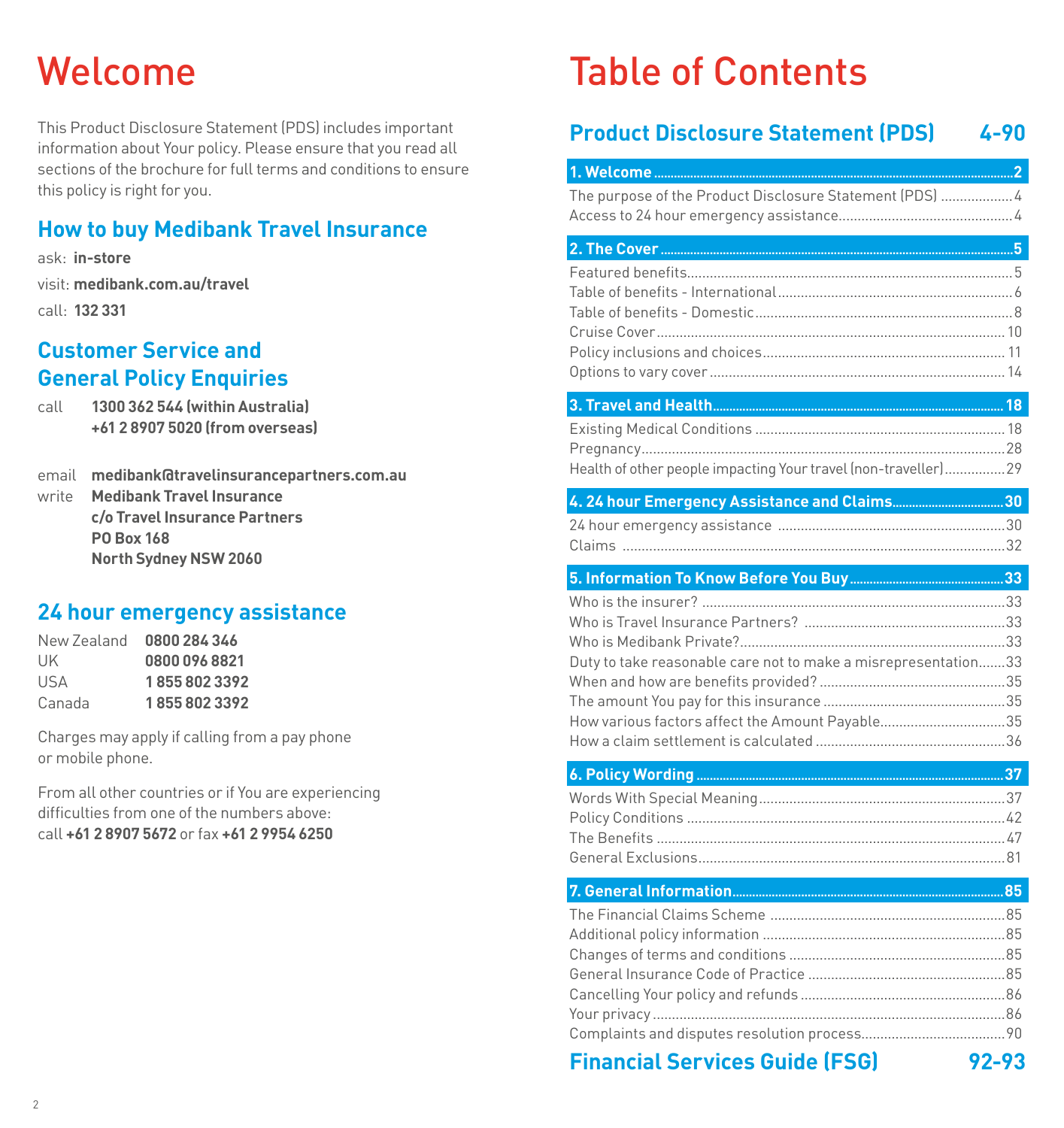## <span id="page-2-0"></span>**The purpose of the Product Disclosure Statement (PDS)**

The PDS provides information to help you understand this travel insurance policy, compare cover and make an informed decision about whether to buy a policy. Please read the PDS carefully to ensure it provides the cover you need. If you have any questions please contact us.

The PDS details:

- the benefits read these together with the options to vary cover;
- if You are booking a multi-night cruise, the Cruise Cover required;
- requirements if You have an Existing Medical Condition or are pregnant;
- obligations in relation to Your duty to take reasonable care not to make a misrepresentation;
- definitions of 'words with special meaning' where they are used in the policy; and
- what is and isn't covered.

When you purchase a policy, keep a copy of this PDS and the Certificate of Insurance we'll give you in a safe place for future reference.

### <span id="page-2-1"></span>**Access to 24 hour emergency assistance**

You are in safe hands with Our Australian based emergency assistance team. This experienced team of doctors, nurses, travel agents and case managers are contactable 24 hours a day, 7 days a week.

Some examples of the assistance We provide are:

- Assisting You in finding the appropriate medical treatment and then monitoring Your medical care.
- Paying larger medical bills directly to the hospital.
- Should it be medically appropriate to bring You Home, We will coordinate the entire exercise.
- Assisting You in replacing lost passport, travel documents or credit cards.
- Help to change travel plans as a result of an emergency.

Certain services are subject to a claim being accepted under the policy. For more information see pages [30](#page-15-1)-[32](#page-16-0).

## <span id="page-2-2"></span>The Cover

## <span id="page-2-3"></span>**Featured benefits**

**Overseas medical cover.** Cover for overseas hospital, medical, surgical, nursing, ambulance expenses and emergency dental expenses. Our medical cover also assists You in finding treatment and medical evacuation if necessary.

**Additional expenses.** Cover for emergency accommodation and transport expenses if a natural disaster like a volcano, tsunami, earthquake or flood disaster disrupts Your Journey.

**Rental Car insurance excess.** If You hire a car and have an accident, cover is included for the Rental Car excess only.

**Comprehensive luggage cover.** With higher limits for Your laptop, tablet, phone and camera equipment.

**Note:** The included benefits depend on the plan You choose. Additional premiums may apply.

### **International travel**

See a summary of the benefits and plans available on pages [6-](#page-3-0)7.

### **Domestic travel**

For travel within Australia only.

See a summary of the benefits on page [8-](#page-4-0)9.

### **Multi-night cruise cover available**

Mandatory cover that includes additional benefits if any part of Your trip includes a multi-night cruise. Available on the International Comprehensive Plan and International Medical Only Plan. See page [10](#page-5-0) for details.

#### **Multi-night cruise travel and COVID-19**

If You are diagnosed with COVID-19 on board a multi-night cruise, cover applies to:

- On-board medical and dental cover
- Ship to shore medical cover.

See SECTION 18: COVID-19 Benefits pages [69](#page-34-0)[-77](#page-38-0) and Additional Cruise Benefits pages [78-](#page-39-0)[80](#page-40-1) for the details of what cover is included.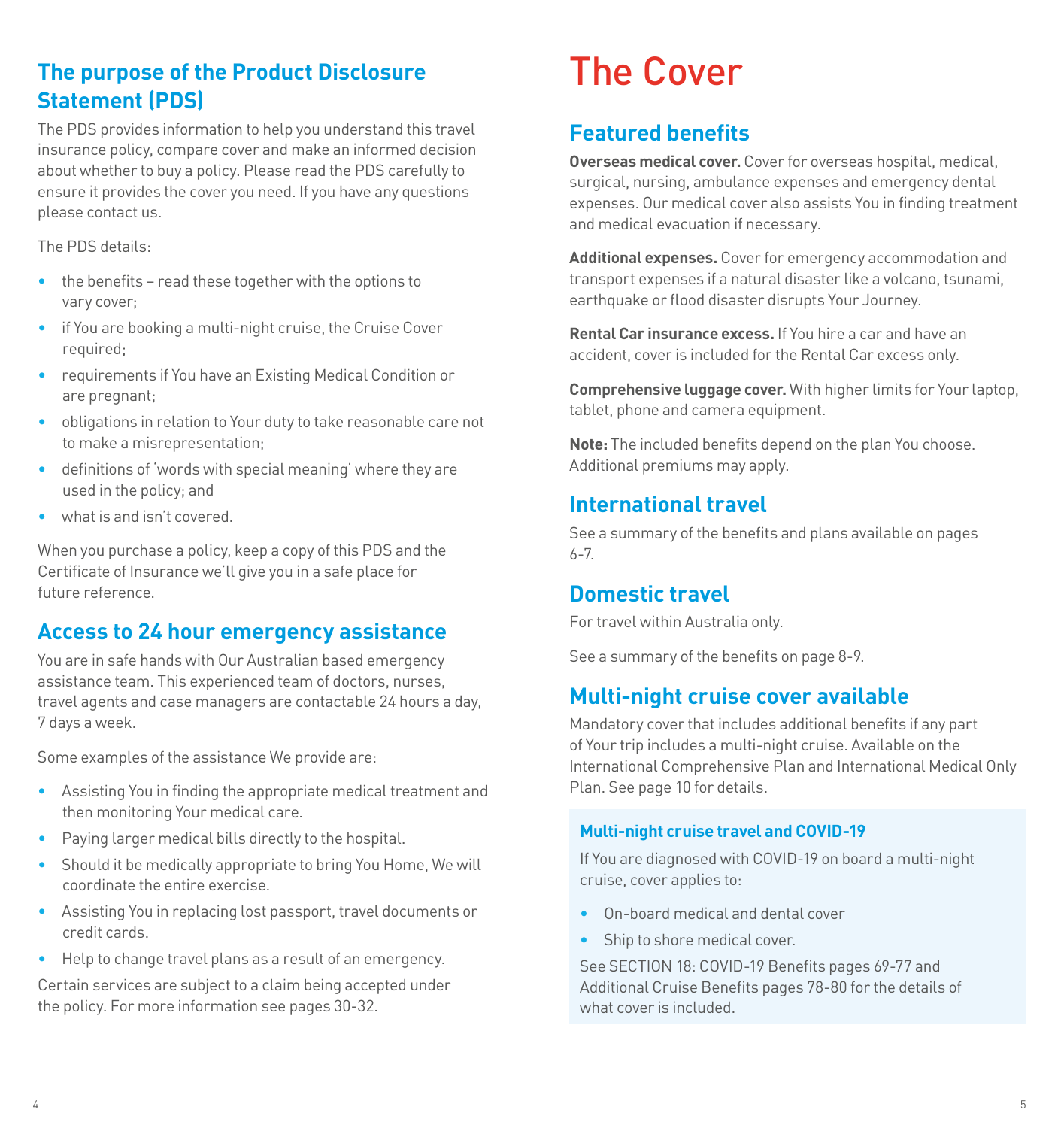## <span id="page-3-0"></span>**Table of benefits - International**

Following is a table of the benefits and their maximum limits. Please read the PDS carefully to understand what this policy and sub-limits apply.

**For trips that include a multi-night cruise, please see Cruise Cover page [10.](#page-5-0)**

| covers. Importantly, please note that conditions, exclusions limits<br>and sub-limits apply. |                                                                                                                              |                           | <b>Limit Per Adult</b>                                                | <b>Limit Per Adult</b>                           |
|----------------------------------------------------------------------------------------------|------------------------------------------------------------------------------------------------------------------------------|---------------------------|-----------------------------------------------------------------------|--------------------------------------------------|
|                                                                                              |                                                                                                                              |                           | <b>International</b><br><b>Comprehensive Plan</b>                     | <b>International</b><br><b>Medical Only Plan</b> |
|                                                                                              | <b>Benefits</b>                                                                                                              | <b>Excess</b><br>applies? | <b>Single Trip or</b><br><b>Annual Multi-Trip</b>                     | <b>Single Trip</b>                               |
| $\mathbf{1}$                                                                                 | Overseas Medical and Hospital Expenses<br>(including emergency repatriation/evacuation)                                      |                           |                                                                       |                                                  |
|                                                                                              | Overseas Medical Expenses                                                                                                    | Yes                       | \$Unlimited#                                                          | \$Unlimited#                                     |
|                                                                                              | Overseas Dental Expenses                                                                                                     | Yes                       | \$2,000                                                               | \$2,000                                          |
| $2*$                                                                                         | <b>Cancellation and Amendment Fees</b>                                                                                       | Yes                       | \$Unlimited                                                           |                                                  |
| $3*$                                                                                         | <b>Additional Expenses</b>                                                                                                   | Yes                       | \$Unlimited~                                                          | \$Unlimited~                                     |
| 4                                                                                            | <b>Missed Connections</b>                                                                                                    | No                        | \$3,000                                                               |                                                  |
| $5*$                                                                                         | Luggage and Personal Effects                                                                                                 |                           | \$15,000                                                              |                                                  |
|                                                                                              | Phone or smart watch - limit per item.                                                                                       |                           | \$1,500                                                               |                                                  |
|                                                                                              | Camera or video camera - limit per item.                                                                                     |                           | \$4,000                                                               |                                                  |
|                                                                                              | Laptop computer - limit per item.                                                                                            |                           | \$4,000                                                               |                                                  |
|                                                                                              | Tablet computer - limit per item.                                                                                            | Yes                       | \$3,000                                                               |                                                  |
|                                                                                              | Drone (with or without camera) - limit per item.                                                                             |                           | \$1,200                                                               |                                                  |
|                                                                                              | Artificial limb, removable dental appliance, dentures or medical<br>device e.g. hearing aids, CPAP machine - limit per item. |                           | \$1,200                                                               |                                                  |
|                                                                                              | Jewellery - limit per item.                                                                                                  |                           | \$1,200                                                               |                                                  |
|                                                                                              | Watch or any other item - limit per item.                                                                                    |                           | \$1,200                                                               |                                                  |
| $6*$                                                                                         | Travel Documents, Credit Card and Travellers Cheques                                                                         | Yes                       | \$5,000                                                               |                                                  |
| $7*$                                                                                         | Delayed Luggage Allowance                                                                                                    | Yes                       | \$1,100                                                               |                                                  |
| 8                                                                                            | Theft of Cash                                                                                                                | No                        | \$250                                                                 |                                                  |
| 9                                                                                            | Rental Car Insurance Excess                                                                                                  | No                        | \$6,000                                                               |                                                  |
| $10*$                                                                                        | <b>Travel Delay Expenses</b>                                                                                                 | <b>No</b>                 | \$2,000                                                               |                                                  |
| 11                                                                                           | <b>Alternative Transport Expenses</b>                                                                                        | Yes                       | \$5,000                                                               |                                                  |
| 12                                                                                           | Resumption of Journey                                                                                                        | Yes                       | \$3,000                                                               |                                                  |
| $13*$                                                                                        | <b>Hospital Cash Allowance</b>                                                                                               | No                        | \$5,000                                                               |                                                  |
| $14*$                                                                                        | Loss of Income                                                                                                               | No                        | \$10,000^                                                             |                                                  |
| $15*$                                                                                        | <b>Permanent Disability</b>                                                                                                  | No                        | $$25,000^{\circ}$                                                     |                                                  |
| $16*$                                                                                        | <b>Accidental Death</b>                                                                                                      | No                        | $$25,000^{\circ}$                                                     |                                                  |
| 17                                                                                           | Personal Liability                                                                                                           | No                        | \$5,000,000                                                           | \$5,000,000                                      |
| $18*$                                                                                        | <b>COVID-19 Benefits</b>                                                                                                     | $Yes - as$<br>applicable  | See pages 69-77 for the full details<br>of what is and isn't covered. |                                                  |

#Cover will not exceed 12 months from the onset of the illness or injury. \*Sub-limits apply.

•Item limit applies for any one item, set or pair of items including attached and unattached accessories. You may increase these items limits if You wish. ~Limits apply to subsections point 2 and 5f. See pages [52](#page-26-0)[-53.](#page-26-1)

^Maximum liability collectively for sections 14, 15 and 16 is \$25,000 on the International Comprehensive Plan.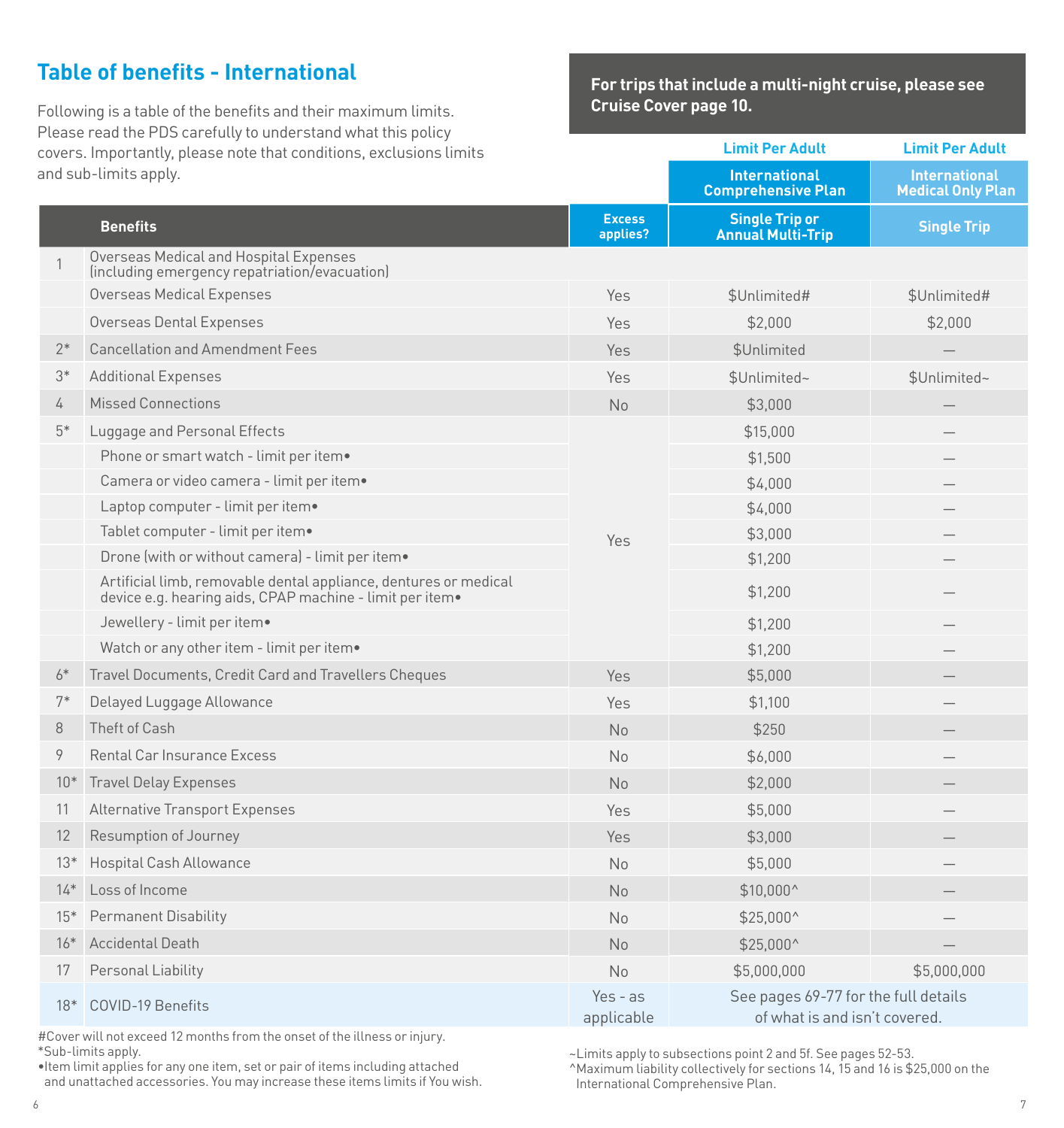## <span id="page-4-0"></span>**Table of benefits - Domestic**

Following is a table of the benefits and their maximum limits. Please read the PDS carefully to understand what this policy covers. Importantly, please note that conditions, exclusions limits and sub-limits annly

| ana sabi umutsiappuy. |                                                                                                                              |                           | <b>Domestic Plan</b>                                                  |
|-----------------------|------------------------------------------------------------------------------------------------------------------------------|---------------------------|-----------------------------------------------------------------------|
|                       | <b>Benefits</b>                                                                                                              | <b>Excess</b><br>applies? | <b>Single or Annual Multi-Trip</b>                                    |
| $2*$                  | <b>Cancellation and Amendment Fees</b>                                                                                       | Yes                       | \$Unlimited                                                           |
| $3*$                  | <b>Additional Expenses</b>                                                                                                   | Yes                       | $$10.000-$                                                            |
| 4                     | Missed Connections                                                                                                           | <b>No</b>                 | \$3,000                                                               |
| $5*$                  | Luggage and Personal Effects                                                                                                 |                           | \$8,000                                                               |
|                       | Phone or smart watch - limit per item.                                                                                       |                           | \$1,000                                                               |
|                       | Camera or video camera - limit per item.                                                                                     |                           | \$3,500                                                               |
|                       | Laptop computer - limit per item.                                                                                            |                           | \$3,000                                                               |
|                       | Tablet computer - limit per item.                                                                                            | Yes                       | \$3,000                                                               |
|                       | Drone (with or without camera) - limit per item.                                                                             |                           | \$1,000                                                               |
|                       | Artificial limb, removable dental appliance, dentures or medical<br>device e.g. hearing aids, CPAP machine - limit per item. |                           | \$1,000                                                               |
|                       | Jewellery - limit per item.                                                                                                  |                           | \$1,000                                                               |
|                       | Watch or any other item - limit per item.                                                                                    |                           | \$1,000                                                               |
| 9                     | Rental Car Insurance Excess                                                                                                  | <b>No</b>                 | \$5,000                                                               |
|                       | Bonus Cover For The Insurance Excess<br>on Your Personal Vehicle                                                             | <b>No</b>                 | \$2,500                                                               |
| $10*$                 | <b>Travel Delay Expenses</b>                                                                                                 | No                        | \$2,000                                                               |
| $14*$                 | Loss of Income                                                                                                               | <b>No</b>                 | $$2.000**$                                                            |
| $15*$                 | <b>Permanent Disability</b>                                                                                                  | No                        | $$10,000**$                                                           |
| $16*$                 | <b>Accidental Death</b>                                                                                                      | <b>No</b>                 | $$10,000**$                                                           |
| 17                    | Personal Liability                                                                                                           | <b>No</b>                 | \$5,000,000                                                           |
| $18*$                 | <b>COVID-19 Benefits</b>                                                                                                     | $Yes - as$<br>applicable  | See pages 69-77 for the full details<br>of what is and isn't covered. |

## **Quick Tip**

For trips that include a multi-night Domestic Cruise, select an International Comprehensive Plan or International Medical Only Plan for cover and the Cruise Cover is required. Please see Cruise Cover on page [10](#page-5-0) for details.

~Limits apply to subsections point 2 and 5f. See pages [52-](#page-26-0)[53.](#page-26-1)

\*Sub-limits apply.

•Item limit applies for any one item, set or pair of items including attached and unattached accessories. You may increase these items limits if You wish.

**Limit Per Adult**

\*\*Maximum liability collectively for sections 14, 15 and 16 is \$10,000.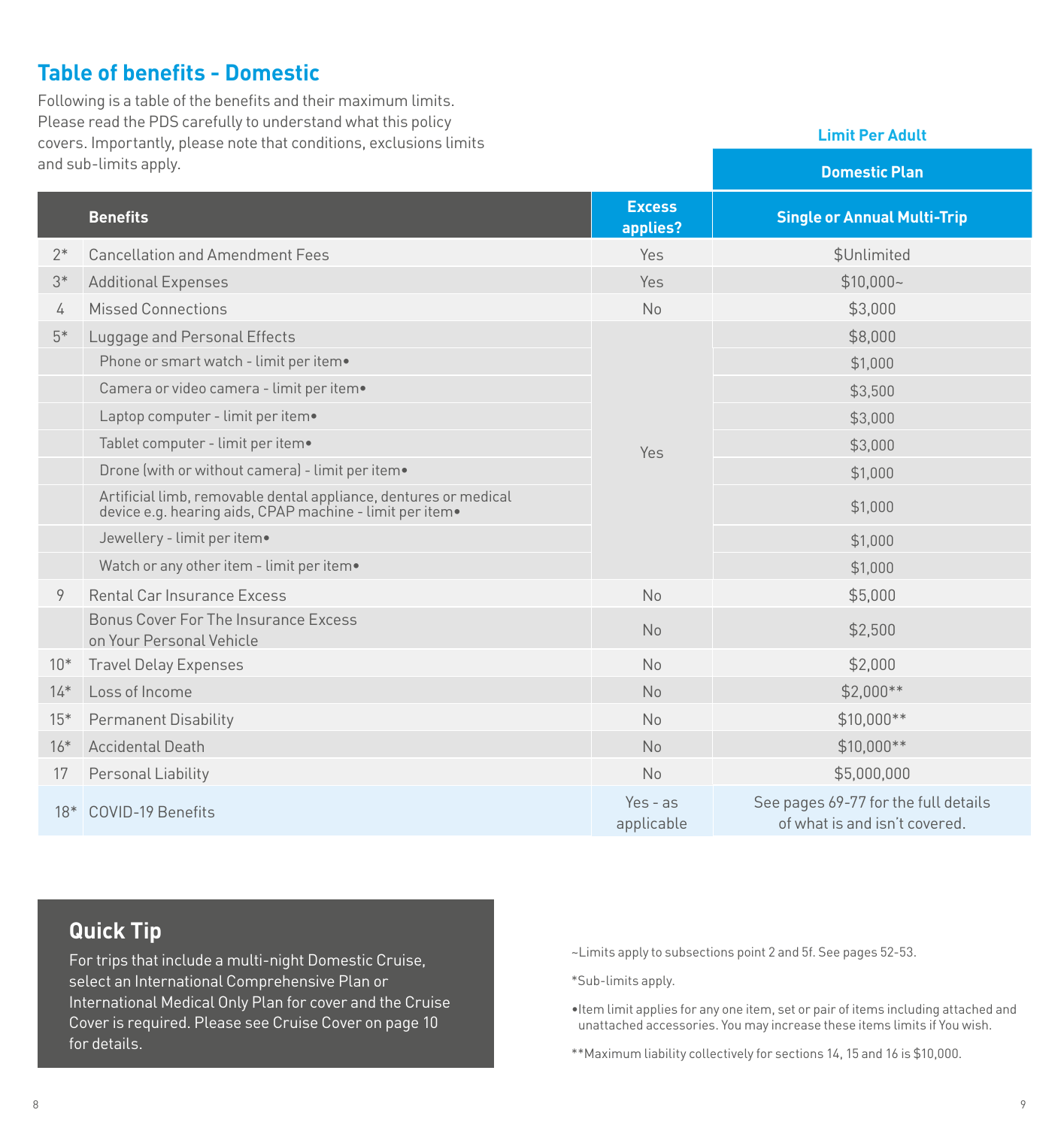## <span id="page-5-0"></span>**Cruise Cover**

#### **Will you be travelling for 2 or more nights on a cruise?**

If Your cruise is overseas or outside Australian Coastal Waters, to be insured for claims relating to a cancelled cruise, cruise travel or that occur while on a cruise, You must tell Us You are doing a cruise and pay an extra premium to have cover. Cruise Cover will then be shown on Your Certificate of Insurance.

The Cruise Cover benefits in the table below will also be included. See pages [78](#page-39-0)[-80](#page-40-2) for details of the cover.

| <b>Cruise Cover</b><br><b>Summary of additional cruise benefits</b> |                                   | <b>Excess</b><br>applies? | Limit                                         |
|---------------------------------------------------------------------|-----------------------------------|---------------------------|-----------------------------------------------|
| i.                                                                  | On-board medical and dental cover | Yes                       | \$Unlimited#                                  |
| ii.                                                                 | Ship to shore medical cover       | Yes                       | \$Unlimited                                   |
| iii.                                                                | Sea sickness cover                | Yes                       | \$Unlimited#                                  |
| iv.                                                                 | Cabin confinement                 | No                        | \$100 per day - Up to a<br>maximum of \$1,500 |
| V.                                                                  | Missed port (embarkation)         | <b>No</b>                 | \$1,000                                       |
| vi.                                                                 | Missed shore excursions           | N <sub>0</sub>            | \$1,000                                       |

#Cover will not exceed 12 months from the onset of the illness or injury.

If You do not tell Us about Your cruise, claims in any way related to Your multi-night cruise, and multi-night cruise travel or that arise while on a multi-night cruise are specifically excluded by this policy.

#### **When don't I need to add Cruise Cover?**

You don't need to add cruise cover if You are:

- not travelling on a cruise;
- on a cruise for only one night;
- only taking a ferry trip;
- are cruising in Australia (e.g. on the Murray River) or in Australian coastal waters (e.g. a Kimberley Cruise); or
- are sailing. (Note: Sailing is not covered in International Waters).

#### **Multi-night cruise travel and COVID-19**

If You are diagnosed with COVID-19 on board a multi-night cruise, cover applies to:

- On-board medical and dental cover
- Ship to shore medical cover.

See SECTION 18: COVID-19 Benefits pages [69](#page-34-0)[-77](#page-38-0) and Additional Cruise Benefits pages [78](#page-39-0)-[80](#page-40-1) for the details of what cover is included.

## <span id="page-5-1"></span>**Policy inclusions and choices**

#### **Single Trip or Annual Multi-Trip**

Both the International Comprehensive and the Domestic Plan are available to cover one Single Trip or as an Annual Multi-Trip.

The Annual Multi-Trip option may be more economical for You if You plan on travelling more than once during the next year.

Our Annual Multi-Trip:

- gives You year round cover for all Your travels for destinations that are over 250 km from Home or, if less than that, Your trip must include at least one night paid accommodation booked with an accommodation supplier or provider (including a hotel, Bed & Breakfast (B&B), serviced apartment or peer to peer service such as Airbnb), providing You do not exceed Your selected duration limit for any one trip; and
- gives You the ability to choose a duration limit for any one trip that suits Your needs. Select from the choices available at the time of applying for cover. The shorter the duration You choose, the cheaper the premium will be.

#### **Areas of travel**

Where You travel will influence Your premium.

**Single Trip:** You will need to choose the area of travel based on the country (or countries) where You will spend the most time on Your Journey.

**Annual Multi-Trip:** You will need to choose the area which will cover all of Your trips for the year.

#### **Note:**

• If 20% or more of any Journey will be spent in the Americas or Africa You must nominate the area including these countries as the area of travel. This applies to Single Trip and Annual Multi-Trip polices.

#### **What about a cruise?**

- In Australia (e.g. on the Murray River) or in Australian coastal waters (e.g. a Kimberley Cruise) – Please choose or enter "Australia"
- From a port in Australia to another port or ports in Australia without any stopover at a port outside of Australia (e.g. a 'Sampler Cruise', a cruise from Sydney to Brisbane) - these cruises go outside of Australian Coastal Waters – Please choose or enter "Domestic Cruising".
- Overseas (e.g. a European river cruise, Caribbean cruise or a cruise from Hong Kong to Sydney) or from a port in Australia to another port or ports outside Australia (e.g. Sydney/Singapore)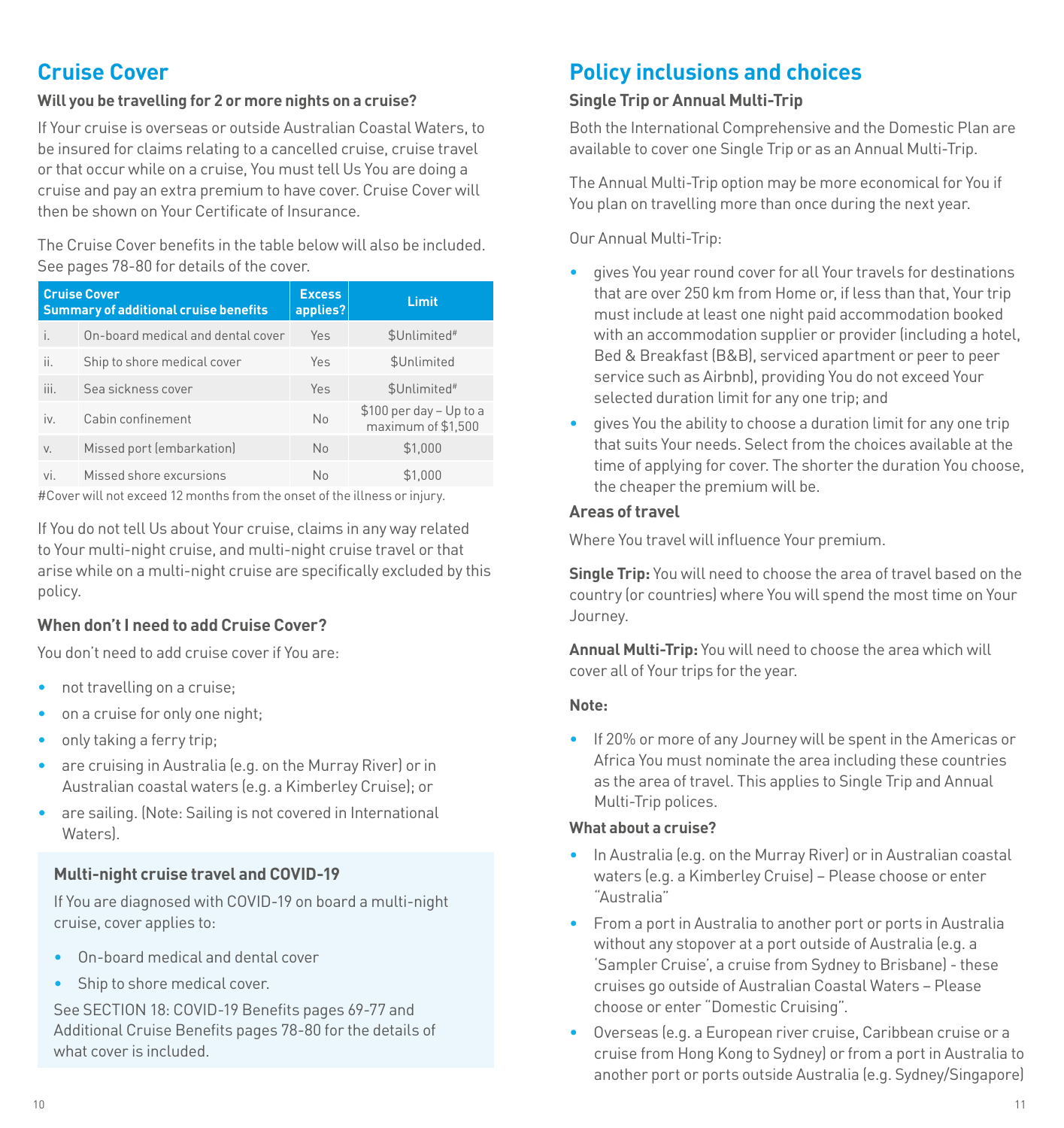– Please choose or enter the main area or destination/country based on where You will spend the most time on Your trip.

• If You are getting a quote and buying Your policy on our website and You enter a cruise destination as the country or area You will spend most of Your time, Cruise Cover will be preselected as additional cover. You can remove this if Your Journey does not include a multi-night cruise. Please see Cruise Cover on page [10](#page-5-0) for details.

#### **Schengen Visa**

Our International Comprehensive and Medical Only plans provide \$Unlimited benefit for expenses which might arise in connection with repatriation for medical reasons, urgent medical attention and/or emergency hospital treatment and up to 30,000EUR for overseas funeral expenses or repatriation of Your remains.

#### **Excess choices**

When travelling internationally You can choose the excess. The higher the excess chosen, the lower the premium. The excess will be shown on Your Certificate of Insurance and only applies in the event of a claim.

When You make a claim arising from the one event, an excess (if applicable) will only be applied once. See 1. Excess on page [42](#page-21-1)  for more information.

#### **Special excess**

In addition to Your chosen excess or the excess on the Domestic plan, a special excess will apply to:

- SECTION 2: Cancellation and Amendment Fees if You or Your travelling companion are diagnosed with COVID-19 on Your trip: International Comprehensive – \$500, Domestic – \$250.
- SECTION 3: Additional Expenses if You are diagnosed with COVID-19 on Your trip: International Comprehensive or Medical Only, or Domestic – the special excess is \$250 for each plan.

If Your claim is under both sections, the higher special excess will be deducted. The special excess applies in addition to any other excess. You cannot remove this special excess.

What that means is, for example, if You chose a \$250 excess on the International Comprehensive plan, and claim for Additional accommodation costs and cancellation costs because You were diagnosed with COVID-19 on Your overseas trip, We would deduct an excess of \$750 in total from Your claim. (\$250 excess + \$500 special excess).

#### **Extending Your Journey**

If You are travelling and wish to be insured for longer than the original period shown on Your original Certificate of Insurance, You need to purchase a new policy by calling 1300 362 544 (within Australia) or +61 2 8907 5020 (from overseas) or emailing medibank@travelinsurancepartners.com.au prior to the expiry date. It is not an extension of the previous policy. Your Certificate of Insurance will be adjusted with the new dates.

#### **Note:**

- Should a medical condition present itself before the new policy is issued, it may be considered an Existing Medical Condition under a new policy. Therefore it may not be covered by the new policy. Purchasing a longer duration up front may avoid this risk.
- Restrictions on the duration of the new policy may apply. For example, the maximum overall period for Worldwide cover is 12 months in total.
- If You can't return Home on Your original date due to an unforeseeable circumstance outside Your control, the policy will automatically extend until You are physically able to travel Home by the quickest and most direct route. See policy condition [9.](#page-22-0)  [Free Extension Of Insurance on page 45](#page-22-0) for details.

#### <span id="page-6-0"></span>**Cooling-off period**

You can cancel or change Your policy at any time before You leave Home. If You cancel this policy for any reason within the cooling-off period which is within 21 days of the date of purchase, We will give You Your money back.

Our cooling-off period ensures a refund of the entire premium unless You have already made a claim under the policy or departed on Your Journey.

If You wish to cancel Your policy and receive a full refund, please contact the providing entity within the cooling-off period.

## **Quick Tip**

If You travel several times a year, an Annual Multi-Trip policy may be more economical.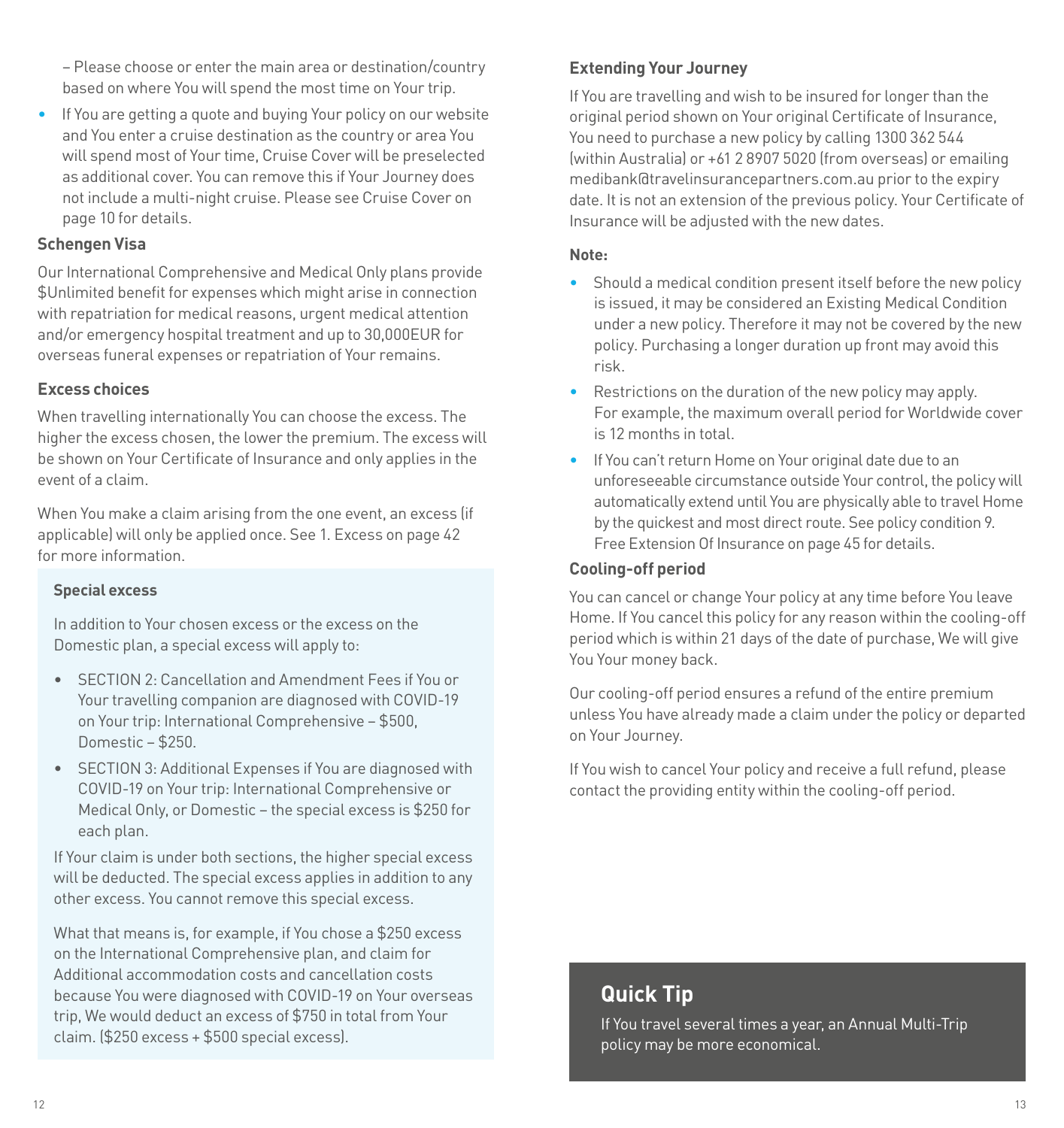### <span id="page-7-0"></span>**Options to vary cover**

#### **Existing Medical Conditions and pregnancy**

See Travel and Health on pages [18](#page-9-0)[-28](#page-14-2).

#### **Luggage and personal effects**

It is Your responsibility to provide Us with evidence to support Your claim for an item. This is 'proof of ownership'.

- We will accept the original or a copy of a purchase receipt, invoice and/or bank statement showing the purchase, the date of the purchase and the amount paid.
- We may consider valuation certificates (issued prior to the Relevant Time), ATM receipts and warranty cards with accompanying bank statement of purchases.
- We will not accept photographs, packaging or instruction manuals as proof of ownership.

#### **Increase luggage item limits**

You may be able to increase the item limit by paying an additional premium. Please ask us for a quote. Receipts or valuations (less than 24 months old) must be available if requested by Us.

The following are examples of items considered as one item for the purpose of this insurance (an item limit will apply):

- Camera, lenses, tripods and camera accessories (attached or not)
- Smart phone and cover/case
- Matched or unmatched set of golf clubs, golf bag and buggy
- Necklace and pendant
- Charm bracelet and charms

#### **Luggage item limits automatically included in Your cover**

Depending on the plan You choose, We provide cover for any one item, set or pair of items (including attached and unattached accessories), up to the following limits, after taking into account reasonable depreciation. See [SECTION 5: Luggage and Personal](#page-27-0)  [Effects](#page-27-0) for depreciation rates and an example of how a claim is worked out.

| <b>Item</b>                       | <b>International</b><br><b>Comprehensive</b> | <b>Domestic</b> |
|-----------------------------------|----------------------------------------------|-----------------|
| Phone                             | \$1,500                                      | \$1,000         |
| Smart watch                       | \$1,500                                      | \$1,000         |
| Camera                            | \$4,000                                      | \$3,500         |
| Video camera                      | \$4,000                                      | \$3,500         |
| Drone (with or without<br>cameral | \$1,200                                      | \$1,000         |
| Laptop computer                   | \$4,000                                      | \$3,500         |
| Tablet computer                   | \$3,000                                      | \$3,000         |
| Artificial limb                   | \$1,200                                      | \$1,000         |
| Dentures (full or<br>partial)     | \$1,200                                      | \$1,000         |
| Removable dental<br>appliance     | \$1,200                                      | \$1,000         |
| Medical device                    | \$1,200                                      | \$1,000         |
| Jewellery                         | \$1,200                                      | \$1,000         |
| Watch                             | \$1,200                                      | \$1,000         |
| Any other item                    | \$1,200                                      | \$1,000         |

Please note that luggage cover is not available on the International Medical Only Plan.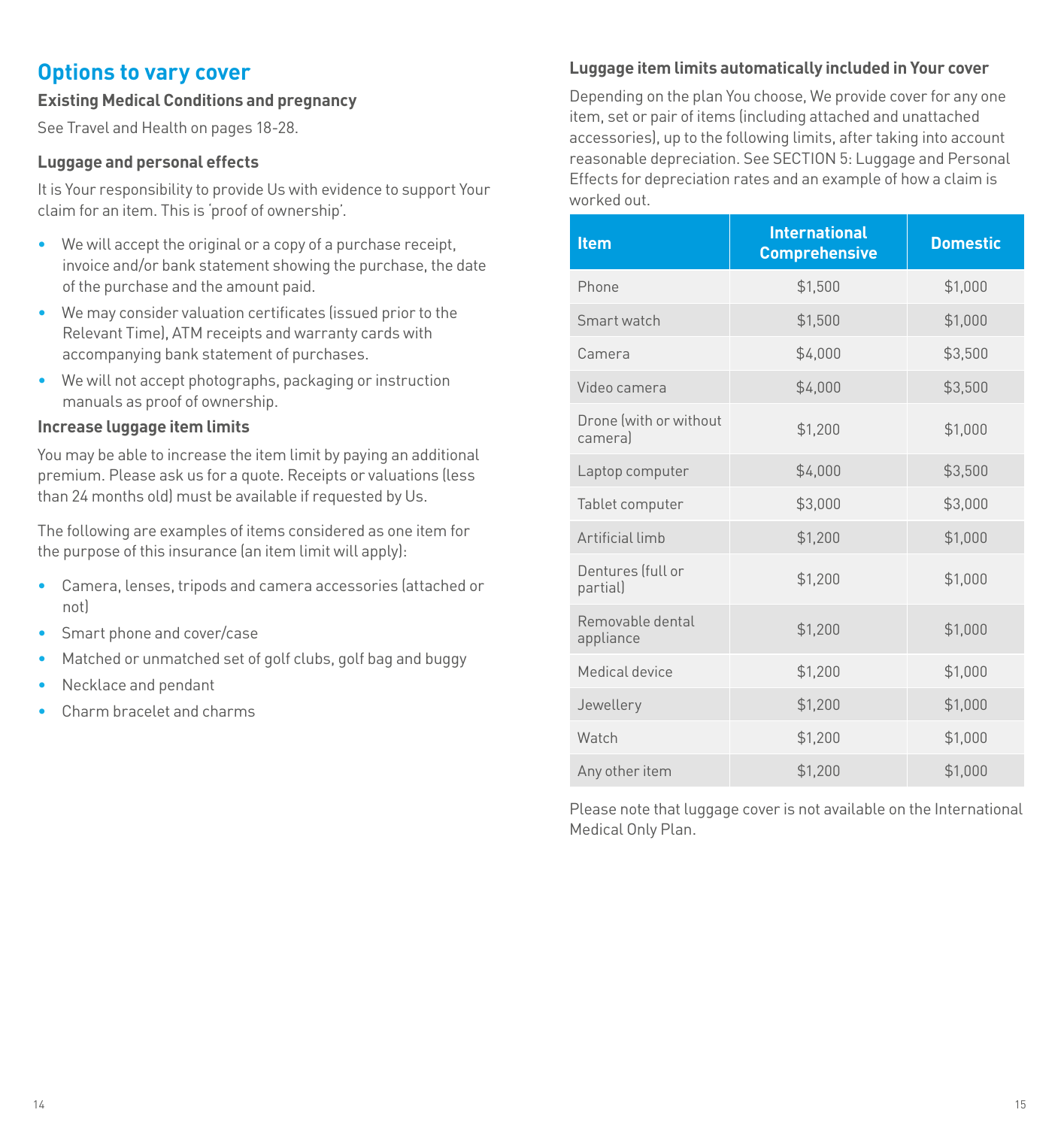#### **Safety of Your belongings**

- Don't check in Your Valuables keep them with You as they're not covered by Us when checked-in with the Transport Provider (unless security regulations meant You were forced to check them in).
- A limit of \$500 per item and a maximum of \$2,000 in total applies to any items (Valuables or otherwise) left, during daylight hours, in a locked motor vehicle or towed land vehicle as long as they are in a Concealed Storage Compartment. Also, don't leave items in a motor vehicle or towed land vehicle overnight, as they're not covered.
- Don't walk away from or leave Your belongings Unattended in a Public Place. They're not covered by Us in this event.
- Report any loss or theft to the police within 7 days of when You first become aware of the incident, as a police report is required so We can validate that the incident occurred. Also, Your belongings may have been handed in and may be recovered or the police may have a chance to follow up an alleged crime.
- Additionally, We require the relevant report from the related party. For example, an Airline Property Irregularity Report (PIR) is also required if Your items were lost or stolen when travelling with an airline.
- If You are unable to provide Us with a copy of the relevant report, You must provide Us with a reasonable explanation and details of the time and place You made the report, including their contact details.

#### **Activities included in Your cover**

We know that not all travellers enjoy the same activities while travelling so We have a comprehensive list of activities which are covered while You are on Your Journey.

#### **Our Plans automatically include:**

- abseiling archery
- ballooning
- bungy jumping
- flying fox
- horse riding
- jet boating
- jet skiing
- kayaking
- paragliding
- parasailing
- snorkelling
- surfing
- trekking
- white water rafting
- working holidays

Participation in these activities is subject to the ordinary terms of cover and in particular General Exclusions 22-25 on page [83](#page-41-0) and Section 17 Personal Liability exclusions 3 and 4 on page [68.](#page-34-1)

## **Quick Tip**

Ensure You consider ALL of Your Existing Medical Conditions. If You leave off any Existing Medical Condition it may jeopardise the outcome of Your claim if You need to make one. If You have any questions about Existing Medical Conditions, please call **1300 362 544**.

#### <span id="page-8-1"></span>**Motorcycle/Moped riding**

Claims involving participation by You (during the Journey) in motorcycling or moped riding for any purpose are specifically excluded from this policy.

If You wish to be covered for this activity during Your Journey and be able to hire a motorcycle (including a moped) as the driver or a pillion passenger, You must pay an extra premium. Please ask for a quote.

Even if You pay the extra premium, You will only be covered if:

- the engine capacity is 250cc or less:
- while in control of a motorcycle or moped You hold a valid Australian motorcycle licence or Australian motor vehicle driver licence;
- while You are a passenger the driver holds a valid licence for riding that vehicle;
- You are wearing a helmet;
- You are not participating in a Professional capacity;
- You are not racing; and
- You are not participating in motocross.

**Note:** No cover will apply under Section 17 Personal Liability. This means You are responsible to pay costs associated with damage to the motorcycle, moped or property or injury to another person.

#### <span id="page-8-0"></span>**Snow skiing, snowboarding and snowmobiling**

Claims involving participation by You (during the Journey) in snow skiing, snowboarding or snowmobiling are specifically excluded from this policy. If You wish to be covered for these activities during Your Journey, You must pay an extra premium. Please ask for a quote.

Even if You pay the extra premium, You will only be covered if:

- You are skiing or snowboarding On-Piste;
- You are not racing; and
- You are not participating in a Professional capacity.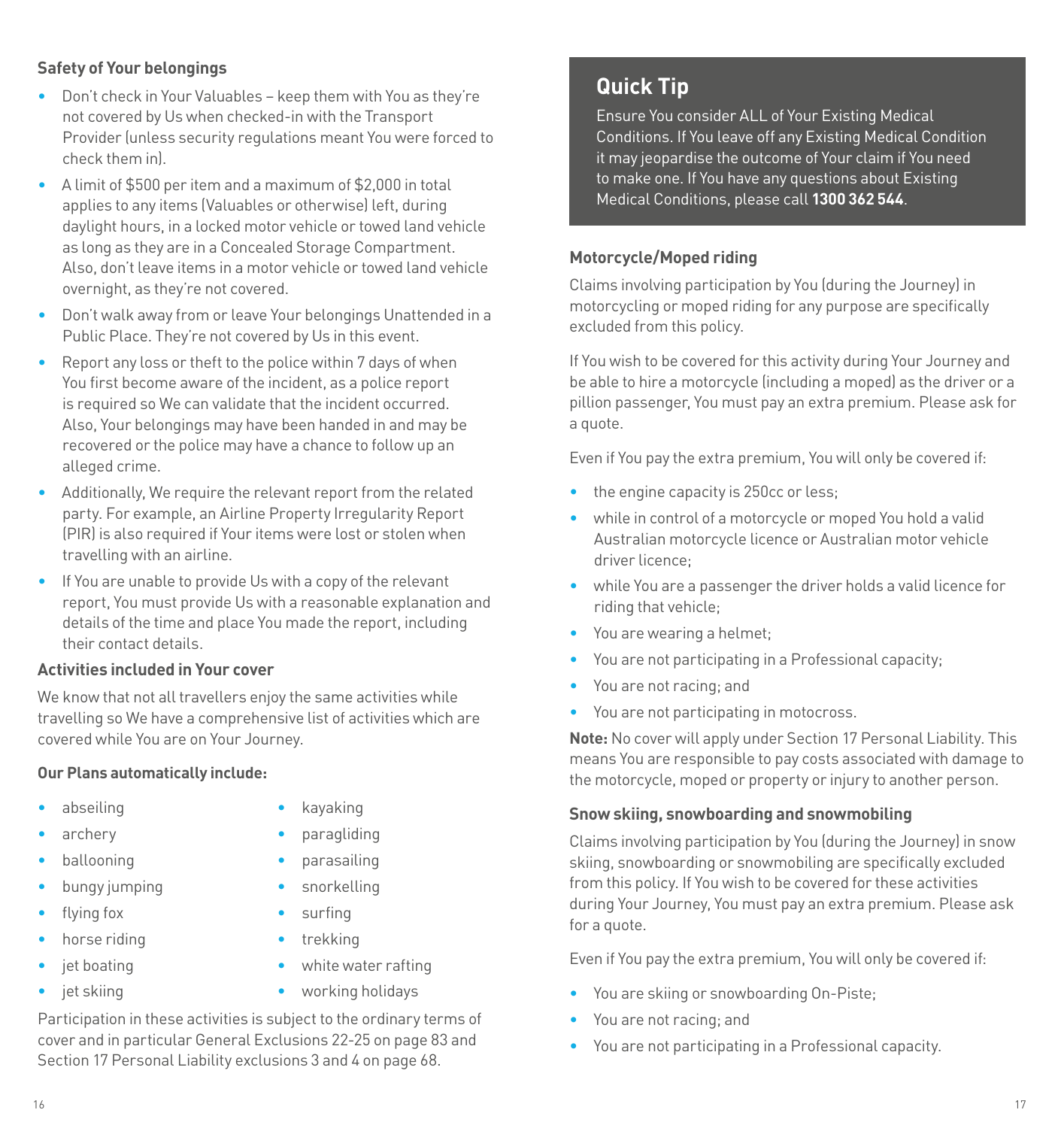## <span id="page-9-0"></span>Travel and Health

#### **Do You have an Existing Medical Condition?**

Claims which in any way relate to, or are exacerbated by, an Existing Medical Condition or related new infections are specifically excluded from this policy unless Your Existing Medical Condition is approved by Us.

#### **What does this mean?**

If You have an Existing Medical Condition and for example take medication to keep that condition in check, it doesn't mean You can't purchase travel insurance.

It does however, mean that You should tell Us about all Your Existing Medical Conditions including anything for which medication is prescribed so We can complete an online health assessment and, if We approve, offer You cover.

If You choose to declare some conditions and not others or choose not to declare any conditions, You run the risk of a claim being denied. See Existing Medical Conditions for more information.

#### **Assessing Your health**

So We can assess the risk, We may also require You to answer some questions about Your general health as well as completing an online health assessment at the time of applying for this travel insurance.

## <span id="page-9-1"></span>**Existing Medical Conditions**

#### **(Of You or Your travelling companion)**

Cover for claims which in any way relate to, or are exacerbated by, an Existing Medical Condition or related new infections are specifically excluded from this policy. However, We may separately provide cover for an Existing Medical Condition. If additional cover is applied for and approved, an additional premium may apply.

#### **What is an Existing Medical Condition?**

**Existing Medical Condition** means a disease, illness, medical or dental condition or physical defect that, at the Relevant Time, meets any one of the following:

- a) Has required an emergency department visit, hospitalisation or day surgery procedure within the last 12 months.
- b) Requires:
	- i. prescription medication from a qualified medical practitioner;
	- ii. regular review or check-ups;
	- iii. ongoing medication for treatment or risk factor control; or
	- iv. consultation with a specialist.
- c) Has:
	- i. been medically documented involving the brain, circulatory system, heart, kidneys, liver, respiratory system or cancer; or
	- ii. required surgery involving the abdomen, back, brain, joints or spine that required at least an overnight stay in hospital.
- d) Is:
	- i. chronic or ongoing (whether chronic or otherwise) and medically documented;
	- ii. under investigation;
	- iii. pending diagnosis; or
	- iv. pending test results.

**Relevant Time** in respect of:

- a. Single Trip policies means the time of issue of the policy
- b. Annual Multi-Trip policies means the first time at which any part of the relevant trip is paid for or the time at which the policy is issued, whichever occurs last.

If You are unsure whether You have an Existing Medical Condition, please call **132 331** for assistance.

## **Getting cover for Your Existing Medical Condition(s)**

There are three categories of Existing Medical Conditions:

- Conditions which cannot be covered
- Conditions We automatically include;
- Conditions We need to assess.

Please review each of the categories to determine which category applies.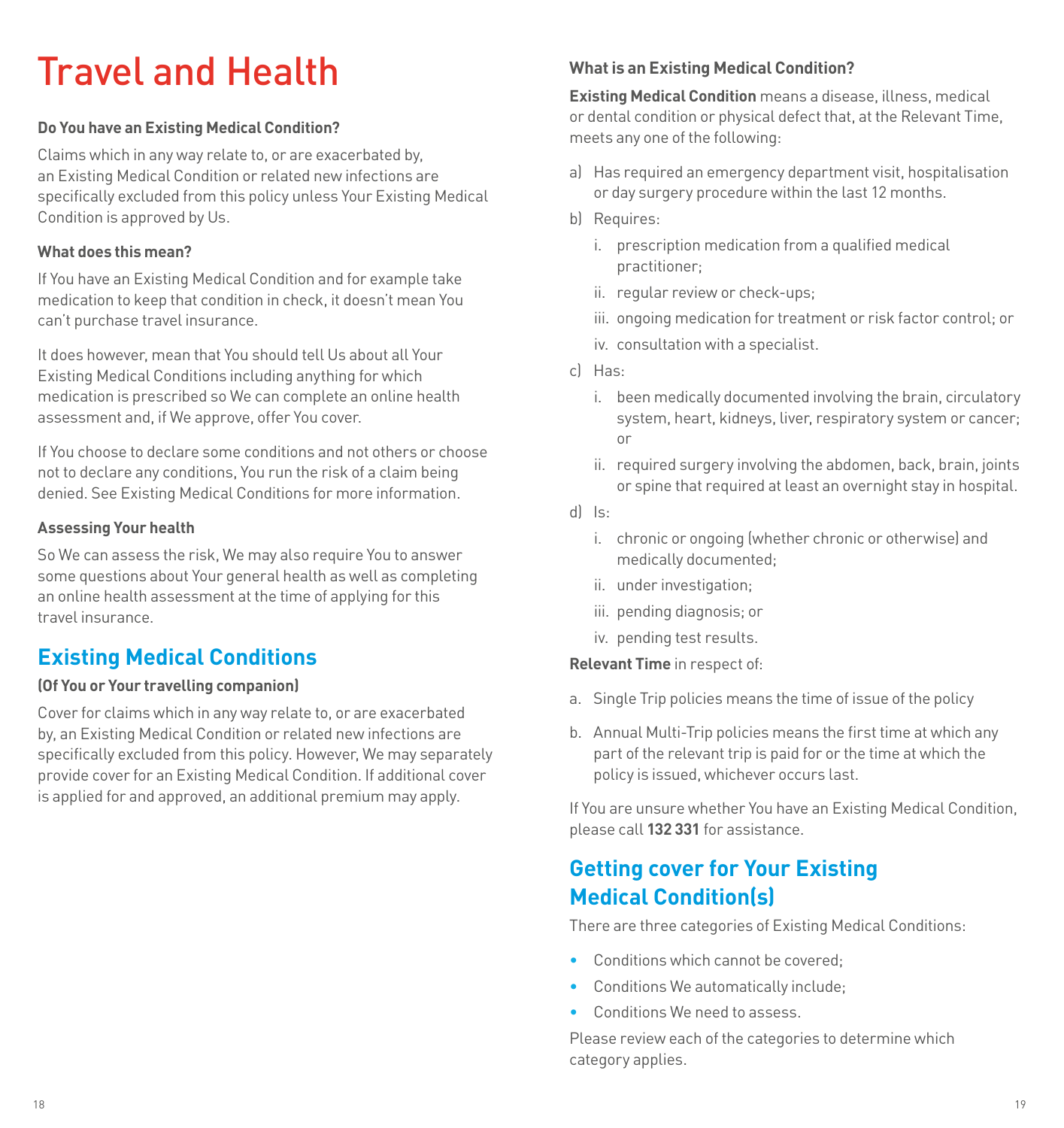#### **Existing Medical Conditions which cannot be covered**

This policy does not provide cover for claims which in any way relate to, or are exacerbated by:

- conditions involving drug or alcohol dependency;
- travel booked or undertaken against the advice of any medical practitioner;
- routine or cosmetic medical or dental treatment or surgery during the Journey, even if Your Existing Medical Condition has been approved;
- conditions for which You are travelling to seek advice, treatment or review or to participate in a clinical trial.

#### **Medical conditions that are undiagnosed or awaiting specialist opinion**

We are unable to offer cover for medical conditions You were aware of, or a person in Your circumstances reasonably should have been aware of, or arising from signs or symptoms\* that You were aware of or a person in Your circumstances reasonably should have been aware of, at or before the Relevant Time, and for which at that time:

- You had not yet sought a medical opinion regarding the cause;
- You were currently under investigation to define a diagnosis; or
- You were awaiting specialist opinion.

You will still be eligible for the other benefits provided by the policy but You may not apply for cover for any Existing Medical Conditions. There will be no cover for claims which in any way relate to, or are exacerbated by, any Existing Medical Condition or any condition where the points listed above apply.

If You receive a diagnosis before You depart on Your Journey, You may be able to complete a health assessment and, if approved, add Existing Medical Condition cover to Your policy by paying Us the required premium.

\*Examples of signs or symptoms include, but are not limited to, chest pain, shortness of breath, pain or discomfort in any part of Your body, persistent cough or unexplained bleeding.

#### **Existing Medical Conditions We automatically include**

We automatically include the Existing Medical Conditions listed in the table following provided:

- all Your Existing Medical Conditions are on this list;
- You have not been hospitalised or required treatment by a medical practitioner in the last 12 months for any of the listed conditions;
- You are not under investigation for any of the listed conditions;
- You are not awaiting investigation, surgery, treatment or procedures for any of the listed conditions; and
- Your condition satisfies the criteria in the table following.

#### **All time frames are measured in relation to the Relevant Time, unless specified otherwise.**

| <b>Condition</b>                                                                               | <b>Criteria</b>                                                                                                                                                                                                                                                                                                                                                                                                                                                                                                                        |
|------------------------------------------------------------------------------------------------|----------------------------------------------------------------------------------------------------------------------------------------------------------------------------------------------------------------------------------------------------------------------------------------------------------------------------------------------------------------------------------------------------------------------------------------------------------------------------------------------------------------------------------------|
| Acne                                                                                           | No additional criteria.                                                                                                                                                                                                                                                                                                                                                                                                                                                                                                                |
| <b>ADHD</b><br><b>(Attention</b><br><b>Deficit</b><br><b>Hyperactivity</b><br><b>Disorderl</b> | No additional criteria.                                                                                                                                                                                                                                                                                                                                                                                                                                                                                                                |
| Allergy                                                                                        | In the last 6 months, You haven't required<br>treatment by a medical practitioner for this<br>condition.<br>You have no known respiratory conditions (e.g.<br>Asthmal                                                                                                                                                                                                                                                                                                                                                                  |
| Anxiety                                                                                        | In the last 12 months, Your prescribed<br>medication hasn't changed.<br>You have not been diagnosed with depression in<br>the last three years.<br>You are not currently waiting to see a<br>mental health clinician (e.g. psychologist or<br>psychiatrist).<br>You have not previously been required to cancel<br>or curtail Your travel plans due to Your Anxiety.                                                                                                                                                                   |
| <b>Asthma</b>                                                                                  | You are less than 60 years of age when You<br>purchase the policy.<br>In the last 12 months, You haven't had an Asthma<br>exacerbation requiring treatment by a medical<br>practitioner.<br>You have been a non-smoker for at least the last<br>18 months.<br>You don't need prescribed oxygen outside of a<br>hospital.<br>You don't have a chronic lung condition or<br>disease (whether chronic or otherwise) including<br>Chronic Bronchitis, Chronic Obstructive<br>Pulmonary Disease (COPD), Emphysema or<br>Pulmonary Fibrosis. |
| <b>Bell's Palsv</b>                                                                            | No additional criteria.                                                                                                                                                                                                                                                                                                                                                                                                                                                                                                                |
| <b>Bunions</b>                                                                                 | No additional criteria.                                                                                                                                                                                                                                                                                                                                                                                                                                                                                                                |
| Carpal Tunnel<br>Syndrome                                                                      | No additional criteria.                                                                                                                                                                                                                                                                                                                                                                                                                                                                                                                |
| <b>Continued overleaf</b>                                                                      |                                                                                                                                                                                                                                                                                                                                                                                                                                                                                                                                        |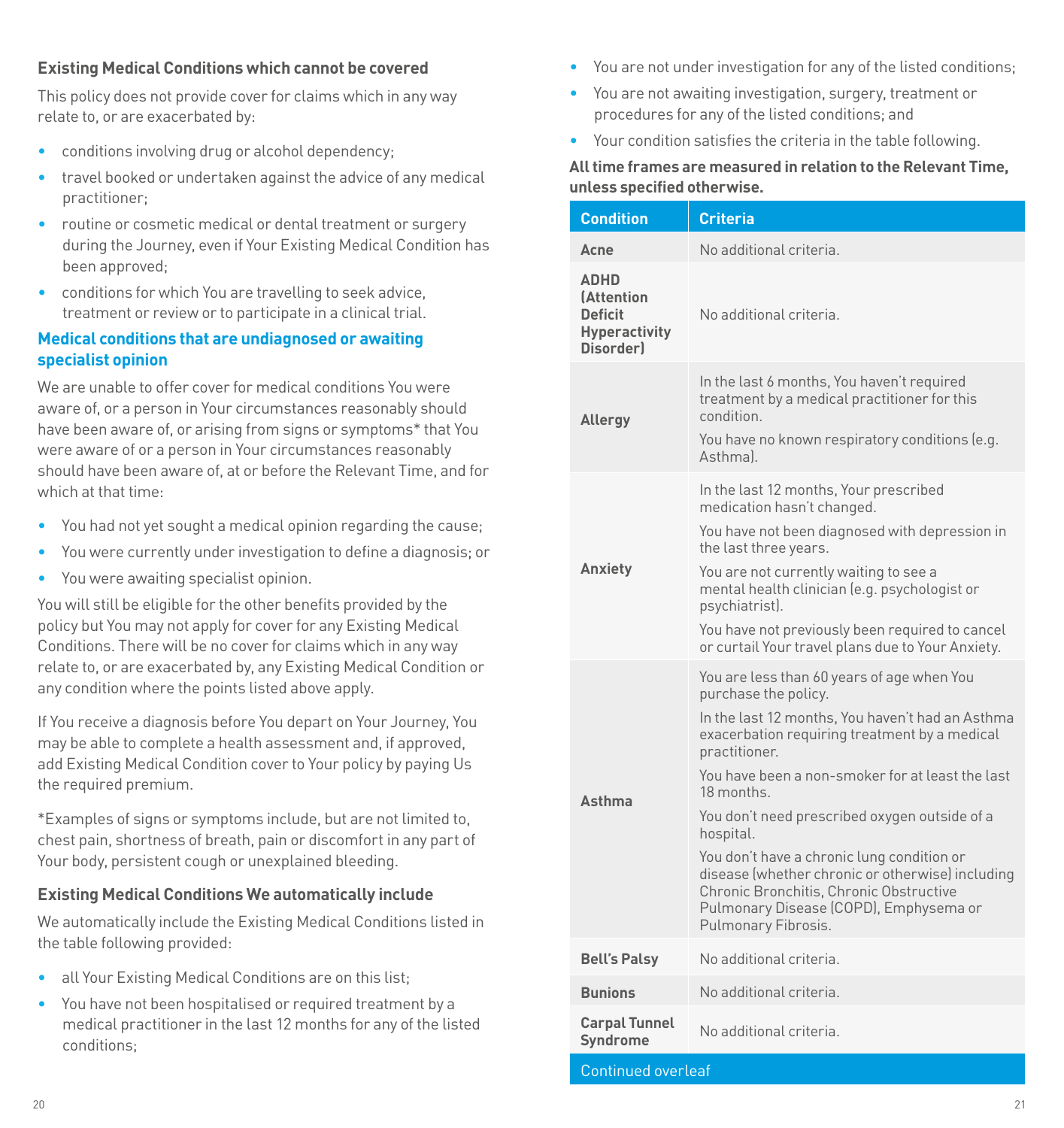| <b>Condition</b>                                                                                                       | <b>Criteria</b>                                                                                                                                                                                                                                                                                                                                                                |
|------------------------------------------------------------------------------------------------------------------------|--------------------------------------------------------------------------------------------------------------------------------------------------------------------------------------------------------------------------------------------------------------------------------------------------------------------------------------------------------------------------------|
| Cataracts<br>Glaucoma                                                                                                  | In the last 90 days, You haven't had an operation<br>for this condition.<br>You have no ongoing complications of this<br>condition.                                                                                                                                                                                                                                            |
| Coeliac<br><b>Disease</b>                                                                                              | No additional criteria.                                                                                                                                                                                                                                                                                                                                                        |
| Congenital<br><b>Blindness</b>                                                                                         | No additional criteria.                                                                                                                                                                                                                                                                                                                                                        |
| Congenital<br><b>Deafness</b>                                                                                          | No additional criteria.                                                                                                                                                                                                                                                                                                                                                        |
| <b>Depression</b>                                                                                                      | You have not been hospitalised for this condition<br>in the last two years.<br>In the last 12 months, Your prescribed<br>medication hasn't changed.<br>You are not currently waiting to see a<br>mental health clinician (e.g. psychologist or<br>psychiatrist).<br>You have not previously been required to<br>cancel or curtail Your travel plans due to Your<br>Depression. |
| Ear<br>Grommets                                                                                                        | You don't have an ear infection.                                                                                                                                                                                                                                                                                                                                               |
| <b>Epilepsy</b>                                                                                                        | You don't have an underlying medical condition<br>(e.g. previous head trauma, Brain Tumour or<br>Strokel.                                                                                                                                                                                                                                                                      |
| <b>Gastric Reflux</b>                                                                                                  | Your Gastric Reflux doesn't relate to an<br>underlying diagnosis (e.g. Hernia/Gastric Ulcer).                                                                                                                                                                                                                                                                                  |
| Goitre                                                                                                                 | No additional criteria.                                                                                                                                                                                                                                                                                                                                                        |
| Graves'<br><b>Disease</b>                                                                                              | No additional criteria.                                                                                                                                                                                                                                                                                                                                                        |
| Gout                                                                                                                   | No additional criteria.                                                                                                                                                                                                                                                                                                                                                        |
| <b>Hiatus Hernia</b>                                                                                                   | No additional criteria.                                                                                                                                                                                                                                                                                                                                                        |
| Hip<br><b>Replacement</b><br><b>Knee</b><br><b>Replacement</b><br>Shoulder<br>Replacement<br>Hip<br><b>Resurfacing</b> | The procedure was performed more than 12<br>months ago and less than 10 years ago.<br>You haven't had any post-operative<br>complications related to that surgery. Post-<br>operative complications include joint dislocation<br>and infection.                                                                                                                                |

| <b>Condition</b>                                                                                                                                                                                            | <b>Criteria</b>                                                                                                                                                                                                                                                                                                                                                                                                                                                                                                                                              |  |
|-------------------------------------------------------------------------------------------------------------------------------------------------------------------------------------------------------------|--------------------------------------------------------------------------------------------------------------------------------------------------------------------------------------------------------------------------------------------------------------------------------------------------------------------------------------------------------------------------------------------------------------------------------------------------------------------------------------------------------------------------------------------------------------|--|
| Hypercholes-<br>terolaemia<br>(High<br>Cholesteroll                                                                                                                                                         | You don't have a known heart or cardiovascular<br>condition.                                                                                                                                                                                                                                                                                                                                                                                                                                                                                                 |  |
| <b>Hypertension</b><br>(High Blood<br>Pressurel                                                                                                                                                             | You don't have a known heart or cardiovascular<br>condition<br>You don't have Diabetes (Type I or Type II).<br>Your Hypertension is stable and managed by<br>Your medical practitioner.<br>In the last 12 months, Your prescribed blood<br>pressure medication hasn't changed.<br>You aren't suffering symptoms of Hypertension.<br>You aren't having investigations related to blood<br>pressure.                                                                                                                                                           |  |
| You are less than 18 years of age when the policy<br>Juvenile<br>is purchased.<br><b>Idiopathic</b><br>You have no complications of this condition<br><b>Arthritis</b><br>requiring a specialist's opinion. |                                                                                                                                                                                                                                                                                                                                                                                                                                                                                                                                                              |  |
| <b>Migraine</b>                                                                                                                                                                                             | No additional criteria.                                                                                                                                                                                                                                                                                                                                                                                                                                                                                                                                      |  |
| <b>Peptic Ulcer</b><br><b>Gastric Ulcer</b>                                                                                                                                                                 | In the last 12 months, the Peptic/Gastric Ulcer<br>has been stable.                                                                                                                                                                                                                                                                                                                                                                                                                                                                                          |  |
| <b>Osteoarthritis</b>                                                                                                                                                                                       | You are less than 80 years of age when You<br>purchase the policy.<br>In the last 6 months, Your prescribed medication<br>hasn't changed in dosage or type.<br>You have no complications of this condition<br>requiring a specialist's opinion.<br>In the last 12 months You have not had or been<br>assessed for, or advised on, spinal surgery<br>associated with this condition.<br>You don't require the daily use of a mobility aid<br>(for example a standard, hemi or rolling walker,<br>a rollator, a quad or single point cane or a<br>wheelchairl. |  |
| Plantar<br><b>Fasciitis</b>                                                                                                                                                                                 | No additional criteria.                                                                                                                                                                                                                                                                                                                                                                                                                                                                                                                                      |  |
| Raynaud's<br><b>Disease</b>                                                                                                                                                                                 | No additional criteria.                                                                                                                                                                                                                                                                                                                                                                                                                                                                                                                                      |  |
| <b>Continued overleaf</b>                                                                                                                                                                                   |                                                                                                                                                                                                                                                                                                                                                                                                                                                                                                                                                              |  |
|                                                                                                                                                                                                             |                                                                                                                                                                                                                                                                                                                                                                                                                                                                                                                                                              |  |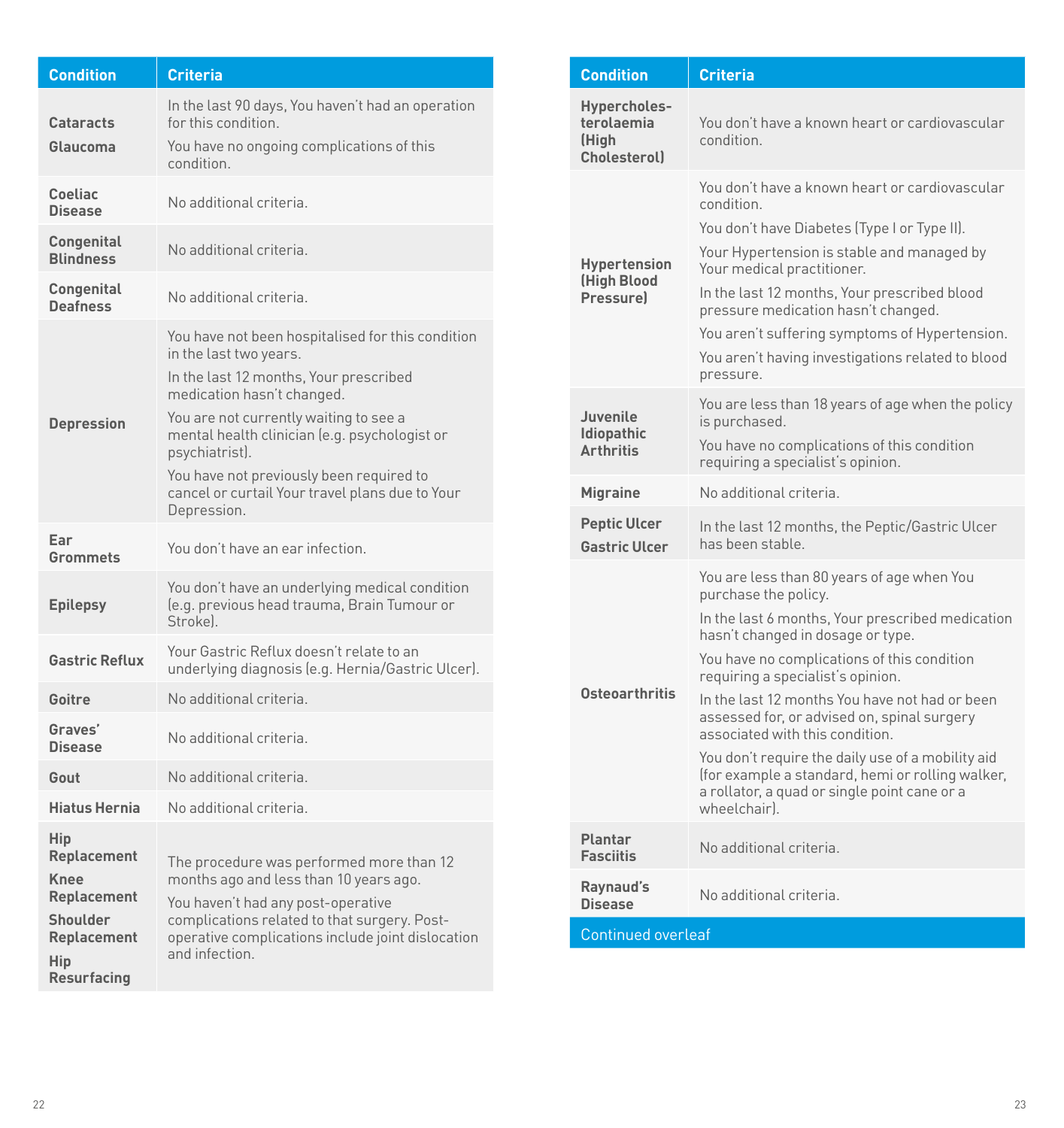| <b>Criteria</b><br><b>Condition</b>                             |                                                                                                                                                                                                                                                                                                                                                               |  |
|-----------------------------------------------------------------|---------------------------------------------------------------------------------------------------------------------------------------------------------------------------------------------------------------------------------------------------------------------------------------------------------------------------------------------------------------|--|
|                                                                 | In the last 6 months, Your prescribed medication<br>hasn't changed in dosage or type.                                                                                                                                                                                                                                                                         |  |
|                                                                 | You have no complications of this condition<br>outside of the joints.                                                                                                                                                                                                                                                                                         |  |
| Rheumatoid<br><b>Arthritis</b>                                  | You don't require the daily use of a mobility aid<br>(for example a standard, hemi or rolling walker,<br>a rollator, a quad or single point cane or a<br>wheelchairl                                                                                                                                                                                          |  |
|                                                                 | Your condition is not Ankylosing Spondylitis,<br>Non-radiographic Axial Spondyloarthritis,<br>Psoriatic Arthritis, Fibromyalgia, Giant<br>Cell Arteritis. Haemochromatosis or<br>Haemochromatotic Arthritis, Lupus (Systemic<br>Lupus Erythematosus), Polymyalgia<br>Rheumatica, Reactive Arthritis, Scleroderma,<br>Sjögren's Syndrome or Spondyloarthritis. |  |
|                                                                 | Your Skin Cancer isn't a Melanoma                                                                                                                                                                                                                                                                                                                             |  |
| <b>Skin Cancer</b>                                              | You haven't had chemotherapy or radiotherapy<br>for this condition.                                                                                                                                                                                                                                                                                           |  |
|                                                                 | Your Skin Cancer does not require any follow up<br>treatment e.g. chemotherapy, radiotherapy or<br>further excision                                                                                                                                                                                                                                           |  |
| <b>Stenosing</b><br><b>Tenosynovitis</b><br>(Trigger<br>Finger) | No additional criteria                                                                                                                                                                                                                                                                                                                                        |  |
| Urinary<br>Incontinence                                         | No additional criteria.                                                                                                                                                                                                                                                                                                                                       |  |
| Underactive<br><b>Thyroid</b><br>Overactive<br><b>Thyroid</b>   | The cause of Your Underactive/Overactive<br>Thyroid<br>wasn't a tumour.                                                                                                                                                                                                                                                                                       |  |

#### **Existing Medical Conditions We need to assess**

If Your condition:

- does not meet the criteria above;
- You have one or more conditions which are not listed in the table of conditions We automatically include; or
- a combination of both the above points

You will need to complete an online health assessment by declaring all Your Existing Medical Conditions to Us.

To be clear, the conditions We automatically include only apply if You do not have other Existing Medical Conditions beyond those on this list.

#### **Conditions to pay particular attention to**

#### **Chronic lung conditions**

If You have a chronic lung condition\*, unless You complete a health assessment for that condition at the Relevant Time which is then approved by Us and You pay the required extra premium, You won't be covered for claims which in any way relate to or are exacerbated by:

- that condition;
- a respiratory infection e.g. Influenza; or
- a lung infection e.g. Pneumonia.

\*Chronic lung condition includes Chronic Bronchitis, Chronic Obstructive Pulmonary Disease (COPD), Emphysema or Pulmonary Fibrosis.

#### **What does this mean?**

For example, if You have COPD and are diagnosed with a respiratory infection, Your claim will not be covered because We consider the respiratory infection to complicate and be a complication of the underlying Existing Medical Condition, COPD.

#### **Cardiovascular Disease**

If You have a condition involving Your heart and blood vessels, collectively known as Cardiovascular Disease\*, unless You complete a health assessment for that condition at the Relevant Time which is then approved by Us and You pay the required extra premium, You won't be covered for claims which in any way relate to or are exacerbated by:

- that condition; or
- another heart/cardiovascular system problem including a Heart Attack or Stroke.

\*Cardiovascular Disease includes Aneurysms, Angina, Cardiac Arrhythmias (disturbances in heart rhythm) Cardiomyopathy, Cerebrovascular Accident (CVA or Stroke), previous heart surgery (including valve replacements, bypass surgery or stents), Myocardial Infarction (Heart Attack) or Transient Ischaemic Attack (TIA).

#### **What does this mean?**

For example, if You have ever been diagnosed with Coronary Artery Disease, also known as Ischaemic Heart Disease (IHD), it is considered a life-long condition. The risk of disease is elevated whether or not You have been treated with bypass surgery or coronary artery stent insertion. If You haven't told Us about Your condition, We haven't approved it and You haven't paid the additional premium, We won't be able to consider Your claim if something goes wrong before or during Your Journey with respect to these conditions.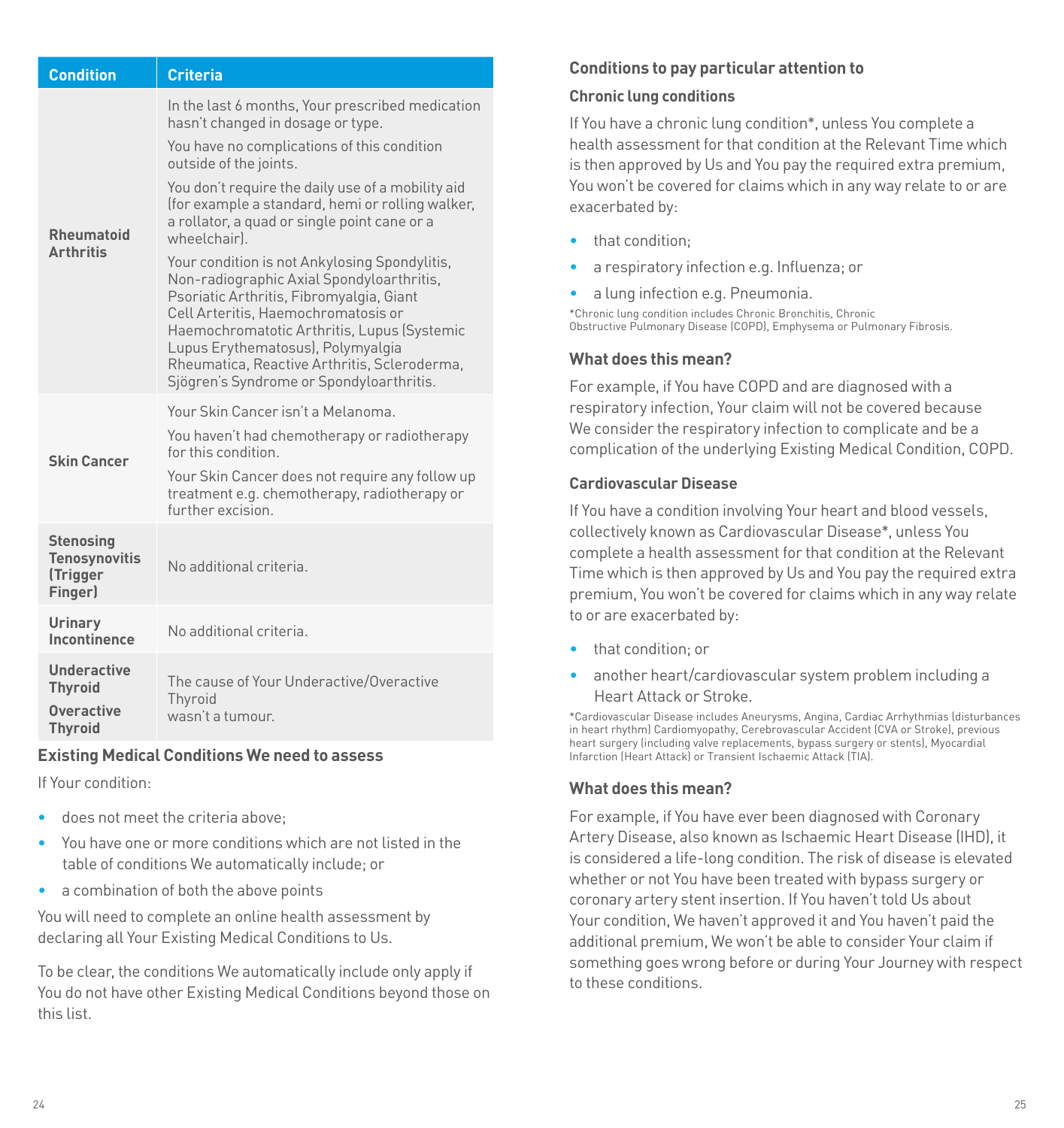#### **Reduced immunity**

If You have reduced immunity at the Relevant Time (e.g. as the result of a medical condition or medical treatment), unless You complete a health assessment which is then approved by Us and You pay the required extra premium, We won't be able to approve claims which in any way relate to, or are exacerbated by, the underlying medical condition or a new infection.

#### **What does this mean?**

For example, if You currently suffer from a condition that is associated with significant immunosuppression or You require medication that significantly impairs immune function (e.g. Methotrexate, Azathioprine or high dose steroids), You should tell Us about Your condition, otherwise We won't be able to cover Your claim if You develop an opportunistic infection with respect to these conditions.

#### **What happens if I have an Existing Medical Condition but do not take steps to cover it under my travel insurance policy?**

We will not pay any claims which in any way relate to, or are exacerbated by, Your Existing Medical Condition if:

- You do not apply for this cover for Your Existing Medical Conditions at the Relevant Time or, at the latest, before You depart on Your Journey;
- You apply for this cover for Your Existing Medical Conditions and We do not agree to provide cover; or
- We agree to provide cover for Your Existing Medical Condition and You do not pay the required extra premium.

This means, for example, that You will have to pay for an overseas medical emergency which can be very expensive in some countries.

If You have any questions about Existing Medical Conditions, please call **1300 362 544**.

## **Completing a health assessment**

You can complete an online health assessment by either visiting Your nearest Medibank store, visiting **medibank.com.au/travel** or calling **132 331** for additional assistance. If You have already purchased a policy please call **1300 362 544**.

• You'll need to have sufficient knowledge about each Existing Medical Condition so We can assess the risk.

For example, We need to know the name of the medical condition You take medication for, rather than the name of the medication. Check with Your doctor first if unsure.

- Check all Existing Medical Conditions have been disclosed to Us. Telling Us about all Your Existing Medical Conditions is important. If You leave off any Existing Medical Condition it may jeopardise the outcome of Your claim if You need to make one.
- We will provide Your assessment outcome and a number.
- If We can approve Your health assessment. You must nav the required extra premium to add cover for Your Existing Medical Conditions to the policy.

An approval number for this cover will then be listed on the Certificate of Insurance We give You.

Special conditions, limits and excesses may apply depending on Your Existing Medical Condition, age, trip destination and duration. This will be stated on Your Certificate of Insurance or separately advised to You in writing.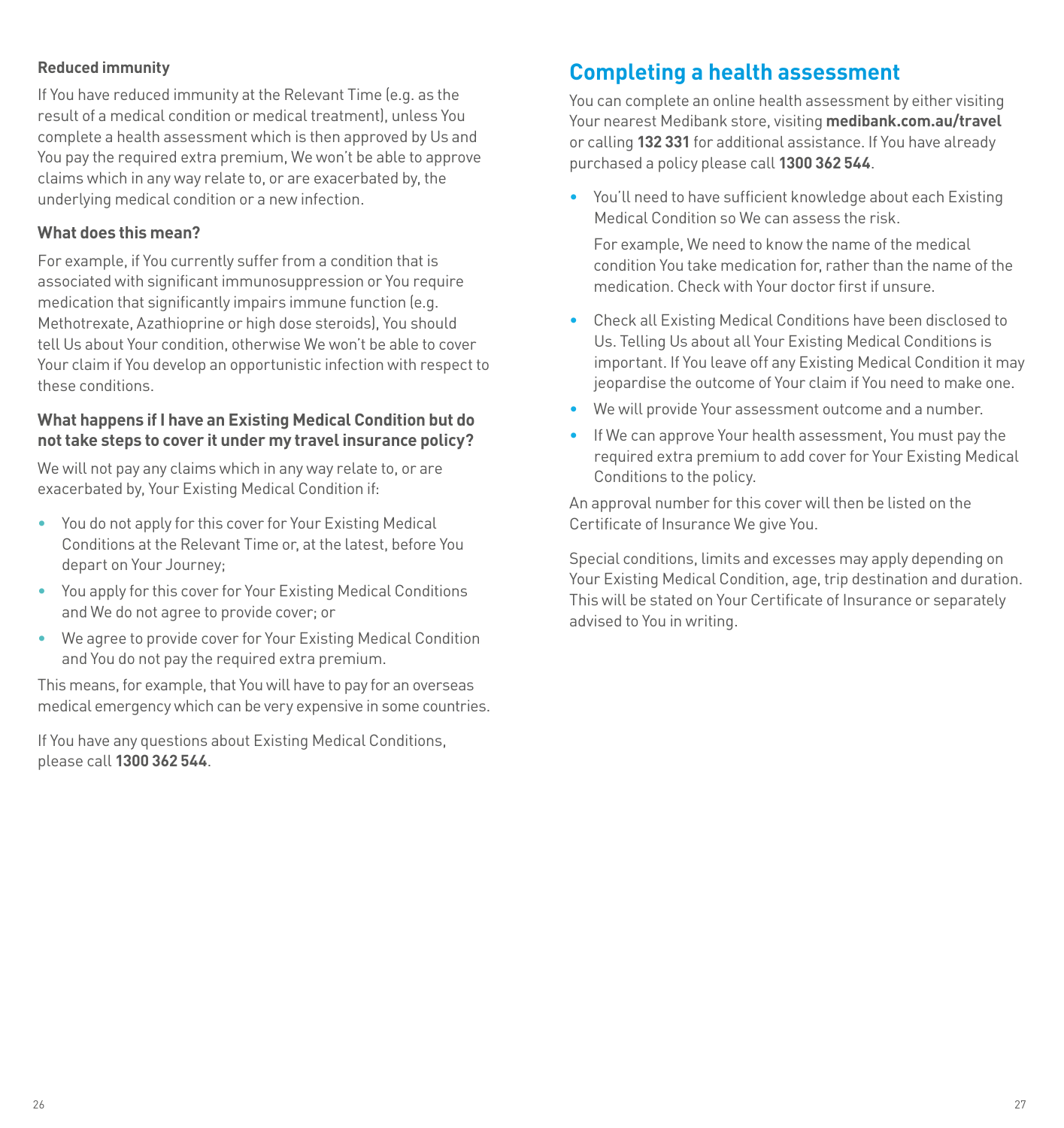## <span id="page-14-0"></span>**Pregnancy**

Our policy provides limited cover for pregnancy.

If You know You are pregnant at the Relevant Time, You will need to apply for cover if:

- there have been complications with this pregnancy or a previous pregnancy;
- You have a multiple pregnancy e.g. twins or triplets; or
- the conception was medically assisted e.g. using assisted fertility treatment including hormone therapies or IVF.

**Relevant Time** in respect of:

- a. Single Trip policies means the time when the policy is issued.
- b. Annual Multi-Trip policies means the first time when a part of the relevant trip is paid for or the time when the policy is issued, whichever occurs last.

You can complete an online health assessment by either visiting Your nearest Medibank store, visiting **medibank.com.au/travel**  or calling **132 331** for additional assistance. If You have already purchased a policy please call **1300 362 544**.

#### **Pregnancy restrictions**

Whether or not You have to apply for pregnancy cover, the following restrictions apply to claims arising in any way from the pregnancy of any person.

- Cover is only provided for serious, unexpected pregnancy complications that occur up until the 26th week of pregnancy i.e up to 25 weeks, 6 days. Gestational age is measured in weeks and days and is calculated from the last known date of Your menstrual period or calculated from staging ultrasound.
- Childbirth is not covered.
- Costs relating to the health or care of a newborn child are not covered, irrespective of the stage of pregnancy when the child is born.

## **Quick Tip**

<span id="page-14-2"></span>Expectant mothers should consider if Our products are right for them when travelling after 20 weeks gestation as costs for childbirth and neonatal care overseas can be expensive.

## <span id="page-14-1"></span>**Health of other people impacting Your travel (non-traveller)**

This policy has cover if You need to change Your trip due to the health of a Relative or Your business partner who is not travelling. In some circumstances the maximum We will pay is \$1,000.

#### **What Is Covered?**

We will pay for claims arising from the sudden disabling injury. sickness or disease or death of a Relative or Your business partner who is not travelling if, at the Relevant Time, that person:

- a. in the last 12 months, had not been hospitalised (including day surgery or emergency department attendance) for a condition that was in any way related to, or exacerbated by, the condition that gave rise to the claim:
- b. was not residing in a facility such as a nursing home, an aged care facility, a residential aged care home, a high and/or low care facility, a privately owned accommodation facility such as Supported Residential Services or Facilities (SRS/SRF) or, a residential care facility);
- c. was residing independently at home or in a retirement home or village, including independent living arrangements, and they did not require home care or flexible care services;
- d. was not on a waiting list for, or did not know they needed surgery, inpatient treatment or tests at a hospital or clinic;
- e. did not have a drug or alcohol addiction; and
- f. did not have a Terminal Illness.

#### **What are the restrictions and limits?**

If any point a-f cannot be met e.g. if Your non-travelling Relative was in a nursing home or did have a Terminal Illness, the maximum We will pay is \$1,000 under all sections of the policy combined.

For Your reference, "Relative" means a person who is Your spouse, de facto; parent, parent-in-law, stepparent, guardian; grandparent; child, foster child, grandchild; brother, brother-inlaw, half-brother, stepbrother, sister, sister-in-law, half-sister, stepsister; daughter, daughter-in-law, stepdaughter, son, son-inlaw, stepson; fiancé, fiancée; uncle, aunt; or niece, nephew.

#### **What isn't covered?**

No payment will be made under this policy for:

- Claims related to non-travellers who aren't a Relative or Your business partner.
- Claims where You are aware of a circumstance which is likely to give rise to a claim.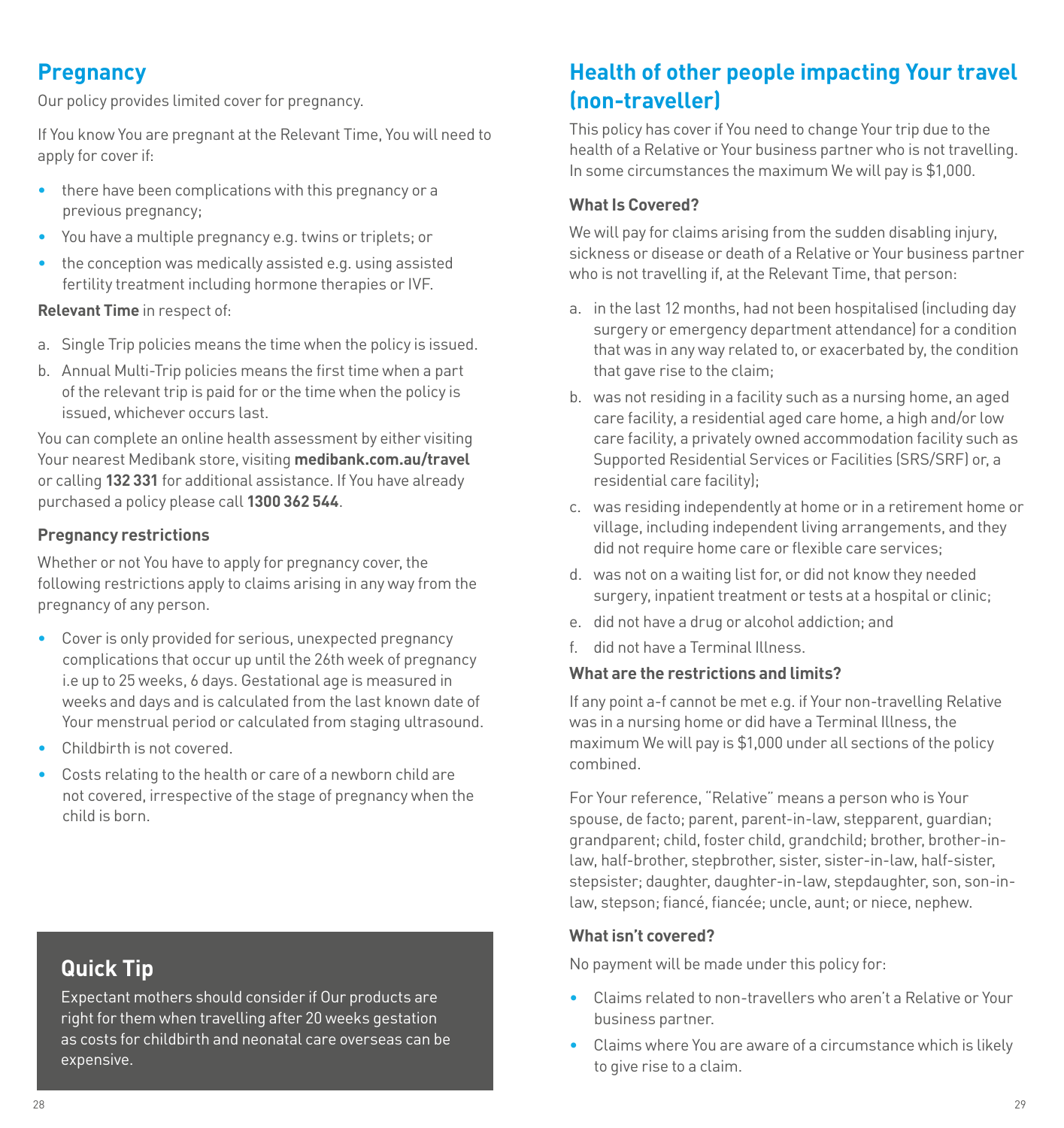• Claims which in any way relate to circumstances You knew of, or a person in Your circumstances would have reasonably known or foreseen, at the Relevant Time, that could lead to the Journey being delayed, abandoned or cancelled.

#### **For example:**

• Jim's father was hospitalised after a serious accident. After hearing the bad news, Jim cancelled his upcoming trip and received a 50% refund.

 He then bought a travel insurance policy so he could claim the rest of the money back.

 When Jim bought the policy, he had already cancelled the trip so his claim would not be covered.

• Khalida's mother had been unwell for several months and was booked to have medical tests. Khalida organised a holiday and travel insurance. Unfortunately, the test results showed her mother had a serious sickness so Khalida cancelled her holiday to spend time with her mother. Because her mother was having tests after being unwell when Khalida bought her policy, her claim would not be covered as she knew at that time, or a person in her circumstances would have reasonably known or foreseen, that she may need to cancel her trip due to her mother's health.

## <span id="page-15-0"></span>24 hour Emergency Assistance and Claims

### <span id="page-15-1"></span>**24 hour emergency assistance**

Travelling can be an amazing experience and We hope You enjoy every minute of Your Journey but should something go wrong, You are going to need assistance.

Imagine being overseas and not being able to receive treatment until Your insurance provider can guarantee payment of Your medical bills, or receiving inadequate treatment for Your illness or injuries. These kind of incidents happen all too often to travellers which is why emergency assistance is so important.

All policyholders have access to Our emergency assistance team when travelling.

24 hours a day, 365 days a year, Our team of doctors, nurses, case managers and travel agents provide the following services:

- **Help to find a medical facility and monitor Your medical care**
- **• Paying bills**

Becoming ill overseas can be very expensive so those significant medical expenses can be paid by Us directly to the hospital if Your claim is approved.

- **• Keeping You travelling or getting You Home** Our team can decide if and when it is appropriate to move You or bring You Home and will coordinate the entire exercise.
- **• Help if passports, travel documents or credit cards are lost.** If You need assistance in contacting the issuer of the document, Our emergency assistance team can help.
- **• Help to change travel plans**

If Your travel consultant is not available to assist with rescheduling in an emergency, Our team can help.

Certain services are subject to Your claim being approved.

**You, or someone on Your behalf, should phone Our emergency assistance team as soon as possible if You require hospitalisation, if Your medical expenses will exceed \$2,000 or if You want to return early.**

Emergency Assistance is just a phone call away

When You call, please have the following information at hand:

- Your policy number
- a phone number to call You back on

#### **Contact Emergency Assistance**

Please call Australia DIRECT and TOLL FREE from:

| New Zealand: | 0800 284 346  |
|--------------|---------------|
| UK:          | 0800 096 8821 |
| USA:         | 18558023392   |
| Canada:      | 18558023392   |

Charges may apply if calling from a pay phone or mobile phone.

From all other countries or if You are experiencing difficulties with one of the numbers above,

call **+61 2 8907 5672** or fax **+61 2 9954 6250**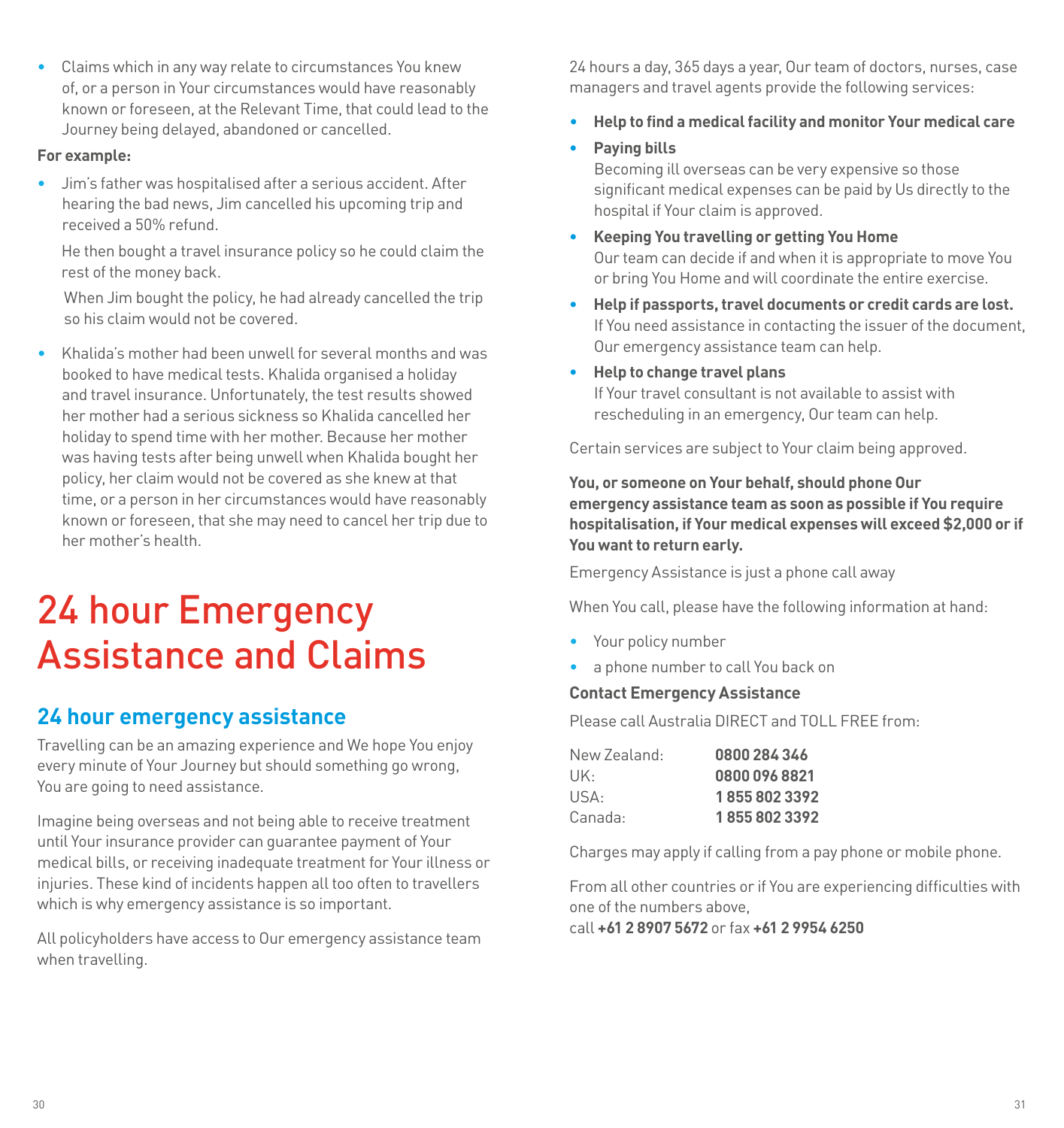## <span id="page-16-0"></span>**Claims**

#### **How to make a claim**

#### **Complete an online claim**

Visit medibank.com.au/travel, follow the links to the online claims system and follow the prompts; or

#### **Fill in a claim form**

Download, print and complete a claim form from **medibank.com.au/travel**

#### **Add receipts and other supporting documents**

Follow the checklist for the supporting documents You need to send Us with Your completed claim.

#### **Submit the claim online or post it**

- Upload Your scanned documents and submit the claim online; or
- Post the completed claim form and original supporting documents to:

**Medibank Travel Insurance Team c/o Travel Insurance Partners Claims Dept PO Box 168 North Sydney NSW 2060**

#### **When will I hear back about the claim?**

We try to process claims as quickly as possible. We may approve and settle, investigate or decline the claim or request further information. In any case, You will hear back within 10 working days from the time We receive Your claim or each time We receive further information on it.

#### **Can We help You?**

We are here to help You. For assistance please: email: **medibank-claims@travelinsurancepartners.com.au** call: **1300 362 544 (within Australia)** or

**+61 2 8907 5020 (from overseas)**

## **Quick Tips**

Providing as much detail as possible when completing details of Your claim will help Us in the assessment process and can often speed up the outcome.

Check that the amount you want to claim is higher than any excess and special excess that applies to your claim.

## <span id="page-16-1"></span>Information To Know Before You Buy

## <span id="page-16-2"></span>**Who is the insurer?**

The insurer of this product is Zurich Australian Insurance Limited (ZAIL), ABN 13 000 296 640, AFS Licence Number 232507.

ZAIL is part of the Zurich Insurance Group, a leading multi-line insurer that serves its customers in global and local markets. Zurich provides a wide range of general insurance and life insurance products and services in more than 210 countries and territories. Zurich's customers include individuals, small businesses, and mid-sized and large companies, including multinational corporations. ZAIL's contact details are:

Mail: Zurich Australian Insurance Limited PO Box 677, North Sydney NSW 2059

## <span id="page-16-3"></span>**Who is Travel Insurance Partners?**

Travel Insurance Partners Pty Limited ABN 73 144 049 230, AFSL 360138, administer the policy (including customer service, medical assessments and claims management).

## <span id="page-16-4"></span>**Who is Medibank Private?**

Medibank Private Limited, its employees and call centre staff, arrange the issue of the insurance to You as an authorised representative of Travel Insurance Partners, on behalf of the insurer. Medibank's contact details are provided on the back cover. See the Financial Services Guide on pages [92-](#page-46-0)[93](#page-46-1) for further details.

## <span id="page-16-5"></span>**Duty to take reasonable care not to make a misrepresentation**

This is a consumer insurance contract under the Insurance Contracts Act 1984 (Cth) (Act).

Under the Act, You have a duty to take reasonable care not to make a misrepresentation to Us.

This duty applies whenever You enter into, renew, extend or vary this contract of insurance. In all cases, We will ask You questions that are relevant to Our decision to insure You and on what terms.

It is important that You understand You are answering Our questions in this way for Yourself and anyone else that You want to be covered by the contract.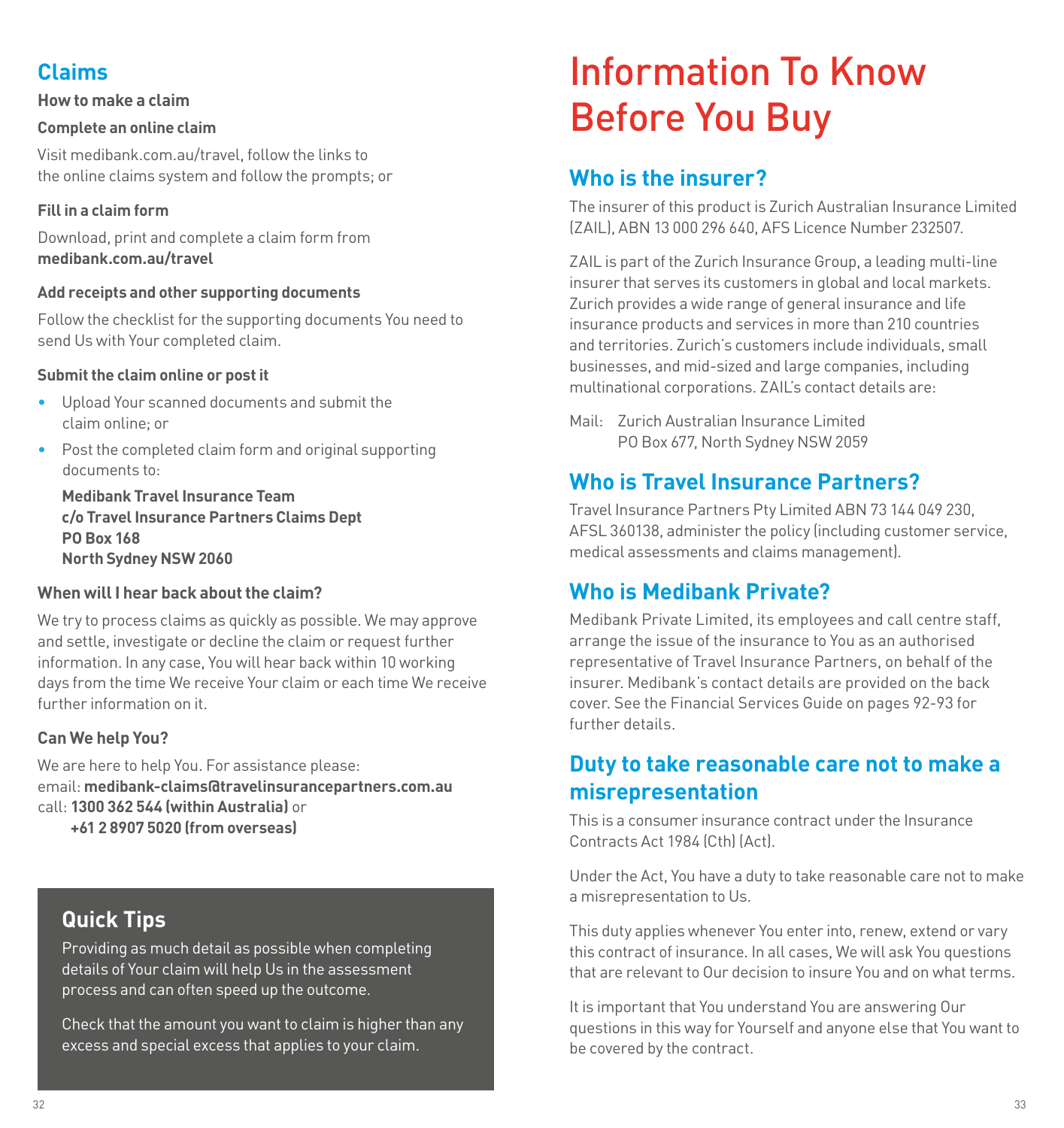When You answer the questions You must give a true and accurate account of matters. Your response should tell Us everything that You know about the question because Your response is relevant to whether We offer You insurance and the terms We offer You.

A misrepresentation made fraudulently is made in breach of the duty to take reasonable care not to make a misrepresentation.

#### **Circumstances relevant to Your duty**

Whether or not You took reasonable care not to make a misrepresentation will be determined with regard to all the relevant circumstances.

If We know, or ought to know about Your particular characteristics or circumstances, We will consider these to determine if You took reasonable care not to make a misrepresentation to Us.

We may consider the following matters to determine if You took reasonable care not to make a misrepresentation to Us:

- the type of consumer insurance contract in question, and its target market:
- explanatory material or publicity produced or authorised by Us;
- how clear, and how specific, the questions We asked were:
- how clearly We communicated to You the importance of answering those questions and the possible consequences of failing to do so;
- whether or not an agent/insurance broker was acting for You; or
- whether the contract was a new contract or was being renewed, extended, varied or reinstated.

You are not to be taken to have made a misrepresentation merely because You:

- failed to answer a question; or
- gave an obviously incomplete or irrelevant answer to a question.

#### **Consequences if You fail to take reasonable care and do make a misrepresentation**

If You do not take reasonable care when answering Our questions and the result is You do make a misrepresentation to Us, We may cancel Your contract or reduce the amount We will pay You if You make a claim, or both.

<span id="page-17-3"></span>If Your failure to take reasonable care not to make a misrepresentation to Us is fraudulent, We may refuse to pay a claim and treat the contract as if it never existed.

## <span id="page-17-0"></span>**When and how are benefits provided?**

The benefits for which You are insured under this policy are payable:

- when an insured event occurs during the Period of Insurance causing You to suffer loss or damage or incur legal liability; and
- Your claim is accepted by Us.

After calculating the amount payable We will either:

- pay for specified Additional expenses;
- pay the person or provider to whom You are legally liable;
- pay the cash value, repair cost or arrange replacement of Your personal items (after deducting reasonable depreciation where applicable); or
- pay You.

## <span id="page-17-1"></span>**The amount You pay for this insurance**

The amount We charge You for this insurance policy is the total amount of the premium that We calculate to cover the risk and any relevant government charges (such as Goods and Services Tax (GST) and stamp duty). These amounts add up to the total amount You must pay.

Once the policy is issued Your total premium and any relevant government charges are shown on the Certificate of Insurance.

## <span id="page-17-2"></span>**How various factors affect the Amount Payable**

We consider a number of factors in calculating the total Amount Payable. The following is a guide on these key factors, how they combine and how they may impact the assessment of risk and therefore Your premium.

- Area higher risk areas cost more.
- Departure date and trip duration the longer the period until You depart and the longer Your trip duration, the higher the cost may be.
- Age higher risk age groups cost more.
- Plan an International Plan, which provides more cover, costs more than an International Medical Only or Basic Plan or Domestic Plan.
- Excess the higher the excess the lower the cost.
- Cruise cover additional premium applies.
- Cancellation cover on some policies You can choose Your own level of cancellation cover. The more cancellation cover You require, the higher the cost may be.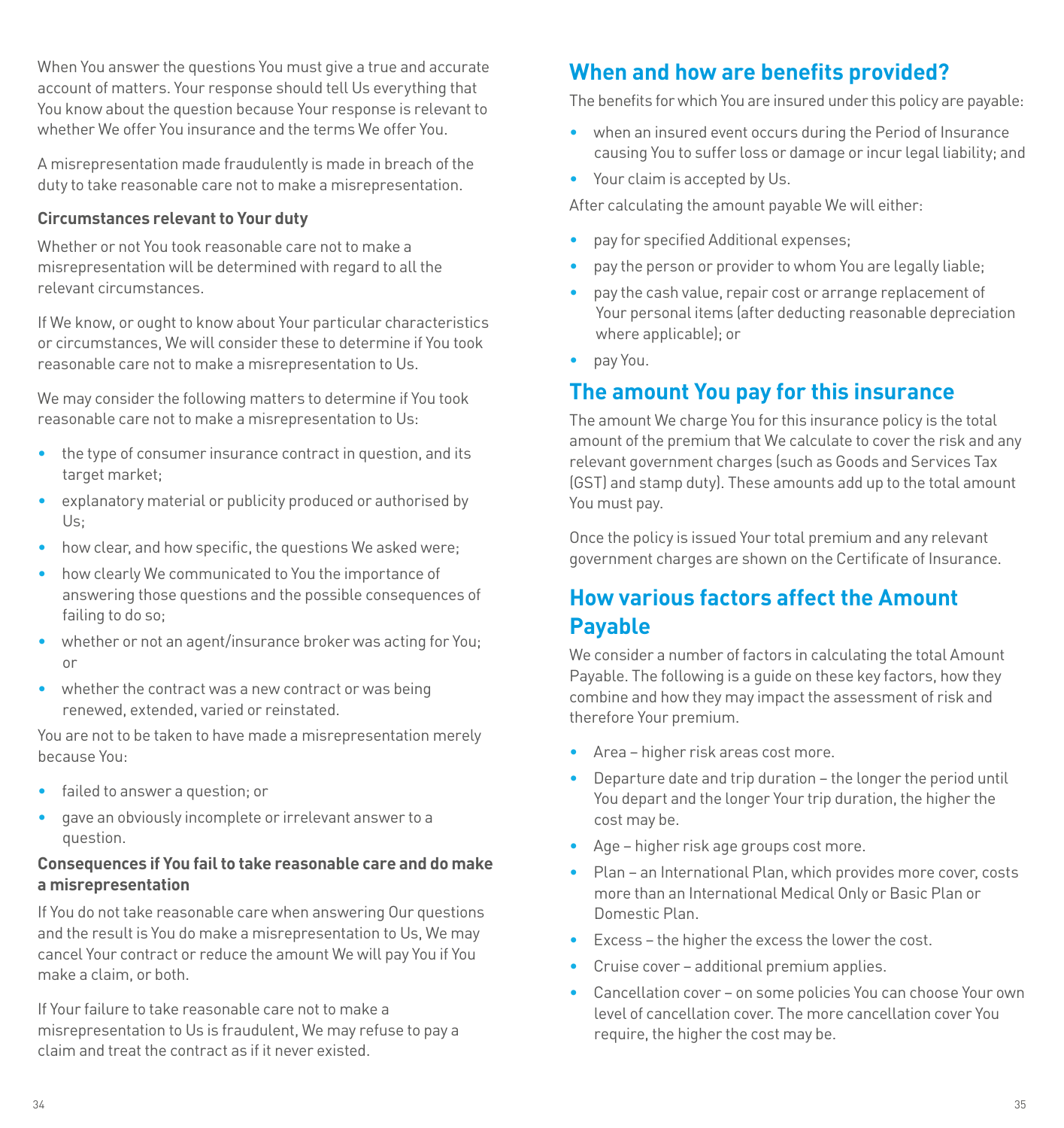- Adding cover for Existing Medical Conditions and pregnancy (where available) – additional premium may apply if a medical assessment is completed and cover is accepted by Us; and
- Extra cover options (where available) additional premium may apply.

## <span id="page-18-0"></span>**How a claim settlement is calculated**

When We pay a claim We consider a number of aspects in calculating the settlement. These include:

- the amount of loss or damage or liability;
- the excess:
- the maximum benefit limits and sub-limits;
- reasonable depreciation; and
- the terms and conditions of the policy.

The following example illustrates how We will calculate claim settlement.

- Your new video camera with an original purchase price of \$4,000 is stolen from a hotel room.
- You are travelling on the International Comprehensive Plan.
- You have chosen the nil excess option.
- You have not paid an additional amount to increase the standard item limit.

The claim settlement would be calculated as follows:

- Consider the original purchase price of the video camera \$4,000 (no depreciation applies because the video camera was new).
- Consider the maximum benefit limit for Luggage and Personal Effects – \$15,000.
- Consider the maximum item limit payable for cameras and video equipment – \$3,500. This item limit applies in this case.
- Consider the excess. As You have chosen the nil excess option, no excess is deducted. This results in a claim settlement of \$3,500 or We may replace the item. Our choice will have regard to the circumstances of Your claim and consider any preference You may have.

## <span id="page-18-1"></span>Policy Wording

The benefits described in this policy wording should be read in conjunction with Cruise Cover (page [10\)](#page-5-0), Policy inclusions and choices (pages [11](#page-5-1)[-13\)](#page-6-0), Options To Vary Cover (pages [14](#page-7-0)[-17\)](#page-8-0), Travel and Health (pages [18](#page-9-0)[-28\)](#page-14-2), Duty to take reasonable care not to make a misrepresentation (pages [33](#page-16-5)[-34\)](#page-17-3), Words With Special Meaning (pages [37](#page-18-2)-[41](#page-20-0)), Policy Conditions (pages [42](#page-21-0)-[47](#page-23-1)) and General Exclusions (pages [81-](#page-40-0)[84](#page-42-5)).

#### **The policy is not valid unless a certificate of insurance is issued to You**

We will give You the insurance cover described in the policy in return for receiving the total Amount Payable.

It is a condition of the policy that:

- You are not aware of any circumstance which is likely to give rise to a claim;
- You are a resident of Australia with a valid Australian Medicare card or currently living in Australia with a visa allowing You to live, work or study in Australia) and will be returning Home at the completion of the Period of Insurance; and
- If You purchase the Annual Multi-Trip policy:
	- cover will only extend to a Journey
		- to a destination more than 250 kilometres away from Your Home; or
		- that includes at least one night paid accommodation booked with an accommodation supplier or provider (including a hotel, Bed & Breakfast (B&B), serviced apartment or peer to peer service such as Airbnb); and
	- the length of each Journey cannot exceed the maximum duration shown on Your Certificate of Insurance.

## <span id="page-18-2"></span>**Words With Special Meaning**

In this PDS the following words have the meanings shown below. The use of the singular shall also include the use of the plural and vice versa.

**We**, **Our**, **Us** means Zurich Australian Insurance Limited (ZAIL).

**You**, **Your**, **Yourself** means the people listed as adults on the Certificate of Insurance and includes Accompanied Children. Where more than one person is listed as an adult on the Certificate of Insurance all benefits, limitations, conditions and exclusions will be interpreted as if a separate policy was issued to each of the persons listed as an adult other than: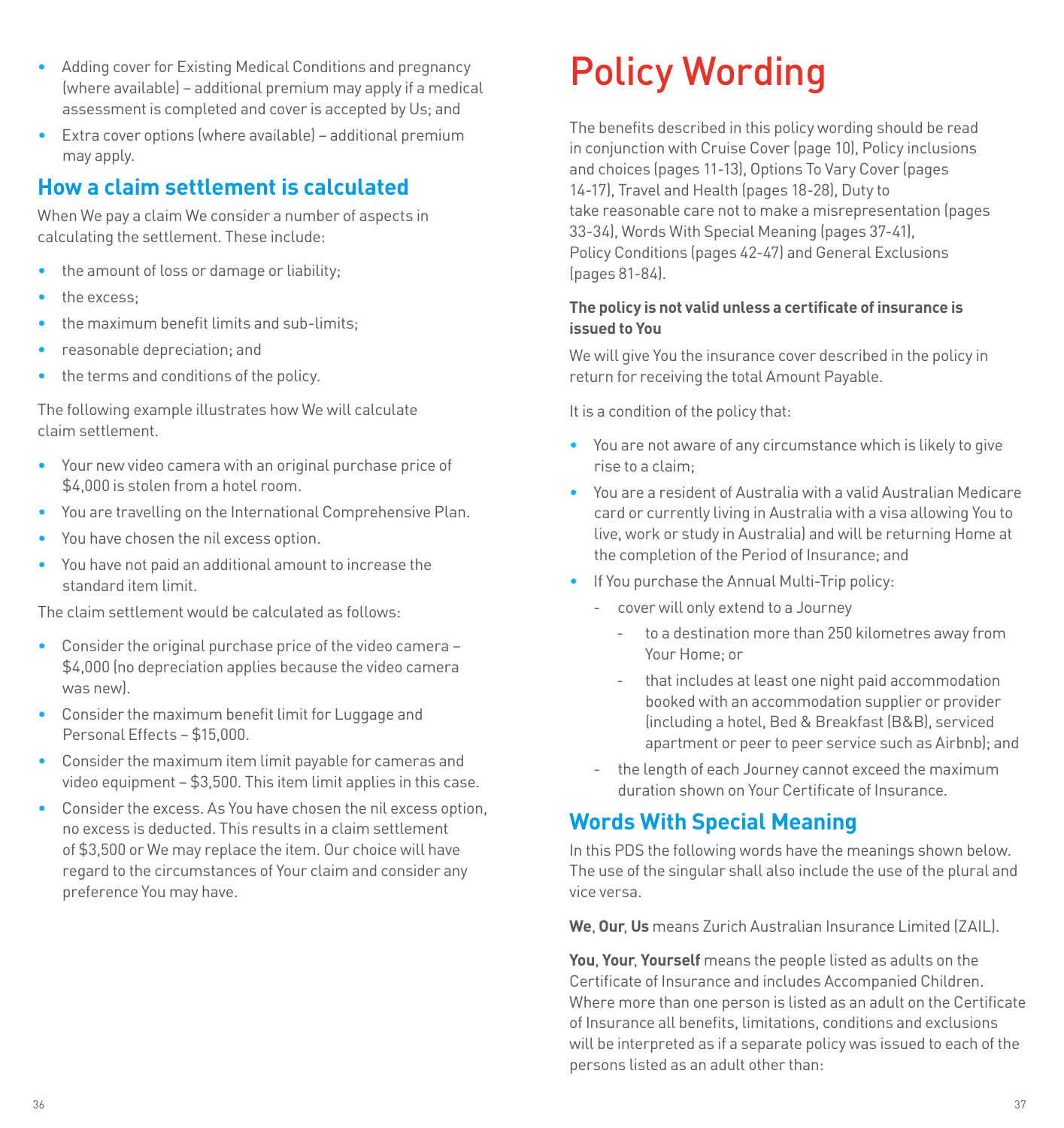- a. in the event a claim arising from the one event is made, an excess (if applicable) will only be applied once
- b. in the case of luggage item limits which shall be as per a single policy
- c. for SECTION 18: COVID-19 Benefits, SECTION 2: Cancellation and Amendment Fees where the limit applies per policy.

In respect of organised groups, each child not travelling with their usual guardian must purchase a separate policy.

**Accompanied Children** means Your children or grandchildren who are identified on the Certificate of Insurance and travelling with You on the Journey, provided they are not in full-time employment, they are financially dependent on You and they are under the age of 21 years.

**"Act of Terrorism"** means any act by a person, alone or with an organisation or foreign government, who:

- a. uses or threatens force or violence;
- b. aims to create public fear; or
- c. aims to resist or influence a government, or has ideological, religious, ethnic or similar aims.

**Additional** means the cost of the accommodation or transport You actually use less the cost of the accommodation or transport You expected to use had the Journey proceeded as planned.

**Amount Payable** means the total amount payable for this insurance cover and the amount shown on Your Certificate of Insurance.

**Computer System** means any computer, hardware, software, communications system, electronic device (including, but not limited to, smart phone, laptop, tablet, wearable device), server, cloud or microcontroller including any similar system or any configuration of the aforementioned and including any associated input, output, data storage device, networking equipment or back up facility, owned or operated by the Travel Service Provider.

**Concealed Storage Compartment** means a boot, glove box, enclosed centre console, or concealed cargo area of a motor vehicle.

**Cyber Act** means an unauthorised, malicious or criminal act or series of related unauthorised, malicious or criminal acts, regardless of time and place, or the threat or hoax thereof involving access to, processing of, use of or operation of any Computer System.

#### **Cyber Incident** means any:

 $38$   $39$ a. Cyber Act or error or omission or series of related errors or omissions involving access to, processing of, use of or operation of any Computer System; or

b. Cyber Act including any partial or total unavailability or failure or series of related partial or total unavailability or failures to access, process, use or operate any Computer System.

**Disabling Injury, Sickness or Disease** means a disabling injury, sickness or disease which first shows itself during the Period of Insurance and which requires immediate treatment by a qualified medical practitioner or dentist.

**Epidemic** means a fast-spreading contagious or infectious disease or illness in an area as documented by a recognised public health authority.

**Existing Medical Condition** means a disease, illness, medical or dental condition or physical defect that, at the Relevant Time, meets any one of the following:

- a. Has required an emergency department visit, hospitalisation or day surgery procedure within the last 12 months.
- b. Requires:
	- i. prescription medication from a qualified medical practitioner;
	- ii. regular review or check-ups;
	- iii. ongoing medication for treatment or risk factor control; or
	- iv. consultation with a specialist.
- c. Has:
	- i. been medically documented involving the brain, circulatory system, heart, kidneys, liver, respiratory system or cancer; or
	- ii. required surgery involving the abdomen, back, brain, joints or spine that required at least an overnight stay in hospital.
- d. Is:
	- i. chronic or ongoing (whether chronic or otherwise) and medically documented;
	- ii. under investigation;
	- iii. pending diagnosis; or
	- iv. pending test results.

**Home** means Your usual place of residence in Australia.

**Insolvency** means bankruptcy, provisional liquidation, liquidation, insolvency, appointment of a receiver or administrator, entry into a scheme of arrangement, statutory protection, presentation of a petition for the compulsory winding up of, stopping the payment of debts or the happening of anything of a similar nature under the laws of any jurisdiction.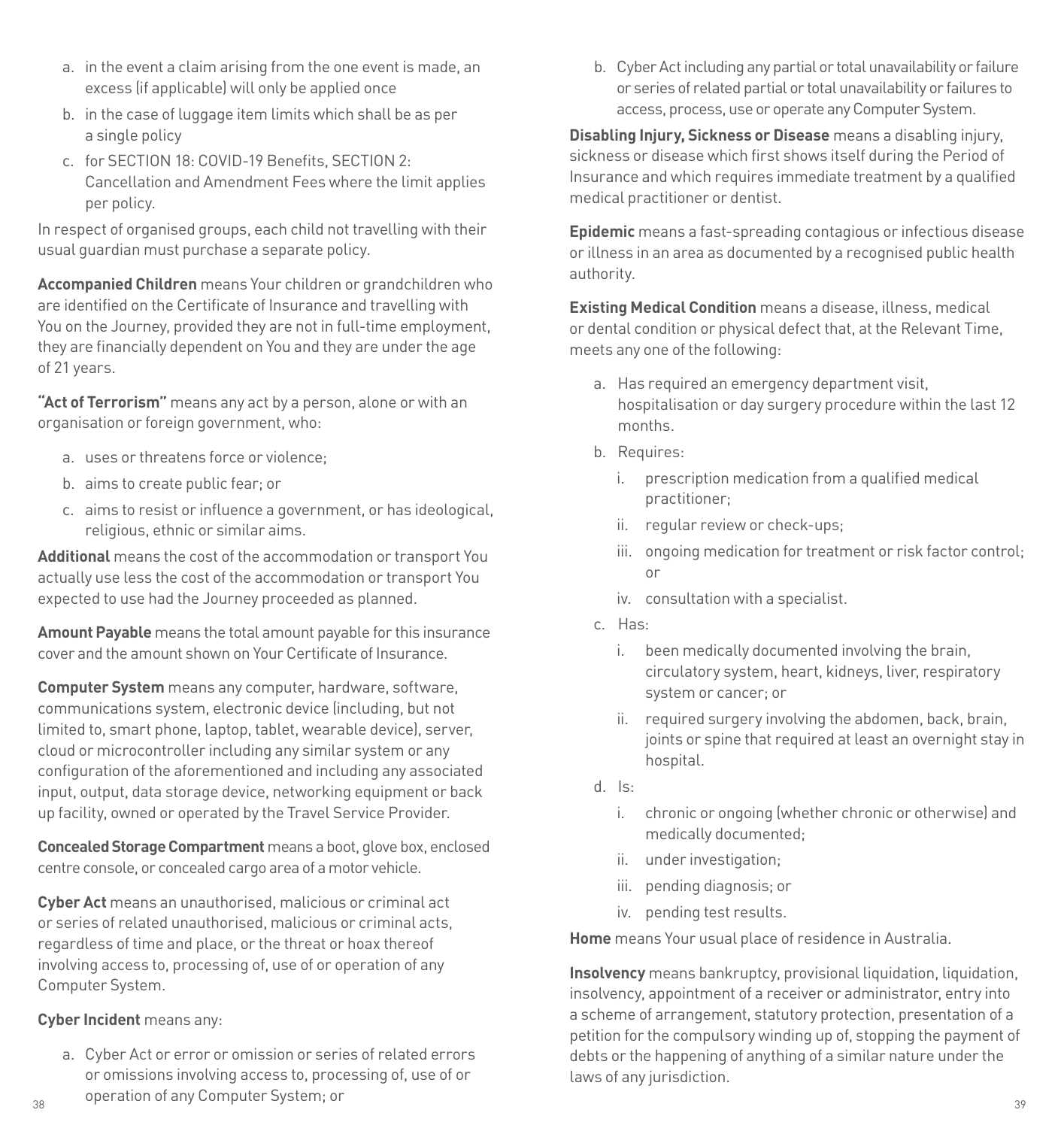**International Waters** means waters outside the jurisdiction territory of any country.

**Journey** means the period commencing at the time You leave Home and ceasing at the time You return Home. On an Annual Multi-Trip policy, Your destination must be more than 250 kilometres from Home or, if less than that, Your trip must include at least one night paid accommodation staying at a registered accommodation provider.

**Limbs** means a hand at or above the wrist or a foot at or above the ankle.

**Natural Disaster** means a major adverse event resulting from natural processes of the Earth; examples are bushfire, hurricane, tornado, volcanic eruption, earthquake, tsunami, falling object from space (including a meteorite), and in general any extraordinary atmospheric, meteorological, seismic, or geological phenomenon. It does not mean an Epidemic or Pandemic.

**On-Piste** means a marked trail or slope prepared for the purpose of skiing or snowboarding within the boundary of the ski field or ski resort and used in accordance to any regulations published by the ski field or ski resort.

**Pandemic** means an Epidemic that is expected to affect an unusually large number of people or involves an extensive geographic area.

#### **Period of Insurance** means:

- a. In respect of Single Trip Policies from the time You commence the Journey or the travel start date shown on Your Certificate of Insurance (whichever is later) until the time You complete the Journey or the travel end date shown on Your Certificate of Insurance (whichever is the earlier).
- b. In respect of Annual Multi-Trip Policies from the time You commence each Journey or the travel start date shown on Your Certificate of Insurance (whichever occurs last) until the earliest of the following times:
	- i. the time that You complete the Journey;
	- ii. the expiry of the maximum insured duration per Journey (this maximum duration is shown on Your Certificate of Insurance); or
	- iii. 12 months from the travel start date shown on Your Certificate of Insurance.

Cover under Section 2 begins from the time the policy is issued. The dates on Your Certificate of Insurance can only be changed with Our consent. In respect of Section 12, cover is suspended while You are in Australia and will recommence once You resume the Journey, subject to the original expiry date.

**Permanent** means a period of time lasting 12 consecutive months after the expiry of which there is no reasonable prospect of improvement.

**Professional** means undertaking any activity for which financial payment is received from another person or party.

**Public Place** means any place the public has access to, including but not limited to airports, bus terminals, buses, cruise ships, planes, stations, taxis, trains, wharves and beaches, galleries, hostels, hotels, hotel foyers and grounds, museums, private car parks, public toilets, shops, streets, restaurants and general access areas.

**Relative** means a person who is Your spouse, de facto; parent, parent-in-law, stepparent, guardian; grandparent; child, foster child, grandchild; brother, brother-in-law, half-brother, stepbrother, sister, sister-in-law, half-sister, stepsister; daughter, daughter-in-law, stepdaughter, son, son-in-law, stepson; fiancé, fiancée; first cousin; uncle, aunt; or niece, nephew.

#### **Relevant Time** in respect of:

- a. Single Trip policies means the time of issue of the policy.
- b. Annual Multi-Trip policies means the first time at which any part of the relevant trip is paid for or the time at which the policy is issued, whichever occurs last.

**Rental Car** means a campervan/motorhome that does not exceed 6 tonnes, SUV, sedan, station wagon, hatchback, people mover, coupe, convertible, four-wheel-drive or mini bus rented from a licensed motor vehicle rental company or agency.

**Terminal Illness** means a medical condition for which a terminal prognosis has been given by a qualified medical practitioner and which is likely to result in death.

**Transport Provider** means a properly licensed coach operator, airline, cruise line, shipping line or railway company.

**Unattended** means not on Your person or within Your sight and reach.

<span id="page-20-0"></span>**Valuables** means articles made of or containing gold, silver or precious metals; binoculars; jewellery; mobile phones; photographic, audio, video, tablet computer, computer and electrical equipment of any kind (including but not limited to devices such as drones, computer games, portable navigation equipment or media); precious stones; smart phones; telescopes and watches.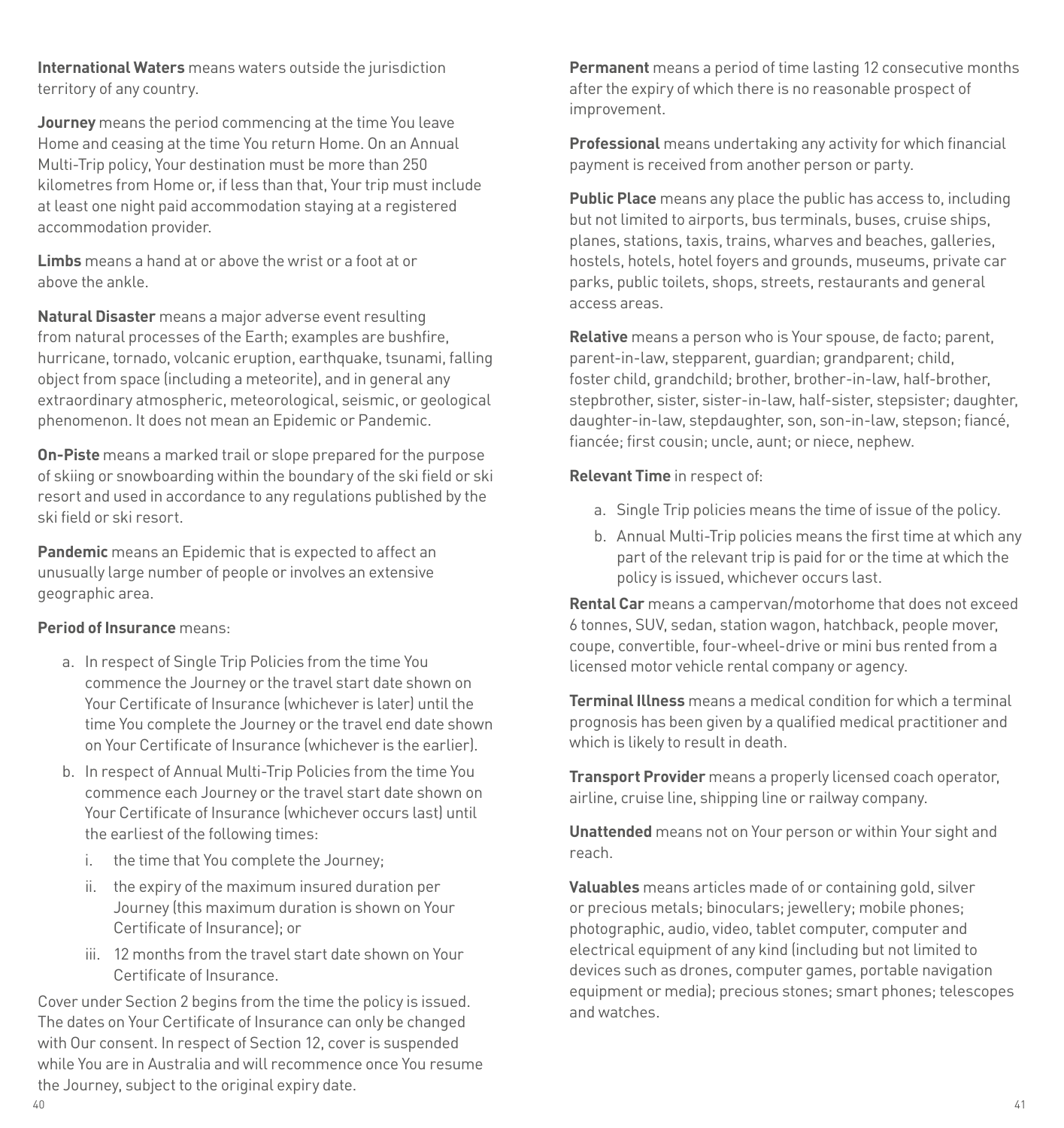## <span id="page-21-0"></span>**Policy Conditions**

#### <span id="page-21-1"></span>**1. Excess**

The excess is the first amount of a claim which We will not pay for. It is Your contribution to Your claim if it is approved by Us. The excess applies per event i.e. If You fall over and need medical treatment, and smashed Your smart phone in the fall, the excess will be deducted once.

**Claim example:** You have a \$250 excess on Your policy. If You made a claim for \$2,500 under SECTION 1: Overseas Medical and Dental (including emergency repatriation/evacuation), You already paid the expenses and We approve Your claim, We would deduct the \$250 excess from the claim before We paid You. If, via Our emergency assistance team, We approved a claim directly with an overseas medical provider, We may ask You to pay the \$250 excess directly to the provider at the time or request You to pay it to Us before We can finalise Your claim with the provider. In any event, the total claim We pay is \$2,250.

The excess, if applicable, applies to any claim arising from a separate event in respect of Sections 1, 2, 3, 5, 6, 7, 11, 12, additional Cruise benefits (i)-(iii) and for Section 18 where relevant. The excess is the amount shown on Your Certificate of Insurance.

An additional or higher excess may apply in certain circumstances.

#### **Special excess**

In addition to Your chosen excess or the excess on the Domestic plan, a special excess will apply to:

- SECTION 2: Cancellation and Amendment Fees if You or Your travelling companion are diagnosed with COVID-19 on Your trip: International Comprehensive – \$500, Domestic – \$250.
- SECTION 3: Additional Expenses if You are diagnosed with COVID-19 on Your trip: International Comprehensive or Medical Only, or Domestic – the special excess is \$250 for each plan.

If Your claim is under both sections, the higher special excess will be deducted. The special excess applies in addition to any other excess. You cannot remove this special excess.

What that means is, for example, if You chose a \$250 excess on the International Comprehensive plan, and claim for Additional accommodation costs and cancellation costs because You were diagnosed with COVID-19 on Your overseas trip, We would deduct an excess of \$750 in total from Your claim. (\$250 excess + \$500 special excess).

#### **2. Limits Of Liability**

The limits of Our liability for each Section of the policy are the amounts shown in the relevant table for the plan selected (see pages [6](#page-3-0)-9) except:

- a. where additional luggage cover has been effected;
- b. the maximum liability collectively for Sections 14, 15 and 16, shall not exceed \$25,000 on the International Comprehensive Plan and \$10,000 on the Domestic Plan;
- c. where You have paid the additional premium to include Cruise Cover on the International Comprehensive Plan or International Medical Only Plan, the standard benefits 1-17 (International Comprehensive Plan) or 1, 3 and 17 (International Medical Only Plan) apply as per the plan purchased and the Cruise Cover additional benefits and limits apply (see pages [78](#page-39-0)[-80\)](#page-40-2); or
- d. where We have notified You in writing of different limits; or
- e. in some circumstances, prior to Your entry into the policy or when You apply for cover for Your Existing Medical Conditions, whichever occurs later, We may impose an additional of higher excess for claims arising from Existing Medical Conditions. We will inform You in writing if this applies: These will be set out in Your Certificate of Insurance or in a letter from Our medical assessment team.

#### **3. Claims**

- a. You must report any loss or theft of luggage, personal effects, travel documents or money to the police, the Transport Provider or accommodation provider as relevant within 7 days of You first becoming aware of the loss or theft. You should obtain a report confirming the incident to submit to Us with Your claim.
- b. You must take all reasonable steps to prevent or minimise a claim.
- c. You must not make any offer, promise of payment or admit any liability without Our written consent.
- d. You must advise Us of any claim or occurrence which may give rise to a claim as soon as possible and within 60 days of the return date shown on Your Certificate of Insurance by sending a completed claim form.
- e. You must at Your own expense, supply any documents in support of Your claim which We may request, such as a police report, a Property Irregularity Report (PIR), receipts, valuations, a repair quote, a death certificate and/or medical certificate.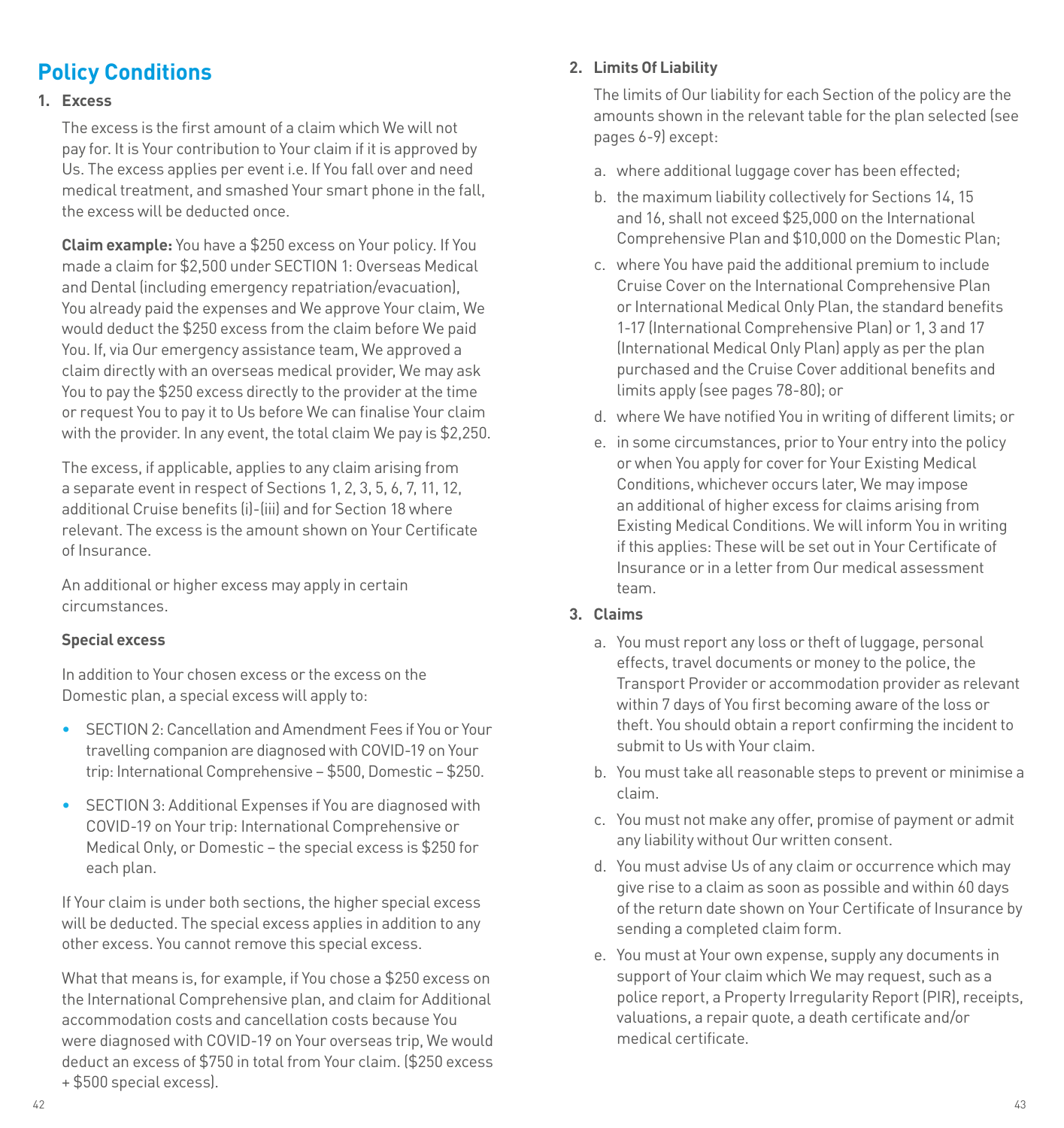- f. You must co-operate fully in the assessment or investigation of Your claim.
- g. When making a claim, You are responsible for assisting Us and acting in an honest and truthful manner. If You make or try to make a false, exaggerated or fraudulent claim or use any false, exaggerated or fraudulent means in trying to make a claim, We will not pay Your claim, Your cover under this policy will be voided (without any return of the amount You have paid), We may report You to the appropriate authorities and You may be prosecuted.
- h. Where You are a registered entity on the Domestic Plan You may be entitled to an input tax credit for Your Amount Payable and/or for things covered by this policy. You must disclose these entitlements to Us if You make a claim under Your policy.
- i. If We agree to pay a claim under Your policy We will base any claim payment on the GST inclusive costs (up to the relevant limits of liability). However, We will reduce any claim payment by any input tax credit You are, or would be, entitled to for the repair or replacement of insured property or for other things covered by this policy.
- j. We will be entitled, at Our expense, to have You medically examined or, in the event of death, a post-mortem examination carried out. We will give You or Your legal representative reasonable notice of the medical examination.

#### **4. If You Are Able To Claim From A Statutory Fund, Compensation Scheme Or Transport Provider**

If You are able to claim from a statutory fund, compensation scheme (for example a private health fund or workers compensation scheme) or Transport Provider for monies otherwise payable under this policy You must do so and the policy will only cover the remaining amount.

#### **5. You Must Help Us To Make Any Recoveries**

We have the right to sue any other party in Your name to recover money payable under the policy or to choose to defend any action brought against You. You must provide reasonable assistance to Us.

#### **6. Claims Payable In Australian Dollars**

All amounts payable and claims are payable in Australian dollars at the rate of exchange applicable at the time the expenses were incurred.

#### **7. Policy Interpretation**

The policy shall be interpreted in accordance with the law of the Australian State or Territory in which it is issued.

#### **8. Emergency Assistance**

- a. Where Your claim is excluded or falls outside the policy coverage, the giving of emergency assistance will not in itself be an admission of liability.
- b. The medical standards, sanitary conditions, reliability of telephone systems and facilities for urgent medical evacuations differ from country to country. Responsibility for any loss, medical complication or death resulting from any factor reasonably beyond Our control cannot be accepted by Medibank Private Limited, Our emergency assistance, Travel Insurance Partners or Us.

#### <span id="page-22-0"></span>**9. Free Extension Of Insurance**

Where Your Journey is necessarily extended due to an unforeseeable circumstance outside Your control, Your Period of Insurance will be extended until You are physically able to travel Home by the quickest and most direct route. The Period of Insurance will not be extended for any other reason.

#### **10. Special Conditions, Limitations, Excesses And Amounts Payable**

If You:

a. want cover for an Existing Medical Condition or pregnancy which does not satisfy the provisions set out on pages [18](#page-9-0)-[28](#page-14-2), You will need to complete a health assessment. We will notify You of the outcome.

 If We are able to approve cover for the condition(s) or pregnancy You must pay an extra premium to Us. Cover may be subject to special conditions, limitations, limits, and excesses; or

- b. in the last 5 years have:
	- i. made 3 or more travel insurance claims;
	- ii. had insurance declined or cancelled or had a renewal refused or claim rejected; or
	- iii. been in prison or had any criminal conviction (other than driving offences)

 cover must be separately applied for and accepted by Us, and it may be subject to special conditions, limitations, excesses and amounts payable.

We will notify You in writing of these before We issue the policy.

#### **11. Automatic Reinstatement Of Sums Insured**

If You purchase the Annual Multi-Trip Policy the sums insured under each Section of the policy are automatically reinstated on completion of each Journey and in respect of [SECTION 5:](#page-27-0)  [Luggage and Personal Effects](#page-27-0), also once on each Journey.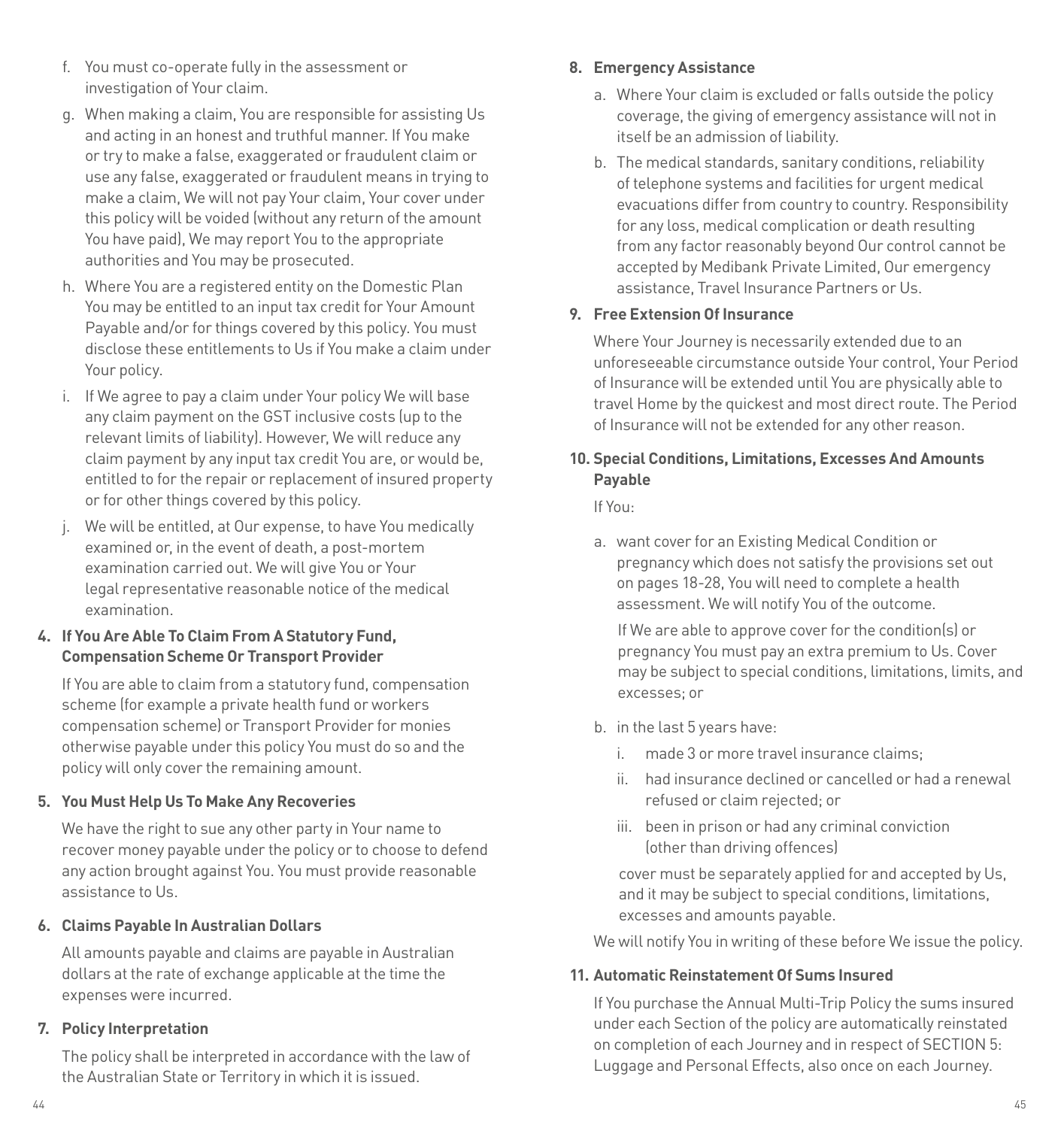- **12. Policy Conditions applying to [SECTION 1: Overseas Medical](#page-23-2)  [And Hospital Expenses \(including emergency repatriation/](#page-23-2) [evacuation\)](#page-23-2) and [SECTION 3: Additional Expenses](#page-25-0) only**
	- a. We have the option of returning You to Australia if the cost of medical and/or Additional expenses overseas are likely to exceed the cost of returning You to Australia subject always to medical advice. We also have the option of evacuating You to another country.
	- b. In all cases the cost of evacuation or to bring You back to Australia will only be met if it was arranged by and deemed necessary by Our emergency assistance network.
	- c. If We request that You be moved to another hospital, return to Australia or be evacuated to another country and You refuse, We will only consider:
		- i. Your costs and expenses per Sections 1 and 3 (as applicable) incurred up to the time of Our request; and
		- ii. the lesser of:
		- an amount equivalent to the costs and expenses per Sections 1 and 3 (as applicable) that You would have incurred after Our request had You moved to another hospital, returned to Australia or been evacuated to another country as requested; or
		- Your costs and expenses actually incurred after Our request.
	- d. If You are hospitalised We will pay for a share room. If a share room is not available We will pay to upgrade You to a single room.
	- e. If You do not hold a return airline ticket an amount equal to the cost of an economy class one way ticket will be deducted from Your claim for repatriation expenses.

#### **13. Policy Conditions applying to Sections 14, 15 and 16 only**

- a. If the conveyance You are travelling in disappears, sinks or crashes and Your body has not been found after 12 months You will be presumed to have died.
- b. You must obtain and follow advice and treatment given by a qualified doctor as soon as possible after suffering a disabling injury, during the Period of Insurance.

#### **14. Sanctions regulation**

Notwithstanding any other terms or conditions under this policy, We shall not be deemed to provide coverage and will not make any payments nor provide any service or benefit to You or any other party to the extent that such cover, payment, service, benefit and/or activity of Yours would violate any applicable trade or economic sanctions, law or regulation.

<span id="page-23-3"></span>**15. Policy conditions applying to [SECTION 2: Cancellation](#page-24-0)  [and Amendment Fees,](#page-24-0) [SECTION 3: Additional Expenses,](#page-25-0) SECTION [4: Missed Connections,](#page-27-1) [SECTION 10: Travel Delay](#page-32-0)  [Expenses](#page-32-0) and [SECTION 11: Alternative Transport Expenses](#page-32-1)**

If You claim for a particular cost under Section 2, 3, 4, 10 or 11, We will not pay for that same cost under any other section.

#### <span id="page-23-1"></span>**16. Already travelling**

If You purchase this policy on Your trip after leaving Home, this cover is subject to a 3 day no-cover period. This means there is no cover under any section of the policy for any event that has occurred already or that arises within the first 3 days of buying the policy.

## <span id="page-23-0"></span>**The Benefits**

#### <span id="page-23-2"></span>**SECTION 1: Overseas Medical And Hospital Expenses (including emergency repatriation/evacuation)**

#### **Overseas Medical Expenses**

If during the Period of Insurance You suffer a Disabling Injury, Sickness or Disease We will pay the usual and customary cost of medical treatment and ambulance transportation provided outside Australia by or on the advice of a qualified medical practitioner.

This also includes the usual and customary cost of emergency repatriation or evacuation. In all cases the cost of evacuation or to bring You back to Australia will only be met if Your claim is approved by Us and it was arranged by and deemed necessary by Our emergency assistance network.

#### **Overseas Dental Expenses**

If during the Period of Insurance You suffer a Disabling Injury, Sickness or Disease We will pay up to \$2,000 for the usual and customary cost of emergency dental treatment provided outside Australia by or on the advice of a qualified medical practitioner or dentist to relieve pain or temporarily restore function. For example, if You have a sore tooth and need a regular filling or if a capped front tooth breaks and a temporary cap is required.

#### **Please note**

Cover applies for a maximum of 12 months from the date of suffering the Disabling Injury, Sickness or Disease.

If any costs or expenses are incurred without Our approval and before contacting Us, We will only cover any such costs or expenses or for any evacuation/repatriation or airfares if We would have approved them up to an amount We would have otherwise incurred, had contact been made and approval provided.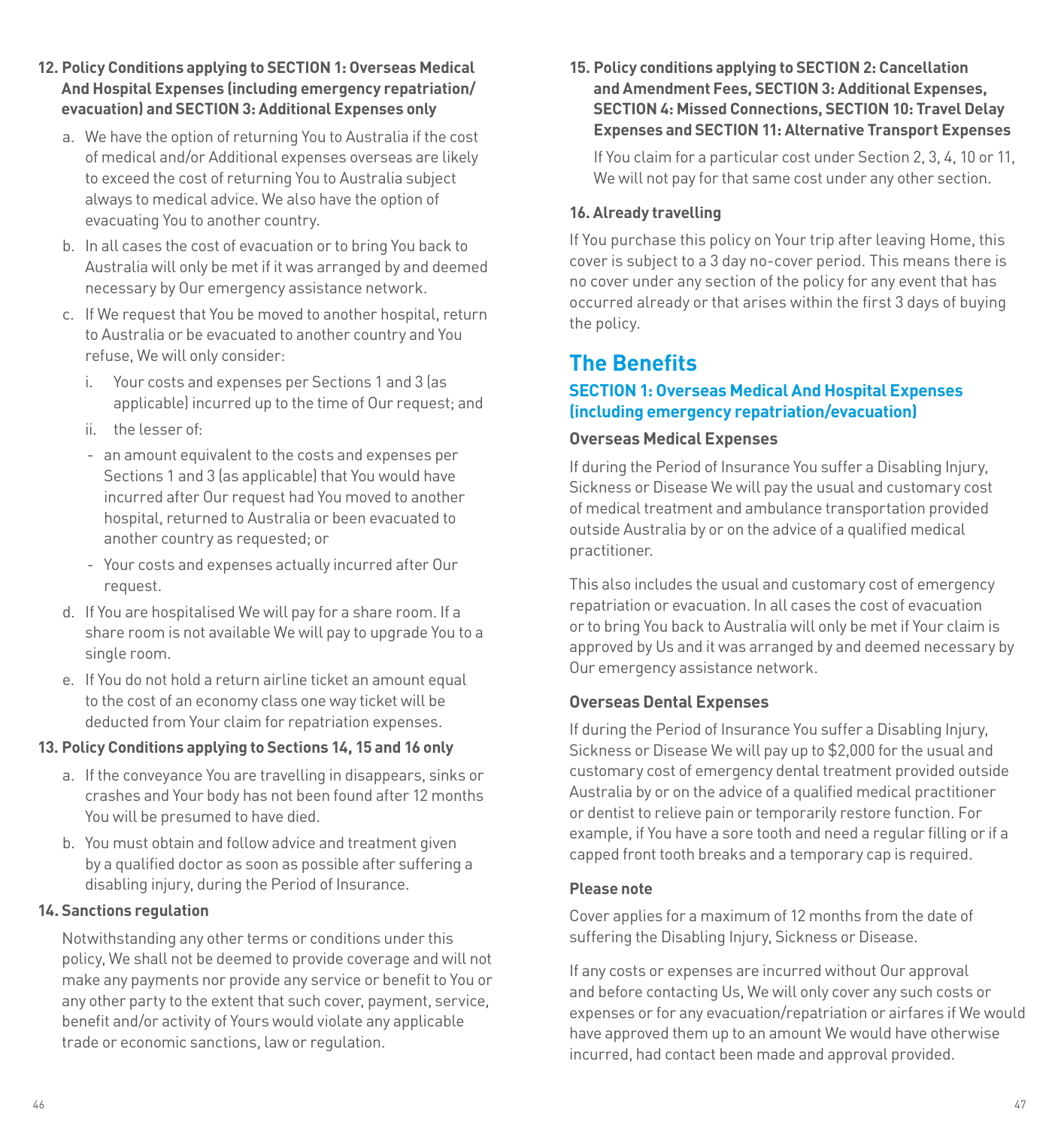Overseas medical and dental expenses cover may end less than 12 months from the date of suffering the Disabling Injury, Sickness or Disease as We do not provide cover if these expenses are incurred outside the Period of Insurance. In certain circumstances The Period of Insurance will automatically extend for a period of time – see Policy Condition [9. Free Extension Of Insurance on page 45](#page-22-0)  for more information.

The maximum benefit limit for this section is:

• International Comprehensive Plan:

Overseas medical expenses – \$Unlimited Overseas dental expenses – \$2,000

• International Medical Only Plan:

Overseas medical expenses – \$Unlimited Overseas dental expenses – \$2,000

• Domestic Plan: No Cover

#### **We Will Not Pay For:**

1. medical treatment, dental treatment or ambulance transportation provided in Australia.

 If You are cruising and have paid the additional premium for Cruise Cover, this exclusion does not apply to medical treatment provided while on a ship (including cruise ship, passenger ship or passenger ferry) even if that ship is within Australian territorial waters. However, this additional benefit does not apply to any medical treatment provided on Australian inland waterways or while the ship is tied up in an Australian port.

- 2. dental expenses involving the use of precious metals, whitening or involving cosmetic dentistry.
- 3. the continuation or follow-up of treatment (including medication and ongoing immunisations) started prior to Your Journey.
- 4. routine medical or dental treatment or prenatal visits.
- 5. private medical or hospital treatment where public funded services or care is available, including medical or hospital treatment under any Reciprocal Health Agreement between Australia and the Government of any other country unless We agree to the private treatment.

**Also refer to: General Exclusions – pages [81](#page-40-0)-[84](#page-42-5). Policy Conditions – pages [42](#page-21-0)[-47.](#page-23-3)**

#### <span id="page-24-0"></span>**SECTION 2: Cancellation and Amendment Fees**

If due to circumstances outside Your control and unforeseeable at the Relevant Time:

- 1. You have to rearrange Your Journey prior to leaving Home, We will pay the reasonable cost of doing so (We will not pay more for rearranging Your Journey than the cancellation costs which would have been incurred had the Journey been cancelled); or
- 2. You have to cancel the Journey (where You cannot rearrange it prior to leaving Home) We will pay You:
	- a. the value of the unused portion of Your prepaid travel or accommodation arrangements that are non-refundable and not recoverable in any other way;
	- b. the travel agent's commission (this is limited to the lesser of \$1,500 or the amount of commission the agent had earned on the prepaid refundable amount of the cancelled travel arrangements); and
	- c. the value of frequent flyer or similar flight reward points, air miles, redeemable vouchers or similar schemes lost by You following cancellation of the services paid for with those points, if You cannot recover Your loss in any other way. The amount We will pay is calculated as follows:
		- i. For frequent flyer or similar flight reward points, loyalty card points, air miles:
		- The cost of an equivalent booking, based on the same advance booking period as Your original booking. We will deduct any payment You made towards the booking and multiply it by the total number of points or air miles lost, divided by the total number of points or air miles used to make the booking
		- ii. For vouchers, the face value of the voucher up to the current market value of an equivalent booking.

The proportion of any trip costs for a travelling companion not insured on this policy is not claimable. This applies even if the trip was paid for by someone insured on this policy.

The maximum benefit limit for this section is:

- International Comprehensive Plan: \$Unlimited
- International Medical Only Plan: No Cover
- Domestic Plan: \$Unlimited

For approved claims under this Section and Section 3 for the same or similar Additional expenses or prepaid travel costs over the same period, We pay the higher of the two amounts claimed, not both.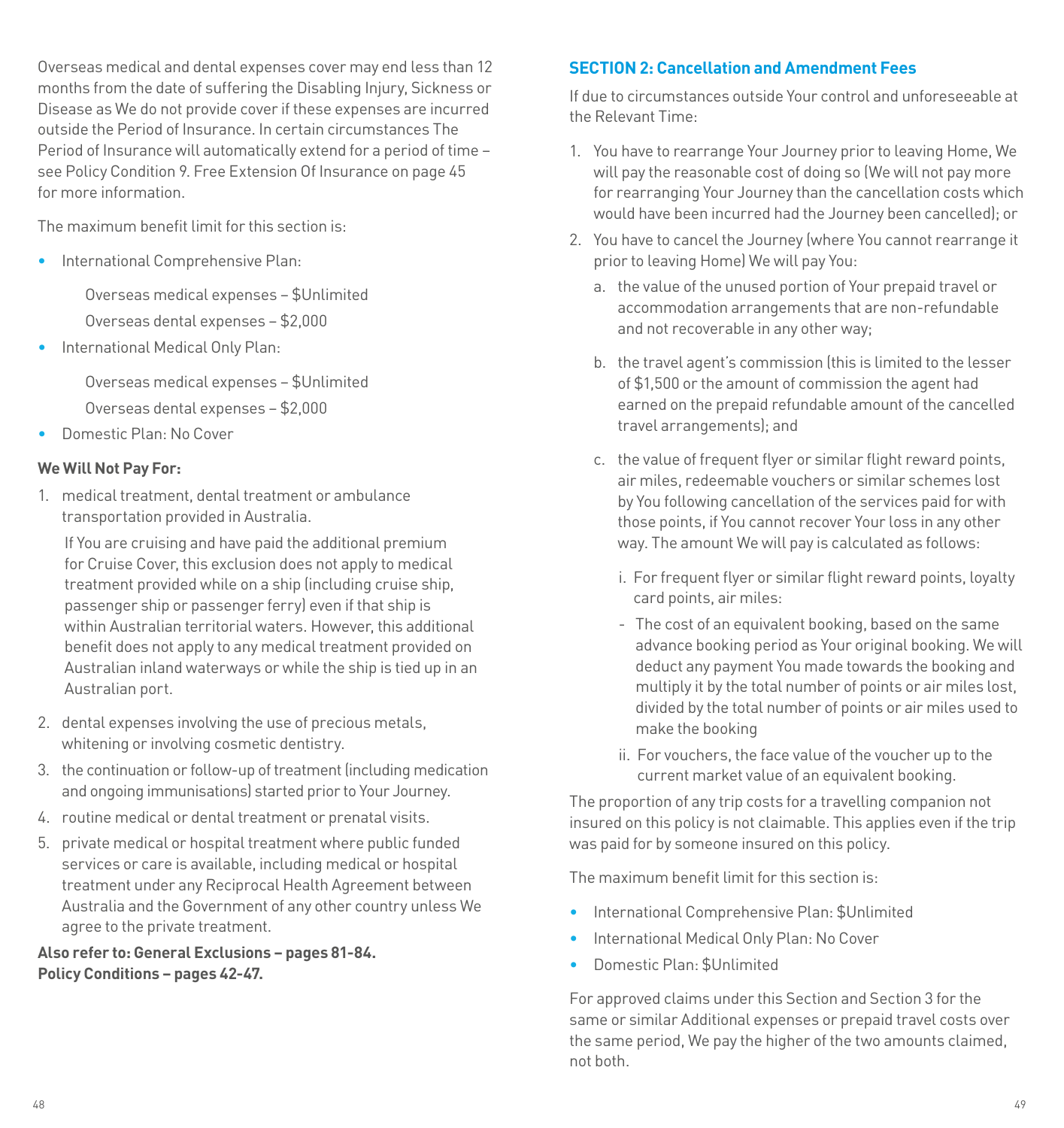**Please note:** This policy does not cover claims relating to government travel bans; "Do not travel" warnings; government directed border closure; or mandatory quarantine or self-isolation requirements related to cross area, border, region or territory travel.

#### **We Will Not Pay For Claims Caused By:**

- 1. Transport Provider caused cancellations, delays or rescheduling other than when caused by strikes.
- 2. Your or any other person's unwillingness or reluctance to proceed with the Journey or deciding to change plans.
- 3. You cancelling or amending Your Journey prior to being certified by a qualified medical practitioner as unfit to travel.
- <span id="page-25-1"></span>4. the death or sudden disabling injury, sickness or disease of a Relative or Your business partner who is not travelling, unless at the Relevant Time that person:
	- a. in the last 12 months, had not been hospitalised (including day surgery or emergency department attendance) for a condition that was in any way related to, or exacerbated by, the condition that gave rise to the claim;
	- b. was not residing in a facility such as a nursing home, an aged care facility, a residential aged care home, a high and/or low care facility, a privately owned accommodation facility such as Supported Residential Services or Facilities (SRS/SRF) or, a residential care facility);
	- c. was residing independently at home or in a retirement home or village, including independent living arrangements, and they did not require home care or flexible care services:
	- d. was not on a waiting list for, or did not know they needed surgery, inpatient treatment or tests at a hospital or clinic;
	- e. not have a drug or alcohol addiction; and
	- f. did not have a Terminal Illness.

If any point a-f cannot be met e.g. if Your non-travelling Relative was in a nursing home or did have a Terminal Illness, which means Your claim would otherwise be excluded, We will pay no more than \$1,000 under all Sections of the policy combined.

- 5. the health or death of any other person (not listed in point 4).
- 6. any contractual or business obligation or Your financial situation. This exclusion does not apply to claims where You are involuntarily made redundant from Your permanent full-time or permanent part-time employment in Australia and where You would not have been aware before, or at the Relevant Time, that the redundancy was to occur.
- 7. failure by You or another person to obtain the relevant visa, passport or travel documents.
- 8. errors or omissions by You or another person in a booking arrangement.
- 9. the standards or expectations of Your prepaid travel arrangements being below or not meeting the standard expected.
- <span id="page-25-3"></span>10. the failure of Your travel agent, Our agent who issued this policy, any tour operator, transport or accommodation supplier or provider (including but not limited to peer to peer service such as Airbnb and Uber), person or agency to pass on monies to operators or to deliver promised services.
- <span id="page-25-2"></span>11. a request by Your employer, Your leave application being denied, or Your leave being revoked. This exclusion does not apply if You are a full-time member of the Australian Defence Force or of federal, state or territory emergency services (e.g. police, fire, ambulance, paramedic) and Your leave is revoked.
- 12. a lack in the number of persons required to commence any tour, conference, accommodation or travel arrangements or due to the negligence of a wholesaler or operator.

 However, if a tour or river cruise, that is prepaid and overnight, is cancelled due to a lack of numbers We will pay in respect of Your other prepaid arrangements the lesser of:

- a. necessary amendment costs; or
- b. the non-refundable unused portion of costs if You cancel the trip.

In any case the most We will pay is the lesser of \$800 or Your sum insured under this section of the policy.

- 13. customs and immigration officials acting in the course of their duties or You travelling on incorrect travel documents.
- 14. an Act of Terrorism.
- 15. Avian Influenza (including the H5N1 strain) or any derivative or mutation of such viruses.

**Also refer to: General Exclusions – pages [81](#page-40-0)[-84.](#page-42-5) Policy Conditions – pages [42](#page-21-0)[-47](#page-23-3).**

#### <span id="page-25-0"></span>**SECTION 3: Additional Expenses**

**1. If You Become Sick**

Cover is subject to the written advice of the treating qualified medical practitioner and acceptance by Our emergency assistance team. If Your claim is coverable, We or Our emergency assistance team will not unreasonably withhold or delay Our acceptance.

If during the Period of Insurance You suffer a Disabling Injury, Sickness or Disease, We will pay the reasonable Additional accommodation expenses (room rate only) and Additional transport expenses, at the same accommodation standard and fare class as originally booked, incurred by: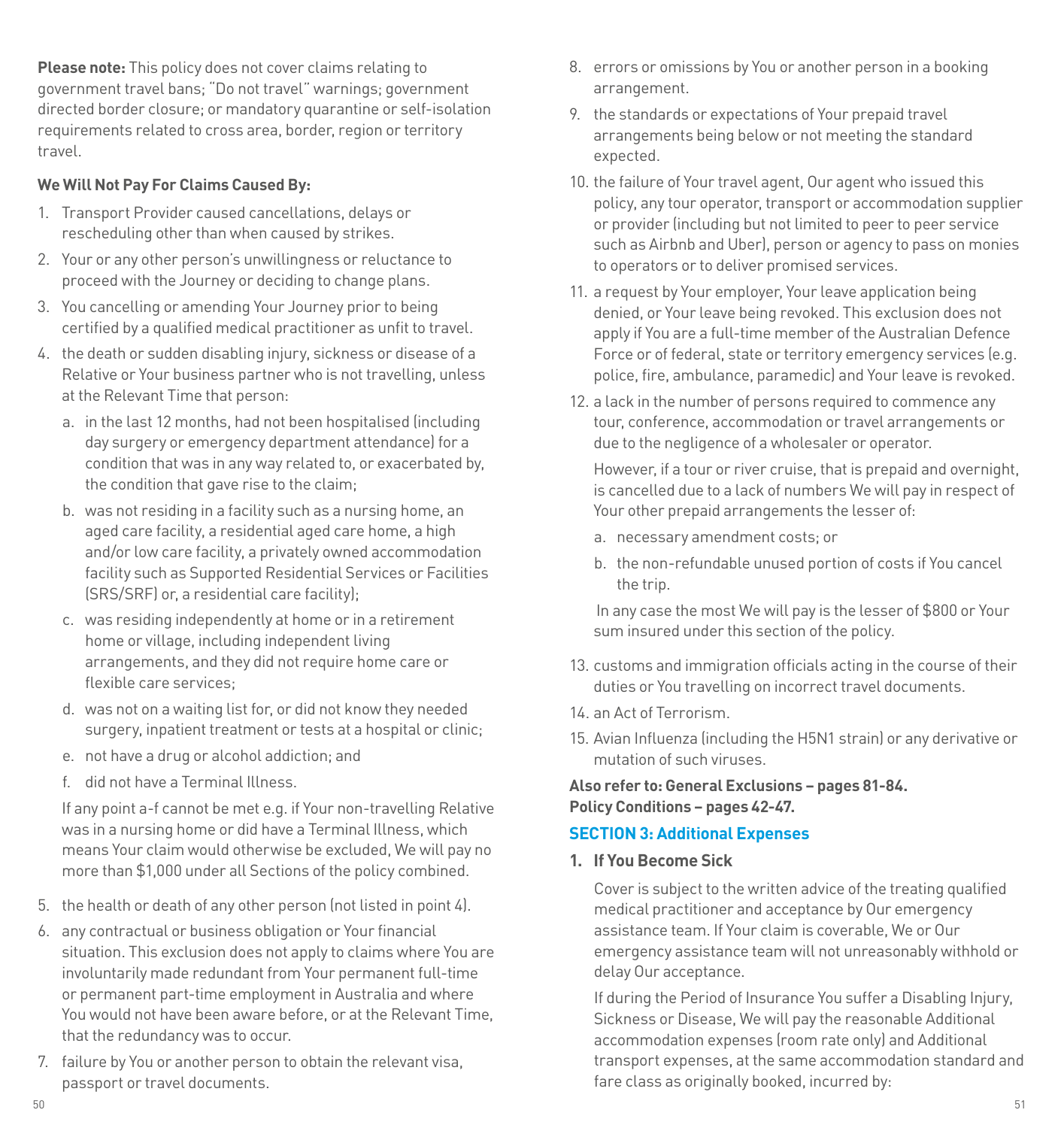- a. You. The benefit ceases when You are able to continue Your Journey, travel Home or on the completion of the Period of Insurance, whichever is the earlier.
- b. Your travelling companion who remains with or escorts You until You are able to continue Your Journey, travel Home or on the completion of the Period of Insurance, whichever is the earlier; or
- c. one person (e.g. a Relative) (if You don't have a travelling companion with You already) who travels to and remains with You following You being hospitalised as an inpatient. The benefit ceases when You are able to continue Your Journey, travel Home or on the completion of the Period of Insurance, whichever is the earlier.

Room rate only means that other expenses You may incur such as food, drinks, groceries, laundry etc. are not included.

We will also pay the reasonable expenses incurred in returning Your Rental Car to the nearest depot if You suffer a Disabling Injury, Sickness or Disease provided that, on the written advice of the treating qualified medical practitioner, You are unfit to drive it.

#### **We Will Not Pay For:**

1. any costs or expenses incurred prior to You being certified by a qualified medical practitioner as unfit to travel.

#### <span id="page-26-0"></span>**2. If You Die**

We will pay reasonable overseas funeral or cremation expenses or the cost of returning Your remains to Australia if:

- a. You die during the Period of Insurance. In either event the maximum amount We will pay in total will not exceed \$20,000; or
- b. You hold a valid Schengen Visa and You die in a Schengen member state during the Period of Insurance. In either event the maximum amount We will pay in total will not exceed 30,000EUR for expenses incurred in that Schengen member state.

#### **3. If a Relative or Your Business Partner Not Travelling With You Becomes Sick**

We will pay reasonable Additional transport expenses at the same fare class as originally booked if You are required to return Home due to the sudden Disabling Injury, Sickness or Disease or death of a Relative or Your business partner.

#### **4. If Your Home Is Destroyed By Fire, Earthquake Or Flood**

We will pay the reasonable Additional transport expenses at the same fare class as originally booked for Your early return Home if it is totally destroyed by fire, earthquake or flood while You are on Your Journey.

#### **5. Other Circumstances**

We will pay Your reasonable Additional accommodation expenses (room rate only) and Additional transport expenses, at the same accommodation standard and fare class as originally booked, incurred on the Journey due to an unforeseeable circumstance outside Your control and resulting from:

- a. disruption of Your scheduled transport because of riot, strike or civil commotion occurring after the commencement of the Journey provided You act reasonably in avoiding Additional costs;
- b. disruption of Your scheduled transport because of a Cyber Incident provided You act reasonably in avoiding Additional costs;
- c. loss of passport or travel documents except involving government confiscation or articles sent through the mail;
- d. a Natural Disaster;
- e. a collision of a motor vehicle, watercraft, aircraft or train in which You are travelling;
- <span id="page-26-1"></span>f. Your scheduled transport being delayed for at least 12 hours due to severe weather conditions. We will pay up to \$300 providing written confirmation from the Transport Provider has been obtained. If You are unable to provide Us with a copy of the relevant report confirming the delay, You must provide Us with a reasonable explanation and details of the time and place the delay occurred, including any contact details You were provided with for the provider of the scheduled transport.

Room rate only means that other expenses You may incur such as food, drinks, groceries, laundry etc. are not included.

The maximum benefit limit for this section is:

- International Comprehensive Plan: \$Unlimited
- International Medical Only Plan: \$Unlimited
- Domestic Plan: \$10,000

For approved claims under this Section and Section 2 for the same or similar Additional expenses or prepaid travel costs over the same period, We pay the higher of the two amounts claimed, not both.

#### **We Will Not Pay For Claims (under Section 3.3) Caused By:**

- 1. Avian Influenza (including the H5N1 strain) or any derivative or mutation of such viruses.
- <span id="page-26-2"></span>2. the sudden disabling injury, sickness or disease or death of a Relative or Your business partner who is not travelling, unless at the Relevant Time that person: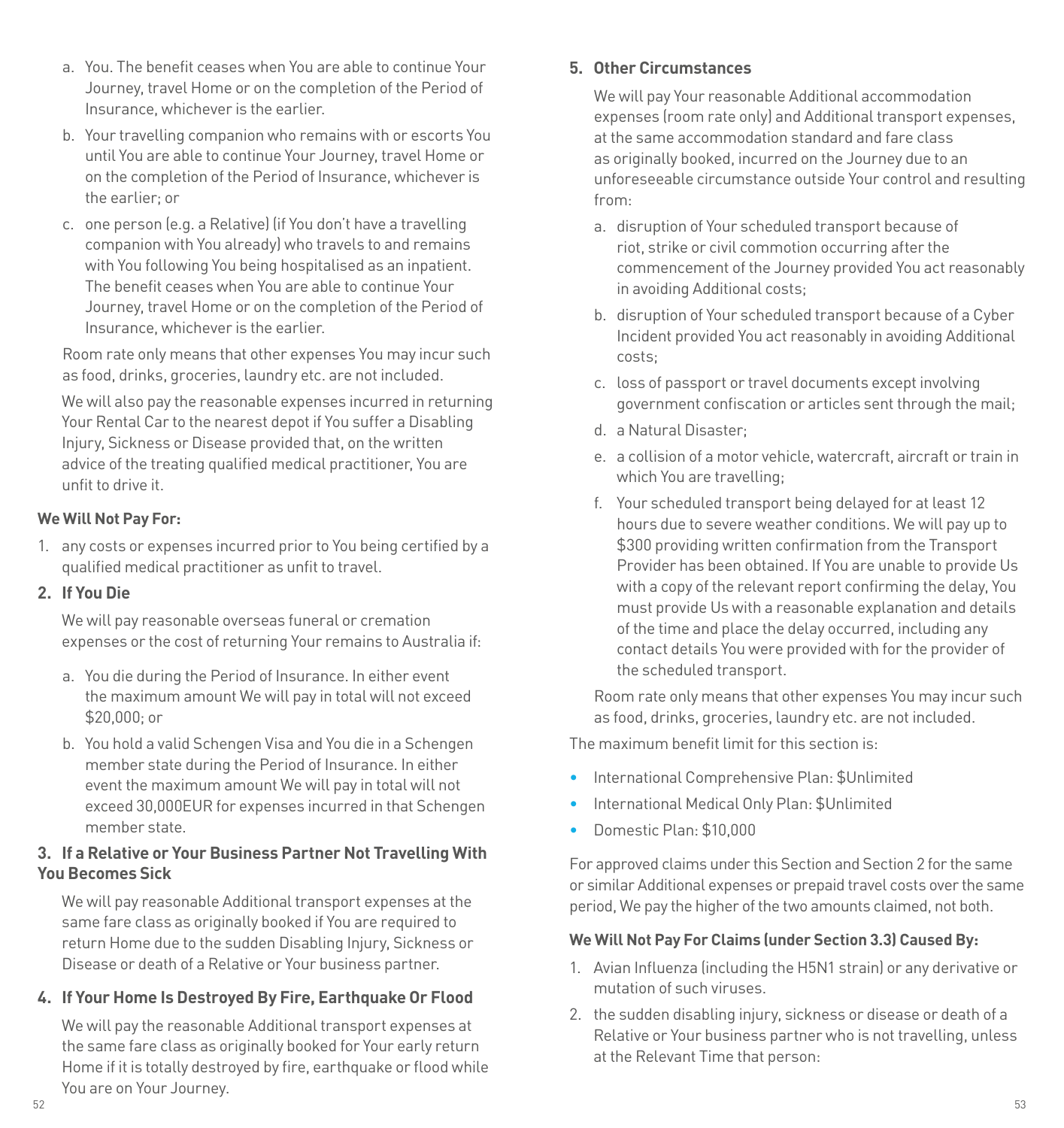- a. in the last 12 months, had not been hospitalised (including day surgery or emergency department attendance) for a condition that was in any way related to, or exacerbated by, the condition that gave rise to the claim;
- b. an aged care facility, a residential aged care home, a high and/or low care facility, a privately owned accommodation facility such as Supported Residential Services or Facilities (SRS/SRF) or, a residential care facility;
- c. was residing independently at home or in a retirement home or village, including independent living arrangements, and they did not require home care or flexible care services;
- d. was not on a waiting list for, or did not know (they needed surgery, inpatient treatment or tests at a hospital or clinic;
- e. not have a drug or alcohol addiction; and
- f. did not have a Terminal Illness.

 If any point a-f cannot be met e.g. if Your non-travelling Relative was in a nursing home or did have a Terminal Illness, which means Your claim would otherwise be excluded, We will pay no more than \$1,000 under all Sections of the policy combined.

#### **Also refer to: General Exclusions – pages [81](#page-40-0)-[84](#page-42-5). Policy Conditions – pages [42](#page-21-0)[-47.](#page-23-3)**

#### <span id="page-27-1"></span>**SECTION 4: Missed Connections**

For missed connections during the Period of Insurance.

Cover applies where You have prepaid, scheduled transport or a cruise to meet Your pre-booked connection. That pre-booked connection is a flight, cruise or multi-night tour.

If within 72 hours of Your scheduled departure time, Your prepaid, scheduled transport or cruise is cancelled, delayed or rescheduled which means You won't make it in time to get Your pre-booked connection, We will pay:

- a. the Additional public transport and accommodation costs You incur to arrive in time to catch the pre-booked connection or to catch up with Your scheduled itinerary (if You are unable to arrive in time), less any refunds or credits from the scheduled transport or cruise provider. This includes flights and transport to the next port of Your cruise and any accommodation costs;
- b. \$50 per missed meal of Your cruise; and
- c. up to \$300 for accommodation per missed prepaid accommodation or cruise night.

We only cover You if You have allowed sufficient time for transferring to the connection. Sufficient time to Us is at least 90 minutes between connections.

You must provide Us with written confirmation from the Transport Provider of how much later than originally scheduled the transport arrived. If You are unable to obtain confirmation from the Transport Provider, You must provide Us with a reasonable explanation and details on Your request of this information, including their contact details.

We will deduct from the amount payable any amount of compensation You receive or are entitled to receive from the Transport Provider who's transport was delayed.

The maximum benefit limit for this section is:

- International Comprehensive Plan: \$3,000
- International Medical Only Plan: No Cover
- Domestic Plan: \$3,000

#### **We Will Not Pay For Claims:**

- 1. where the leg of transport that is initially delayed arrives at its destination less than 2 hours later for domestic and 3 hours later for international than originally scheduled.
- 2. where the Transport Provider provides an alternative mode of transportation without additional cost to You that would get You there in time to meet Your connection or to catch up with Your scheduled itinerary.
- 3. caused by an Act Of Terrorism.
- 4. caused by Avian Influenza (including the H5N1 strain) or any derivative or mutation of such viruses.

**Also refer to: General Exclusions – pages [81](#page-40-0)[-84.](#page-42-5) Policy Conditions – pages [42](#page-21-0)[-47](#page-23-3).**

#### <span id="page-27-0"></span>**SECTION 5: Luggage and Personal Effects**

#### **1. Loss, Theft or Damage**

If during the Period of Insurance Your luggage or personal effects are lost, stolen or damaged, after deducting depreciation as shown in the depreciation table, We will repair the item if it is practical and economic to do so. If it is not practical and economic to repair the item and depreciation is not applicable, We will replace the item or provide a replacement voucher if the item is available from Our usual suppliers. If the above do not apply, We will pay You the monetary value of the item.

If Your prescription medication is lost, stolen or damaged during the Period of Insurance We will pay up to \$500 for expenses incurred overseas to replace that prescription medication.

If Your claim for loss or theft can be approved but Your items are found in the meantime and can be posted to You, We will instead pay up to \$500 for postage costs so You can get Your items back.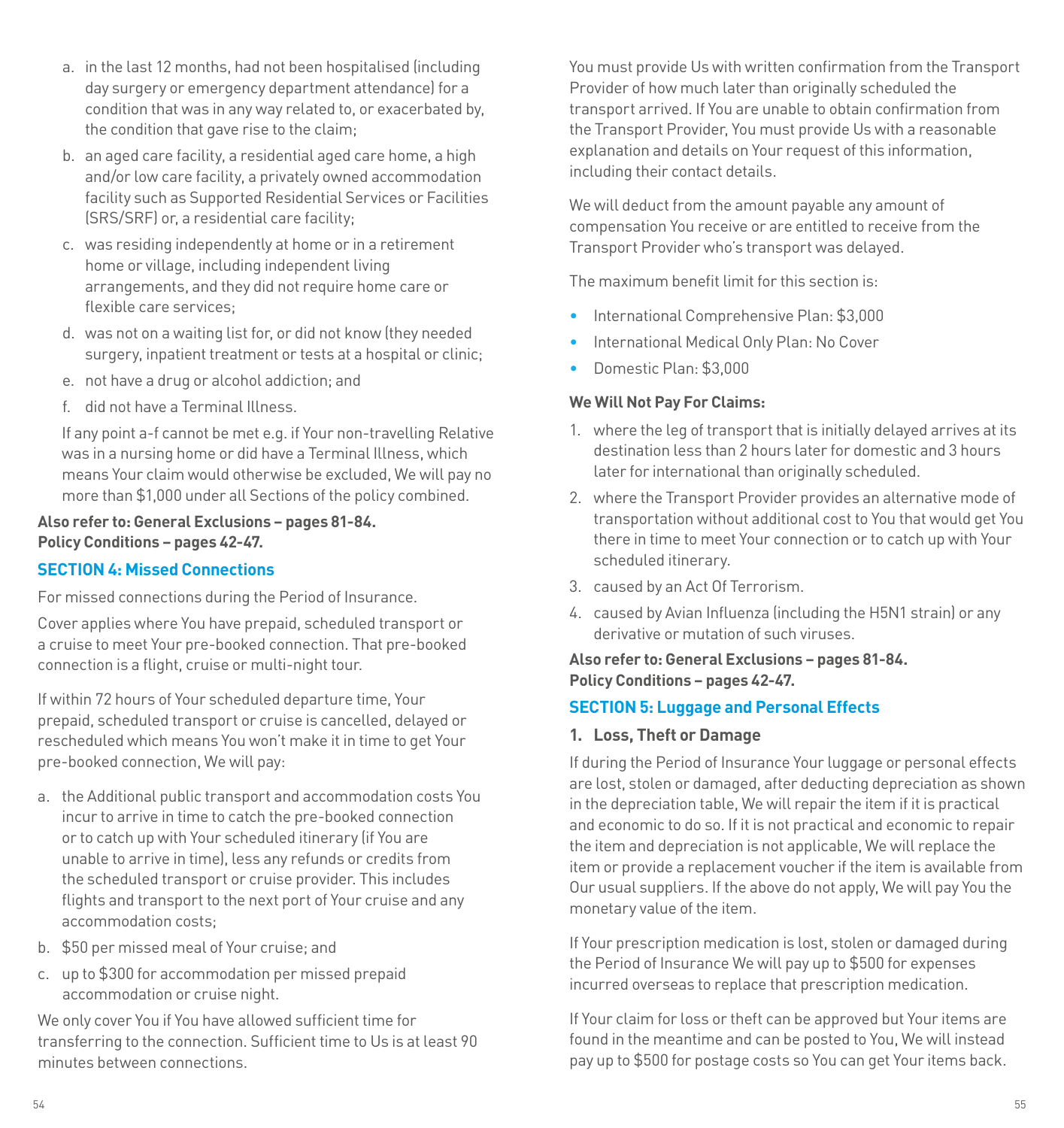It is Your responsibility to provide Us with evidence to support Your claim for an item. This is 'proof of ownership'.

- We will accept the original or a copy of a purchase receipt, invoice and/or bank statement showing the purchase, the date of the purchase and the amount paid.
- We may consider valuation certificates (issued prior to the Relevant Time), ATM receipts and warranty cards with accompanying bank statement of purchases.
- We will not accept photographs, packaging or instruction manuals as proof of ownership.

#### **Depreciation Table**

This policy operates on an indemnity basis which means settlement of Your claim is based on the value of an item at the time of the loss.

Depreciation takes into account the amount paid originally for the item, its age, wear and tear and advances in technology. We will reduce the value of the items because of age, wear and tear, and advances in technology according to the table following:

|                                                    | <b>Items</b>                                                        |                                                                                                                                                                                            |                              |
|----------------------------------------------------|---------------------------------------------------------------------|--------------------------------------------------------------------------------------------------------------------------------------------------------------------------------------------|------------------------------|
| Age of<br>item and<br>depreciation<br>that applies | <b>Jewellery</b><br><b>(not watches</b><br>or costume<br>jewellery) | <b>Communication</b><br>devices, all<br>computers,<br>electrical devices,<br>electronics<br>equipment,<br>phones, all,<br>photographic<br>equipment, smart<br>watches, tablet<br>computers | Any<br>other<br><b>items</b> |
| New-24<br>months                                   | $0\%$                                                               | $0\%$                                                                                                                                                                                      | $0\%$                        |
| 25-36 months                                       | $0\%$                                                               | 60%                                                                                                                                                                                        | 36%                          |
| More than 36<br>months                             | $0\%$                                                               | 60%                                                                                                                                                                                        | 60%                          |

This means depreciation will not be deducted from items less than 2 years old at the time of loss. Items greater than 2 years old will have the percentage amount shown above deducted.

#### **Item Limits**

Our payment will not exceed the original purchase price of an item with a limit for any one item, set or pair of items including attached and unattached accessories of:

| <b>Item</b>                       | <b>International</b><br><b>Comprehensive</b> | <b>Domestic</b> |
|-----------------------------------|----------------------------------------------|-----------------|
| Phone                             | \$1,500                                      | \$1,000         |
| Smart watch                       | \$1,500                                      | \$1,000         |
| Camera                            | \$4,000                                      | \$3,500         |
| Video camera                      | \$4,000                                      | \$3,500         |
| Drone (with or without<br>cameral | \$1,200                                      | \$1,000         |
| Laptop computer                   | \$4,000                                      | \$3,500         |
| Tablet computer                   | \$3,000                                      | \$3,000         |
| Artificial limb                   | \$1,200                                      | \$1,000         |
| Dentures (full or<br>partial)     | \$1,200                                      | \$1,000         |
| Removable dental<br>appliance     | \$1,200                                      | \$1,000         |
| Medical device                    | \$1,200                                      | \$1,000         |
| Jewellery                         | \$1,200                                      | \$1,000         |
| Watch                             | \$1,200                                      | \$1,000         |
| Any other item                    | \$1,200                                      | \$1,000         |

The following are examples of items considered as one item for the purpose of this insurance (an item limit will apply):

- Camera, lenses, tripods and camera accessories (attached or not)
- Smart phone and cover/case
- Matched or unmatched set of golf clubs, golf bag and buggy
- Necklace and pendant
- Charm bracelet and charms.

#### **Claim example:**

A phone purchased for \$1,300 was 28 months old when it was stolen. An excess of \$100 applies. A claim would be calculated as follows.

**Item:** Phone cost \$1,300 when purchased over 2 years ago.

**Depreciation:** Minus \$780 depreciation (\$1,300 x 60%) = \$520

**Excess:** Minus policy excess \$100 (where applicable)

**Total:** The total in this case is \$420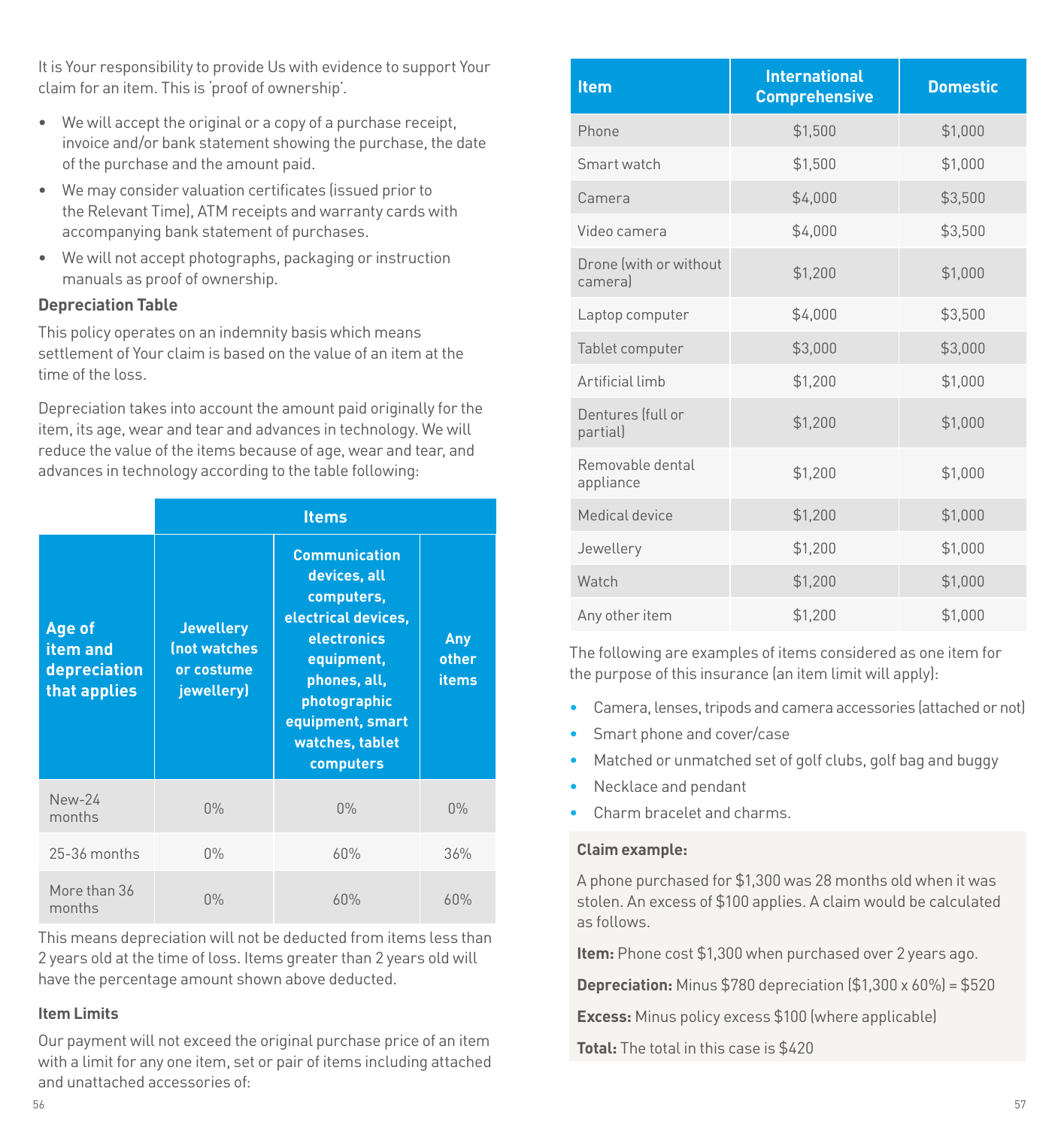#### **Increased Luggage Item Limit**

Where an extra premium has been paid to increase the item limit for a single item, the claim will be assessed based on the item limit specified on the Certificate of Insurance. Receipts or valuations (less than 24 months old) must be available if requested by Us. The limit can be increased by up to \$4,500 per single item if the item is separately specified and the appropriate additional amount paid. For multiple items the overall increase in limits cannot exceed \$8,000.

#### **2. Automatic Reinstatement**

In the event that a claimable loss, or damage to Your luggage and personal effects is incurred, We will allow You one automatic reinstatement of the sum insured stated in the Plan selected while on Your Journey.

The maximum benefit limit for this section is:

- International Comprehensive Plan: \$15,000
- International Medical Only Plan: No Cover
- Domestic Plan: \$8,000

#### **We Will Not Pay For:**

- 1. loss or theft that is not reported to the:
	- a. police or security personnel;
	- b. responsible Transport Provider (if Your items are lost or stolen while travelling with a Transport Provider); or
	- c. accommodation provider.

 All cases of loss or theft must be reported as soon as possible and within 7 days. A copy of the relevant report must be submitted for any claim involving loss or theft. If You are unable to provide Us with a copy of the relevant report, You must provide Us with a reasonable explanation and details of the time and place You made the report, including their contact details.

- 2. damage, loss or theft of Valuables placed in the care of a Transport Provider unless security regulations prevented You from keeping the Valuables with You.
- 3. items left Unattended in any motor vehicle (for example, a car, campervan or motorhome) or towed land vehicle overnight even if they were in a Concealed Storage Compartment.
- 4. items left Unattended in any motor vehicle (for example, a car, campervan or motorhome) or towed land vehicle during daylight hours, unless they were stored in a Concealed Storage Compartment of a locked motor vehicle or towed land vehicle and forced entry was gained.
- 5. any amount exceeding \$500 per item and \$2,000 in total for all items left Unattended in any motor vehicle (for example, a car, campervan or motorhome) or towed land vehicle.
- 6. items left Unattended in a Public Place.
- 7. loss, theft or damage to drones (including attached and unattached accessories) while in use.
- 8. sporting equipment (including bicycles) damaged, lost or stolen while in use.
- 9. items sent under the provisions of any freight contract or any luggage forwarded in advance or which is unaccompanied. This exclusion for unaccompanied items will be waived if Your claim for lost stolen items can be approved but Your items are found in the meantime and can be posted to You.
- 10. surfboards or waterborne craft of any description. This exclusion does not apply if the item is lost, stolen or damaged while in the custody of a Transport Provider.
- 11. damage to fragile or brittle articles unless caused by a fire or motor vehicle collision. This exclusion does not apply to spectacles; lenses in cameras and video cameras; laptop and tablet computers; or binoculars.
- 12. damage caused by atmospheric or climatic conditions, wear and tear, vermin or any process of cleaning, repairing, restoring or alteration.
- 13. electrical or mechanical fault or breakdown.
- 14. information stored on any electronic device or other media, including digital photos, downloaded files, electronic applications, programmed data, software or any other intangible asset.
- 15. bonds, coupons, gift cards, stamps, vouchers, warranties, pre-loaded or rechargeable cards including but not limited to phone, debit or stored value cards.
- 16. bullion, deeds, insurance premiums, manuscripts, negotiable instruments, precious metals or securities.
- 17. negotiable instruments or any items described in [SECTION 8:](#page-31-0)  [Theft of Cash](#page-31-0).

#### **Also refer to: General Exclusions – pages [81](#page-40-0)[-84.](#page-42-5) Policy Conditions – pages [42](#page-21-0)[-47](#page-23-3).**

#### **SECTION 6: Travel Documents, Credit Card and Travellers Cheques**

We will pay You for the cost of replacing travel documents, credit cards and travellers cheques lost or stolen during the Period of Insurance. We will also pay for Your legal liability arising from their illegal use. You must however, comply with all the conditions of the issue of the document prior to and after the loss or theft.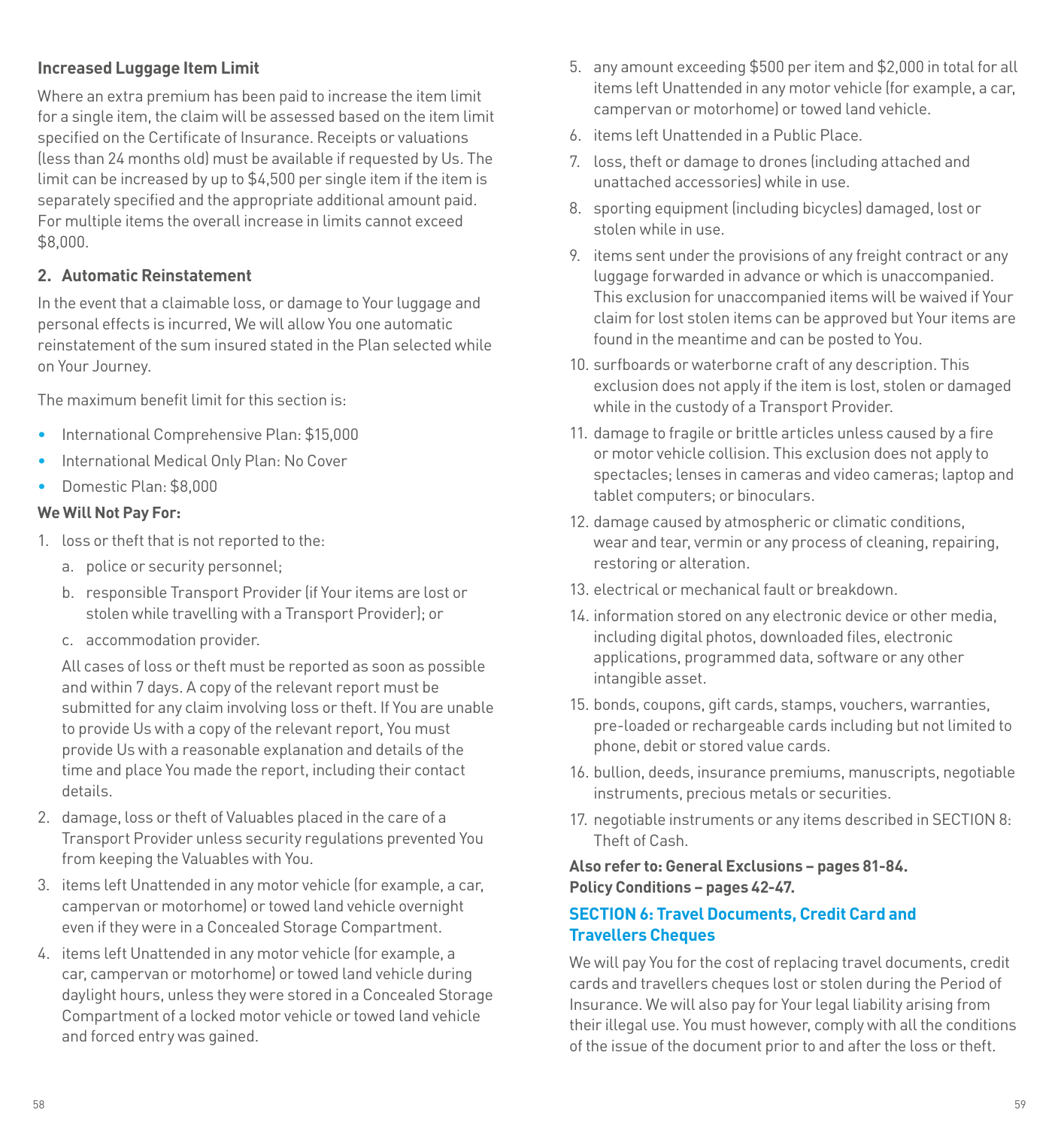The maximum benefit limit for this section is:

- International Comprehensive Plan: \$5,000
- International Medical Only Plan: No Cover
- Domestic Plan: No Cover

#### **We Will Not Pay For:**

- 1. loss or theft that is not reported to the:
	- a. police or security personnel;
	- b. responsible Transport Provider (if Your items are lost or stolen while travelling with a Transport Provider); or
	- c. accommodation provider.

 All cases of loss or theft must be reported as soon as possible and within 7 days. A copy of the relevant report must be submitted for any claim involving loss or theft. If You are unable to provide Us with a copy of the relevant report, You must provide Us with a reasonable explanation and details of the time and place You made the report, including their contact details.

- 2. items left Unattended in any motor vehicle (for example, a car, campervan or motorhome) or towed land vehicle overnight even if they were in a Concealed Storage Compartment.
- 3. items left Unattended in any motor vehicle (for example, a car, campervan or motorhome) or towed land vehicle during daylight hours, unless they were stored in a Concealed Storage Compartment of a locked motor vehicle or towed land vehicle and forced entry was gained.
- 4. any amount exceeding \$500 per item and \$2,000 in total for all items left Unattended in any motor vehicle (for example, a car, campervan or motorhome) or towed land vehicle.
- 5. items left Unattended in a Public Place.
- 6. items sent under the provisions of any freight contract or any luggage forwarded in advance or which is unaccompanied.
- 7. damage caused by atmospheric or climatic conditions, wear and tear, vermin or any process of cleaning, repairing, restoring or alteration.

**Also refer to: General Exclusions – pages [81](#page-40-0)-[84](#page-42-5). Policy Conditions – pages [42](#page-21-0)[-47.](#page-23-3)**

#### **SECTION 7: Delayed Luggage Allowance**

If all Your luggage is delayed by a Transport Provider during the Journey for more than 12 hours We will reimburse You up to:

- a. \$300 per item (\$1,000 in total) for underwear, socks, toiletries, non-prescription medication and change of shoes and clothing (and a bag) You bought after a 12 hour delay and before the luggage was returned to You
- b. \$100 for transport to retrieve Your luggage.

The original receipts for the items and confirmation of the length of delay from the Transport Provider must be produced in support of Your claim.

This section (Section 7) does not apply on the leg of the Journey that returns You Home.

#### **What You must do if You want to make a claim**

- Notify Your Transport Provider or their handling agents of the situation as soon as possible after arriving at the destination. The quicker You report the fact Your luggage has been delayed, the better chance the Transport Provider has of finding it and reuniting it with You promptly.
- Obtain a report from them as soon as possible to give to Us with Your claim so We have evidence of what happened.
- Get receipts for the essential items You bought to tide You over. You need to give Us the receipts proving the amount You spent and that You waited at least 12 hours before buying essential items. We need receipts so We can reimburse You.

The maximum benefit limit for this section is:

- International Comprehensive Plan: \$1,100
- International Medical Only Plan: No Cover
- Domestic Plan: No Cover

#### **We Will Not Pay For:**

1. delay that is not reported to the responsible Transport Provider. All reports must be confirmed in writing by the Transport Provider at the time of making the report. If You are unable to provide Us with a copy of the Transport Provider's report, You must provide Us with a reasonable explanation and details of the time and place You made the report, including their contact details.

**Also refer to: General Exclusions – pages [81](#page-40-0)[-84.](#page-42-5) Policy Conditions – pages [42](#page-21-0)[-47](#page-23-3).**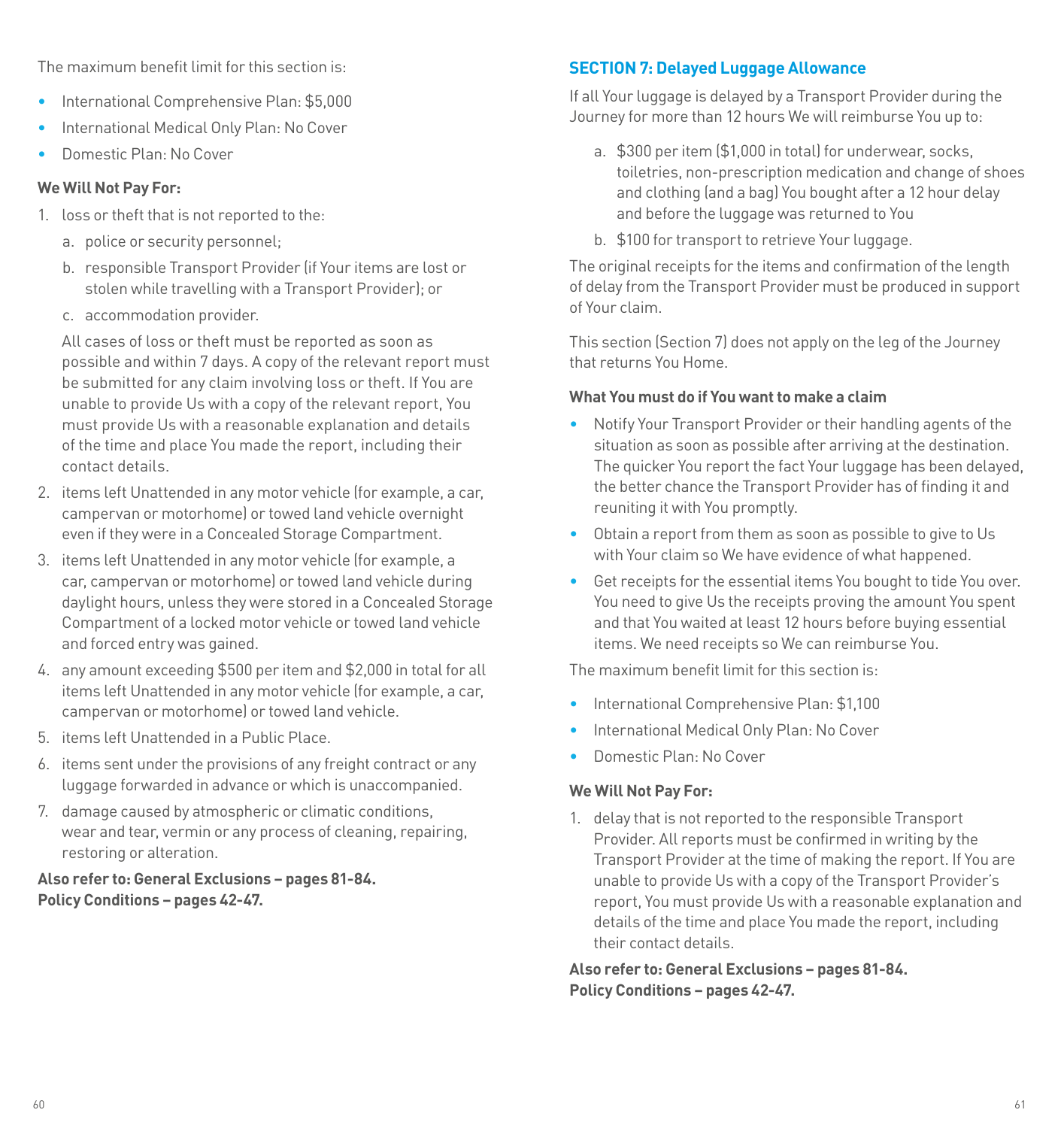#### <span id="page-31-0"></span>**SECTION 8: Theft of Cash**

We will reimburse You for cash, bank or currency notes, postal or money orders accidentally lost or stolen from Your person, or stolen from a locked safe or safety deposit box, during the Period of Insurance.

The maximum benefit limit for this section is:

- International Comprehensive Plan: \$250
- International Medical Only Plan: No Cover
- Domestic Plan: No Cover

#### **We Will Not Pay For:**

- 1. loss or theft that is not reported to the:
	- a. police or security personnel;
	- b. responsible Transport Provider (if Your items are lost or stolen while travelling with a Transport Provider); or
	- c. accommodation provider.

 All cases of loss or theft must be reported as soon as possible and within 7 days. A copy of the relevant report must be submitted for any claim involving loss or theft. If You are unable to provide Us with a copy of the relevant report, You must provide Us with a reasonable explanation and details of the time and place You made the report, including their contact details.

2. loss or theft of cash, bank or currency notes, postal or money orders unless carried on Your person or stored in a locked safe or safety deposit box.

#### **Also refer to: General Exclusions – pages [81](#page-40-0)-[84](#page-42-5). Policy Conditions – pages [42](#page-21-0)[-47.](#page-23-3)**

#### **SECTION 9: Rental Car Insurance Excess**

This cover applies if You:

- a. hire a Rental Car;
- b. are the nominated driver on the Rental Car agreement; and
- c. have comprehensive motor vehicle insurance for the Rental Car for the hire period.

If the Rental Car is damaged or stolen while in Your control during the Period of Insurance We will pay the lower of the Rental Car insurance excess or the repair costs to the Rental Car that You become liable to pay.

It is Your responsibility to provide the final loss/repair report to substantiate Your claim.

If You paid for the motorcycle/moped riding cover option, We will also include cover for the insurance excess You become liable to pay for damage to or theft of a motorcycle or moped rented from a licensed motor vehicle rental company. The word "Rental Car" should be interpreted to include motorcycle or moped.

The maximum benefit limit for this section is:

- International Comprehensive Plan: \$6,000
- International Medical Only Plan: No Cover
- Domestic Plan: \$5,000

#### **We Will Not Pay For:**

- 1. damage or theft, arising from the operation of a Rental Car in violation of the terms of the rental agreement.
- 2. damage sustained to a Rental Car while it is being driven on an unsealed surface.
- 3. administration costs or loss of use penalties.

#### **Also refer to: General Exclusions – pages [81](#page-40-0)[-84.](#page-42-5) Policy Conditions – pages [42](#page-21-0)[-47](#page-23-3).**

#### **Domestic Plan: Bonus Cover For The Insurance Excess on Your Personal Vehicle**

This cover applies if You have comprehensive car or motorcycle insurance on Your own vehicle. If Your personal car or motorcycle is damaged or stolen while in Your control on the Journey during the Period of Insurance, We will reimburse You up to \$2,500 for:

- a. the prescribed excess paid under Your comprehensive personal car or motorcycle policy of insurance, relative to the loss or damage to Your own car or motorcycle and which is not legally recoverable from any other source; or
- b. the actual costs paid for any repairs to Your own car or motorcycle should they be less than the prescribed excess applicable under the Your comprehensive personal car or motorcycle policy of insurance, relative to the damage to Your own car or motorcycle and which is not legally recoverable from any other source.

#### **Also refer to: General Exclusions – pages [81](#page-40-0)[-84.](#page-42-5) Policy Conditions – pages [42](#page-21-0)[-47](#page-23-3).**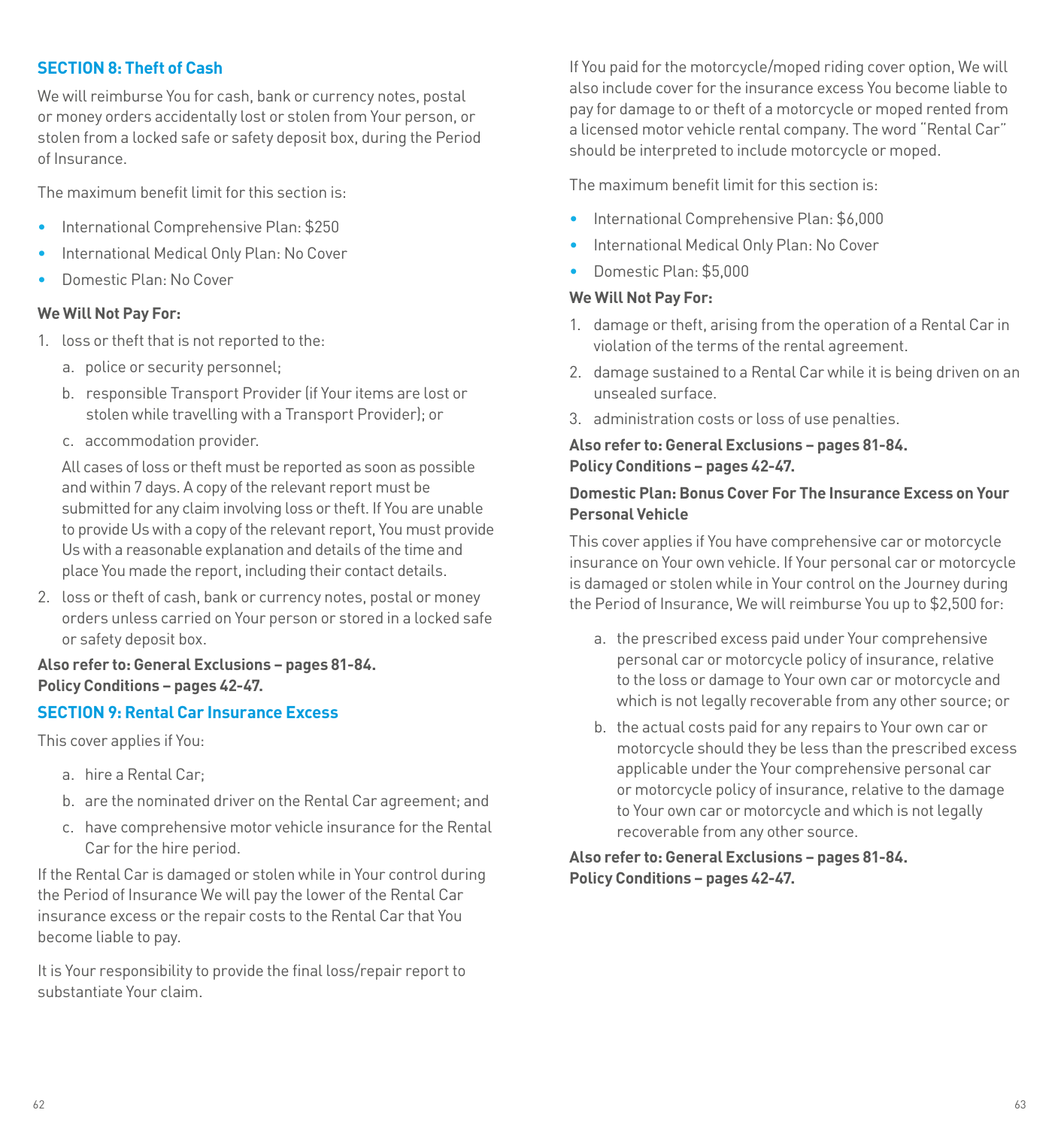#### <span id="page-32-0"></span>**SECTION 10: Travel Delay Expenses**

If Your pre-booked, prepaid transport is temporarily delayed during the Journey for at least 6 hours due to an unforeseeable circumstance outside Your control (including a Cyber Incident), We will reimburse You:

- 1. the reasonable Additional accommodation (room rate only) expenses You incur; and
- 2. the cost of the unused, prepaid accommodation (if You have to pay for new accommodation) less any refund You are entitled to from the supplier of the original accommodation.

Our reimbursement will be up to \$300. We will also reimburse up to \$300 again for each full 24 hour period that the delay continues beyond the initial 6 hour delay.

You must claim from the Transport Provider first, and provide Us with written confirmation from the Transport Provider of the cause and period of the delay and the amount of compensation offered by them. If You are unable to obtain confirmation from the Transport Provider, You must provide Us with a reasonable explanation and details on Your request of this information, including their contact details. You must also provide Us with receipts for the Additional accommodation (room rate only) expenses incurred.

The maximum benefit limit for this section is:

- International Comprehensive Plan: \$2,000
- International Medical Only Plan: No Cover
- Domestic Plan: \$2,000

#### **We Will Not Pay For Claims Caused By:**

1. Avian Influenza (including the H5N1 strain) or any derivative or mutation of such viruses.

#### **Also refer to: General Exclusions – pages [81](#page-40-0)-[84](#page-42-5). Policy Conditions – pages [42](#page-21-0)[-47.](#page-23-3)**

#### <span id="page-32-1"></span>**SECTION 11: Alternative Transport Expenses**

If due to an unforeseeable circumstance outside Your control Your Journey would otherwise be delayed resulting in You being unable to arrive in time to attend a wedding, funeral, 25th or 50th wedding anniversary or, a prepaid conference, concert, music festival or sporting event, which cannot be delayed due to Your late arrival, We will nay for:

- 1. the reasonable Additional cost of using alternative public transport to arrive at Your destination on time; and
- 2. the cost of the unused connection (if You have to buy a new connection) less any refund or credit You are entitled to from the supplier of that connection.

The maximum benefit limit for this section is:

- International Comprehensive Plan: \$5,000
- International Medical Only Plan: No Cover
- Domestic Plan: No Cover

#### **We Will Not Pay For Claims Caused By:**

1. Avian Influenza (including the H5N1 strain) or any derivative or mutation of such viruses.

**Also refer to: General Exclusions – pages [81](#page-40-0)[-84.](#page-42-5) Policy Conditions – pages [42](#page-21-0)[-47](#page-23-3).**

#### **SECTION 12: Resumption of Journey**

If You are required to return Home during the Journey due to the sudden serious injury, sickness, disease or death of a Relative or Your business partner and the exclusions on Section 3.3 do not apply to Your claim under this section, We will pay for the economy class transport costs You incur to return overseas provided:

- a. Your Period of Insurance was at least 23 days;
- b. less than 50% of the Period of Insurance had elapsed at the time of the onset of the sudden serious injury, sickness, disease or death of a Relative or Your business partner;
- c. Your return overseas occurs prior to the original expiry date of Your cover for Your original Journey;
- d. no claim due to the same event is made under Section 2 of this policy;
- e. the death was not caused by an illness or injury appearing prior to the commencement of Your original Journey; and
- f. the onset of the illness or injury did not occur prior to the commencement of Your original Journey.

The maximum benefit limit for this section is:

- International Comprehensive Plan: \$3,000
- International Medical Only Plan: No Cover
- Domestic Plan: No Cover

#### **Also refer to: General Exclusions – pages [81](#page-40-0)[-84.](#page-42-5) Policy Conditions – pages [42](#page-21-0)[-47](#page-23-3).**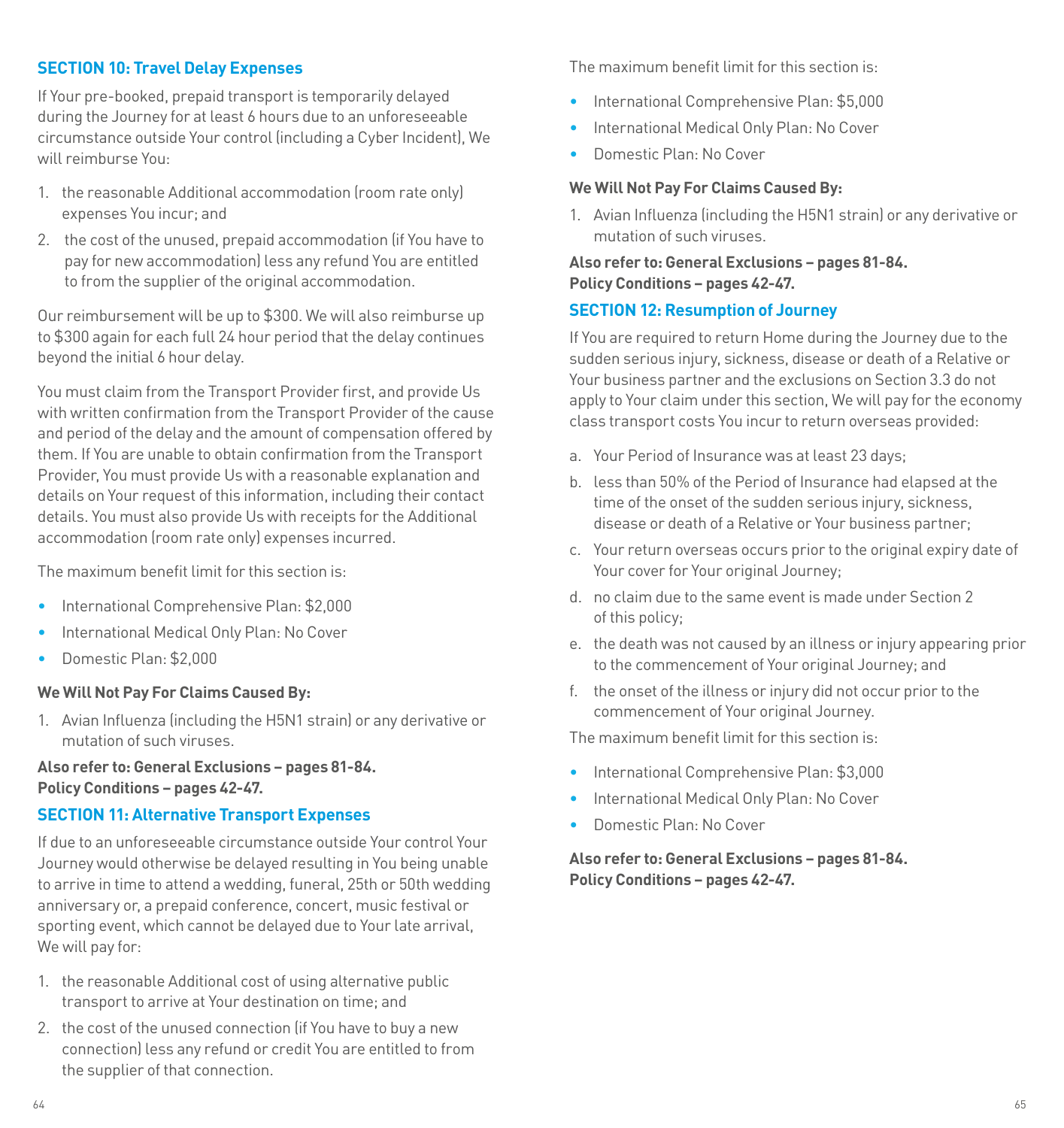#### **SECTION 13: Hospital Cash Allowance**

If You are hospitalised overseas and Your claim is approved under SECTION 1: Overseas Medical and Dental Expenses (including emergency repatriation/evacuation), We will reimburse You for incidentals such as phone calls and magazines.

The amount We will pay is limited to \$50 for each night You are hospitalised overseas as a result of a Disabling Injury, Sickness or Disease, provided that the period of confinement is at least 48 hours. Original receipts for these expenses must be produced in support of Your claim.

The maximum benefit limit for this section is:

- International Comprehensive Plan: \$5,000
- International Medical Only: No Cover
- Domestic Plan: No Cover

#### **Also refer to: General Exclusions – pages [81](#page-40-0)-[84](#page-42-5). Policy Conditions – pages [42](#page-21-0)[-47.](#page-23-3)**

#### **SECTION 14: Loss of Income**

If during the Period of Insurance You suffer an injury caused solely and directly by violent, accidental, visible and external means (not caused by a sickness or disease) resulting in You losing income because You were unable to return to Your usual place of employment in Australia, We will pay You up to \$1,666.66 per month on the International Comprehensive Plan or \$333.33 per month on the Domestic Plan for Your monthly net of income tax wage, but not in respect of the first 30 days after You originally planned to resume Your work in Australia.

The benefit is only payable if Your disability occurs within 30 days of the accident.

Cover for loss of income is limited to six months.

The maximum benefit limit for this section is:

- International Comprehensive Plan: \$10,000\*
- International Medical Only Plan: No Cover
- Domestic Plan: \$2,000\*

\*Maximum liability collectively for Sections 14, 15 and 16: International Comprehensive Plan - \$25,000 and Domestic Plan - \$10,000

**Also refer to: General Exclusions – pages [81](#page-40-0)-[84](#page-42-5). Policy Conditions – pages [42](#page-21-0)[-47.](#page-23-3)**

#### **SECTION 15: Permanent Disability**

If during the Period of Insurance You suffer an injury caused solely and directly by violent, accidental, visible and external means (not caused by a sickness or disease) resulting in Your Permanent total loss of sight in one or both eyes or the Permanent total loss of use of one or more Limbs within one year of the date of the accident, We will pay You the amount shown in the Plan purchased.

The maximum benefit limit for this section is:

- International Comprehensive Plan: \$25,000\*
- International Medical Only Plan: No Cover
- Domestic Plan: \$10,000\*

\*Maximum liability collectively for Sections 14, 15 and 16: International Comprehensive Plan - \$25,000, Domestic Plan - \$10,000

#### **Also refer to: General Exclusions – pages [81](#page-40-0)[-84.](#page-42-5) Policy Conditions – pages [42](#page-21-0)[-47](#page-23-3).**

#### **SECTION 16: Accidental Death**

If during the Period of Insurance You suffer an injury caused solely and directly by violent, accidental, visible and external means (not caused by a sickness or disease) resulting in Your death, We will pay Your estate the amount shown in the Plan purchased provided Your death occurs within one year of the accident.

The maximum benefit limit for this section is:

- International Comprehensive Plan: \$25,000\*
- International Medical Only Plan: No Cover
- Domestic Plan: \$10,000\*

\*Maximum liability collectively for Sections 14, 15 and 16: International Comprehensive Plan - \$25,000, Domestic Plan - \$10,000

**Also refer to: General Exclusions – pages [81](#page-40-0)[-84.](#page-42-5) Policy Conditions – pages [42](#page-21-0)[-47](#page-23-3).**

#### **Quick Fact**

The cost of a hospital bed alone in the USA is up to \$5,000 a night.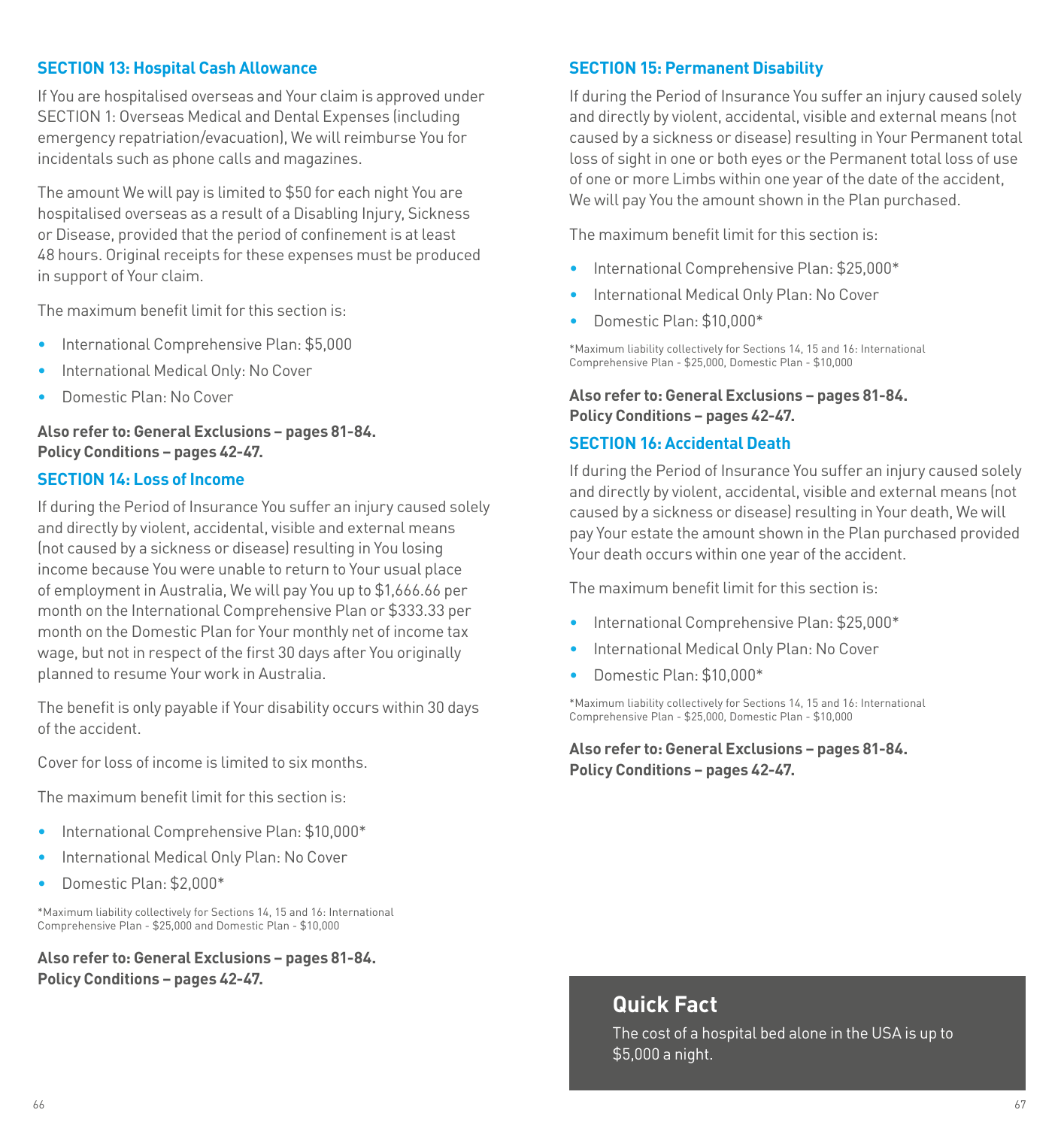#### <span id="page-34-1"></span>**SECTION 17: Personal Liability**

We will provide cover if, as a result of Your negligent act occurring during the Period of Insurance, You become unintentionally legally liable to pay compensation in respect to damage caused to someone else's property or the injury or death of someone else.

The maximum benefit limit for this section is:

- International Comprehensive Plan: \$5,000,000
- International Medical Only Plan: \$5,000,000
- Domestic Plan: \$5,000,000

#### **We Will Not Pay For:**

- 1. liability You become liable to pay to somebody who is a member of Your family or travelling party or employed by You or deemed to be employed by You.
- 2. liability arising from loss or damage to property which is in Your legal custody or control.
- 3. liability arising from the conduct by You of any profession, trade or business.
- 4. liability arising out of the use or ownership by You of any aircraft, drone, firearm, waterborne craft or mechanically propelled vehicle.
- 5. liability arising out of occupation or ownership of any land, buildings or immobile property.
- 6. liability arising out of any wilful or malicious act.
- 7. liability arising out of the transmission of an illness, sickness or disease.
- 8. liability involving punitive, exemplary or aggravated damages or any fine or penalty.
- 9. liability arising out of Your liability under a contract or agreement unless You would be liable if that contract or agreement did not exist.

**Also refer to: General Exclusions – pages [81](#page-40-0)-[84](#page-42-5). Policy Conditions – pages [42](#page-21-0)[-47.](#page-23-3)**

## <span id="page-34-0"></span>**SECTION 18: COVID-19 Benefits**

**Cover under this policy is extended under the policy Sections listed to include claims arising from COVID-19 in the circumstances, and under the conditions, listed.**

- Some benefits only apply if You are travelling in Australia and New Zealand.
- This policy does not cover claims relating to government travel bans; "Do not travel" warnings; government directed border closure; or mandatory quarantine or self-isolation requirements related to cross area, border, region or territory travel.
- Some benefits do not apply to claims involving travel on a multi-night cruise.

#### **Special excess**

In addition to Your chosen excess or the excess on the Domestic plan, a special excess will apply to:

- SECTION 2: Cancellation and Amendment Fees if You or Your travelling companion are diagnosed with COVID-19 on Your trip: International Comprehensive – \$500, Domestic – \$250.
- SECTION 3: Additional Expenses if You are diagnosed with COVID-19 on Your trip: International Comprehensive or Medical Only, or Domestic – the special excess is \$250 for each plan.

If Your claim is under both sections, the higher special excess will be deducted. The special excess applies in addition to any other excess. You cannot remove this special excess.

What that means is, for example, if You chose a \$250 excess on the International Comprehensive plan, and claim for Additional accommodation costs and cancellation costs because You were diagnosed with COVID-19 on Your overseas trip, We would deduct an excess of \$750 in total from Your claim. (\$250 excess + \$500 special excess).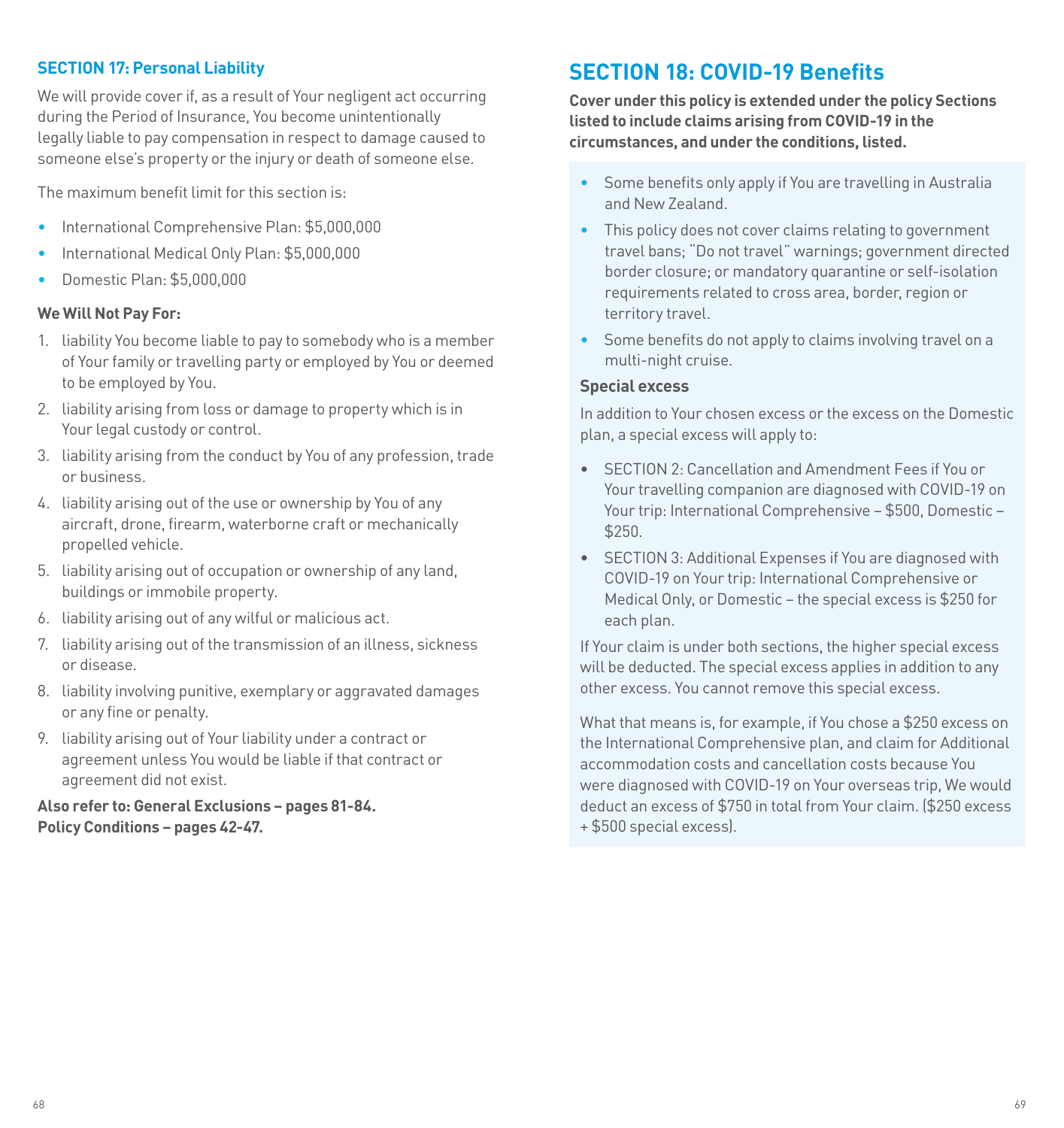## **SECTION 18: COVID-19 Benefits**

#### **SECTION 1: Overseas Medical and Hospital Expenses (including emergency repatriation/ evacuation)**

The maximum benefit limit for this section is:

- International Comprehensive Plan: \$Unlimited~
- International Medical Only Plan: \$Unlimited~
- Domestic Plan: No Cover

~ Cover will not exceed 12 months from onset of the illness.

**• If You are diagnosed with COVID-19**

This section is extended to include cover if You are overseas and diagnosed with COVID-19 by a qualified medical practitioner during the Period of Insurance.

#### **We Will Not Pay For:**

• claims arising from COVID-19 if the country or part of the country You travelled to was subject to "Do not travel" advice on the smartraveller.gov.au website at the time You entered the country or part of the country. (This exclusion only applies if the (or one of the) reason(s) for the advice was the presence of COVID-19). This exclusion will not apply if Your trip destination is Australia or New Zealand.

#### **SECTION 2: Cancellation and Amendment Fees**

The maximum benefit limit for this section is:

- International Comprehensive Plan: \$5,000
- International Medical Only Plan: No Cover
- Domestic Plan: \$2,500

The limit applies per policy.

This section is extended to include cover for the following COVID-19 related circumstances.

#### **• If You or Your travelling companion are diagnosed with COVID-19 prior to departure**

This section is extended to include cover if You cannot travel because You or Your travelling companion are diagnosed in Australia with COVID-19.

If You bought Your policy within the 21 days before Your scheduled trip departure date, We will only cover the travel costs that You paid for:

- in the 48 hour period before buying Your policy; and
- after buying this policy.

(What that means is, for example, if You booked and paid for Your trip in full 6 months ago and then bought this policy a week before Your departure date, there will be no cover available if You cannot travel because You or Your travelling companion are diagnosed in Australia with COVID-19.)

#### **• If Your non-travelling Relative or business partner residing in Australia or New Zealand becomes sick due to COVID-19**

If You need to amend or cancel Your Journey because Your nontravelling Relative or business partner who resides in Australia or New Zealand is diagnosed by a qualified medical practitioner with COVID-19 and the treating doctor confirms in writing the level of infection is life threatening. Exclusion 4 of 'We will not pay for claims caused by' on page [50](#page-25-1) will be waived in this event.

#### **• If You are an essential health care worker whose leave is revoked**

If You are deemed an essential health care worker under Australia's COVID-19 rules (i.e. a pharmacist, nurse, doctor, paramedic or other health care professional) and Your leave is revoked by Your employer due to COVID-19 related reasons and that means You can't go on Your trip. A letter or email from Your employer is required to support a claim. Exclusion 11 of 'We will not pay for claims caused by' on page [51](#page-25-2) will be waived in this event.

#### **• If You or Your travelling companion are diagnosed with COVID-19 on Your trip**

This section is extended to include cover if You cannot continue Your trip because You or Your travelling companion are diagnosed with COVID-19 or are individually contacted by a local public health authority and are directed into a period of quarantine during the Period of Insurance.

In addition to Your chosen excess or the excess on the Domestic plan, a special excess will apply to SECTION 2: Cancellation and Amendment Fees if You or Your travelling companion are diagnosed with COVID-19 on Your trip: International Comprehensive – \$500, Domestic – \$250 and to SECTION 3: Additional Expenses if You are diagnosed with COVID-19 on Your trip: International Comprehensive, Medical Only or Domestic – \$250. If Your claim is under both sections, the higher special excess will be deducted.

#### **We Will Not Pay For Claims Caused By:**

• or arising from You travelling to a country or part of a country, which was subject to "Do not travel" advice on the smartraveller.gov.au website at the time You entered the country or part of the country. (This exclusion only applies if the (or one of the) reason(s) for the advice was the presence of COVID-19). This exclusion will not apply if Your trip destination is Australia or New Zealand.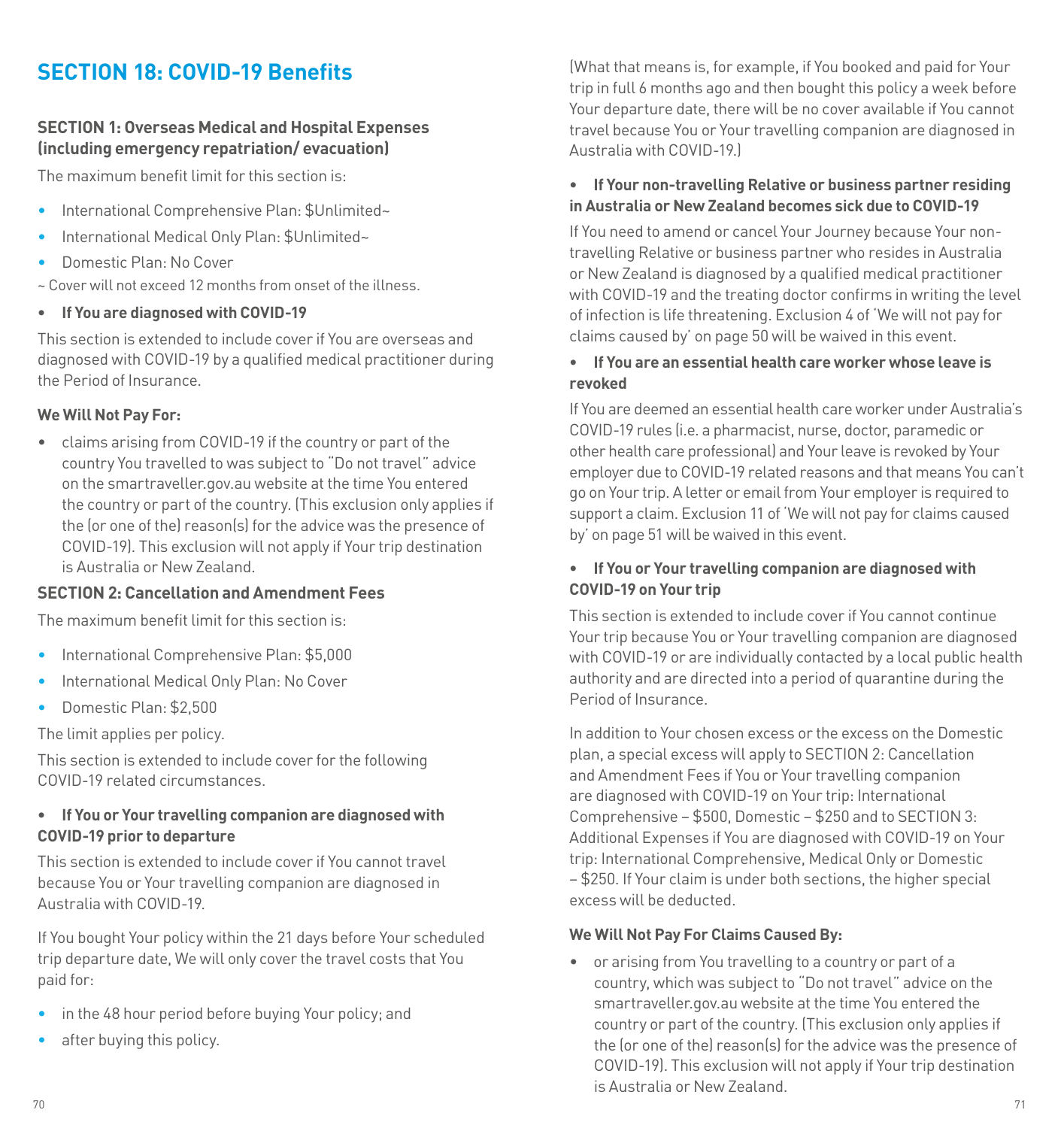#### **SECTION 3: Additional Expenses**

The maximum benefit limit for this section is:

- International Comprehensive Plan: \$Unlimited
- International Medical Only Plan: \$Unlimited
- Domestic Plan: \$10,000

#### **2.1 If You are diagnosed with COVID-19 on Your trip and admitted to hospital**

This section is extended to include cover if You are diagnosed with COVID-19 during the Period of Insurance and are hospitalised as a result.

Cover is for reasonable Additional accommodation expenses (room rate only) and Additional transport expenses, at the same accommodation standard and fare class as originally booked. Room rate only means that other expenses You may incur such as food, drinks, groceries, laundry etc. are not included.

In addition to Your chosen excess or the excess on the Domestic plan, a special excess will apply to SECTION 2: Cancellation and Amendment Fees if You or Your travelling companion are diagnosed with COVID-19 on Your trip: International Comprehensive – \$500, Domestic – \$250 and to SECTION 3: Additional Expenses if You are diagnosed with COVID-19 on Your trip: International Comprehensive, Medical Only or Domestic – \$250. If Your claim is under both sections, the higher special excess will be deducted.

#### **We Will Not Pay For:**

• claims arising from COVID-19 if the country or part of the country You travelled to was subject to "Do not travel" advice on the smartraveller.gov.au website at the time You entered the country or part of the country. (This exclusion only applies if the (or one of the) reason(s) for the advice was the presence of COVID-19.) This exclusion will not apply if Your trip destination is Australia or New Zealand.

#### **SECTION 3: Additional Expenses**

The maximum benefit limit for this section is:

- International Comprehensive Plan: \$2,500
- International Medical Only Plan: \$2,500
- Domestic Plan: \$2,500

Cover is for reasonable Additional accommodation expenses (room rate only) and Additional transport expenses, at the same accommodation standard and fare class as originally booked. Room rate only means that other expenses You may incur such as food, drinks, groceries, laundry etc. are not included.

#### **3.1 If You test positive to COVID-19 and need to self-isolate**

This section is extended to include cover if You test positive to COVID-19 during the Period of Insurance and You are required to self-isolate as per the current local health authority regulations.

In addition to Your chosen excess or the excess on the Domestic plan, a special excess will apply to SECTION 2: Cancellation and Amendment Fees if You or Your travelling companion are diagnosed with COVID-19 on Your trip: International Comprehensive – \$500, Domestic – \$250 and to SECTION 3: Additional Expenses if You are diagnosed with COVID-19 on Your trip: International Comprehensive, Medical Only or Domestic – \$250. If Your claim is under both sections, the higher special excess will be deducted.

#### **3.3 If a Relative or Your Business Partner Not Travelling With You Becomes Sick**

This section is extended to include cover if You need to amend or cancel Your Journey because Your non-travelling Relative or business partner who resides in Australia or New Zealand is diagnosed with COVID-19 and the treating doctor confirms in writing the level of infection is life threatening. You must obtain and provide Us with evidence from the qualified medical practitioner and receipts. Exclusion 2 of 'We will not pay for claims (under Section 3.3) caused by' on pages [53](#page-26-2)-54 will be waived in this event.

#### **3.2 If You Die**

This section is extended to include cover if the cause of death is COVID-19. See Section 3.2 for the benefit limit.

In addition to Your chosen excess or the excess on the Domestic plan, a special excess will apply to SECTION 2: Cancellation and Amendment Fees if You or Your travelling companion are diagnosed with COVID-19 on Your trip: International Comprehensive – \$500, Domestic – \$250 and to SECTION 3: Additional Expenses if You are diagnosed with COVID-19 on Your trip: International Comprehensive, Medical Only or Domestic – \$250. If Your claim is under both sections, the higher special excess will be deducted.

#### **What Is Not Covered (under 3.1 and 3.2):**

• claims arising from COVID-19 if the country or part of the country You travelled to was subject to "Do not travel" advice on the smartraveller.gov.au website at the time You entered the country or part of the country. (This exclusion only applies if the (or one of the) reason(s) for the advice was the presence of COVID-19.) This exclusion will not apply if Your trip destination is Australia or New Zealand.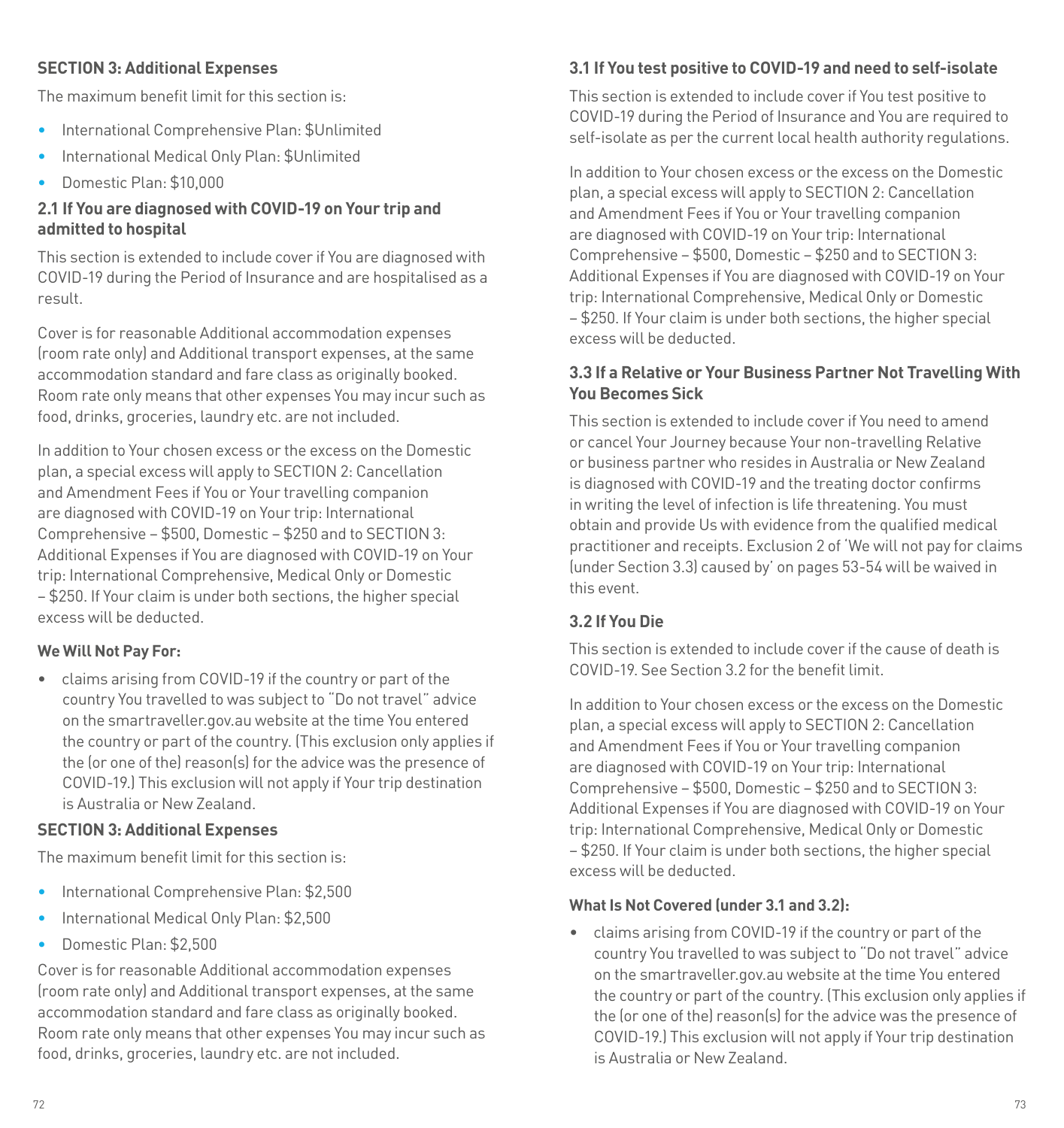### **Additional Benefits That Apply Only For Travel in Australia or New Zealand**

#### **SECTION 2: Cancellation and Amendment Fees**

The maximum benefit limit for this section is:

- International Comprehensive Plan: \$5,000
- International Medical Only Plan: No Cover
- Domestic Plan: \$2,500

The limit applies per policy.

#### **• If the person You were due to stay with in Australia or New Zealand has COVID-19**

This section is extended to include cover if the person You were due to stay with in Australia or New Zealand is diagnosed with COVID-19 and is directed or required to enter into a period of quarantine because of this and You can no longer stay with them, and this was unforeseeable at the Relevant Time. We will pay up to \$150 per night for Additional accommodation expenses that You incur for alternative accommodation.

You must obtain and provide Us with written evidence from the qualified medical practitioner or relevant local authority (as applicable), evidence of Your original accommodation arrangements and receipts for the new accommodation. Exclusions 4 and 5 of 'We will not pay for claims caused by' on page [50](#page-25-1) will be waived in this event.

#### **• If Your prepaid accommodation in Australia or New Zealand is shut down**

If the prepaid accommodation You had planned to stay at in Australia or New Zealand is shut down or closed due to a COVID-19 outbreak on the premises and hygiene measures are required. A letter or email from the accommodation provider is required to support a claim. Exclusion 10 of 'We will not pay for claims caused by' on page [51](#page-25-3) will be waived in this event.

#### **• If Your prepaid holiday activity in Australia or New Zealand is closed**

If the destination activity venue in Australia or New Zealand (e.g. ski venue, theme park or cooking school) is closed due to a COVID-19 outbreak on the premises You can claim a refund on the unused, prepaid, non-refundable tickets. A letter or email from the operator is required to support a claim.

#### **We Will Not Pay For Claims Caused By:**

• COVID-19 (or arising from it) when You are travelling to any country other than Australia or New Zealand.

#### **SECTION 3: Additional Expenses**

The maximum benefit limit for this section is:

- International Comprehensive Plan: \$2,500
- International Medical Only Plan: \$2,500
- Domestic Plan: \$2,500

#### **Other Circumstances**

This section is extended to include cover for the following COVID-19 related circumstances.

#### **• If the person You were due to stay with in Australia or New Zealand has COVID-19**

This section is extended to include cover if the person You were due to stay with in Australia or New Zealand is diagnosed with COVID-19 and is directed or required to enter into a period of quarantine because of this and You can no longer stay with them, and this was unforeseeable at the Relevant Time. We will pay up to \$150 per night for Additional accommodation expenses that You incur for alternative accommodation.

You must obtain and provide Us with written evidence from the qualified medical practitioner or relevant local authority (as applicable), evidence of Your original accommodation arrangements and receipts for the new accommodation. Exclusion 2 of 'We will not pay for claims (under Section 3.3) caused by' on pages [53](#page-26-2)-54 will be waived in this event.

#### **• If Your prepaid accommodation in Australia or New Zealand is shut down**

If, after the Relevant Time, the prepaid accommodation You had planned to stay at in Australia or New Zealand is shut down or closed due to a COVID-19 outbreak on the premises and hygiene measures are required, which was unforeseeable at the Relevant Time, We will pay Additional expenses (in the same class as originally booked) that You incur for alternative accommodation. A letter or email from the accommodation provider and receipts are required to support a claim.

#### **We Will Not Pay For Claims Caused By:**

• COVID-19 (or arising from it) when You are travelling to any country other than Australia or New Zealand.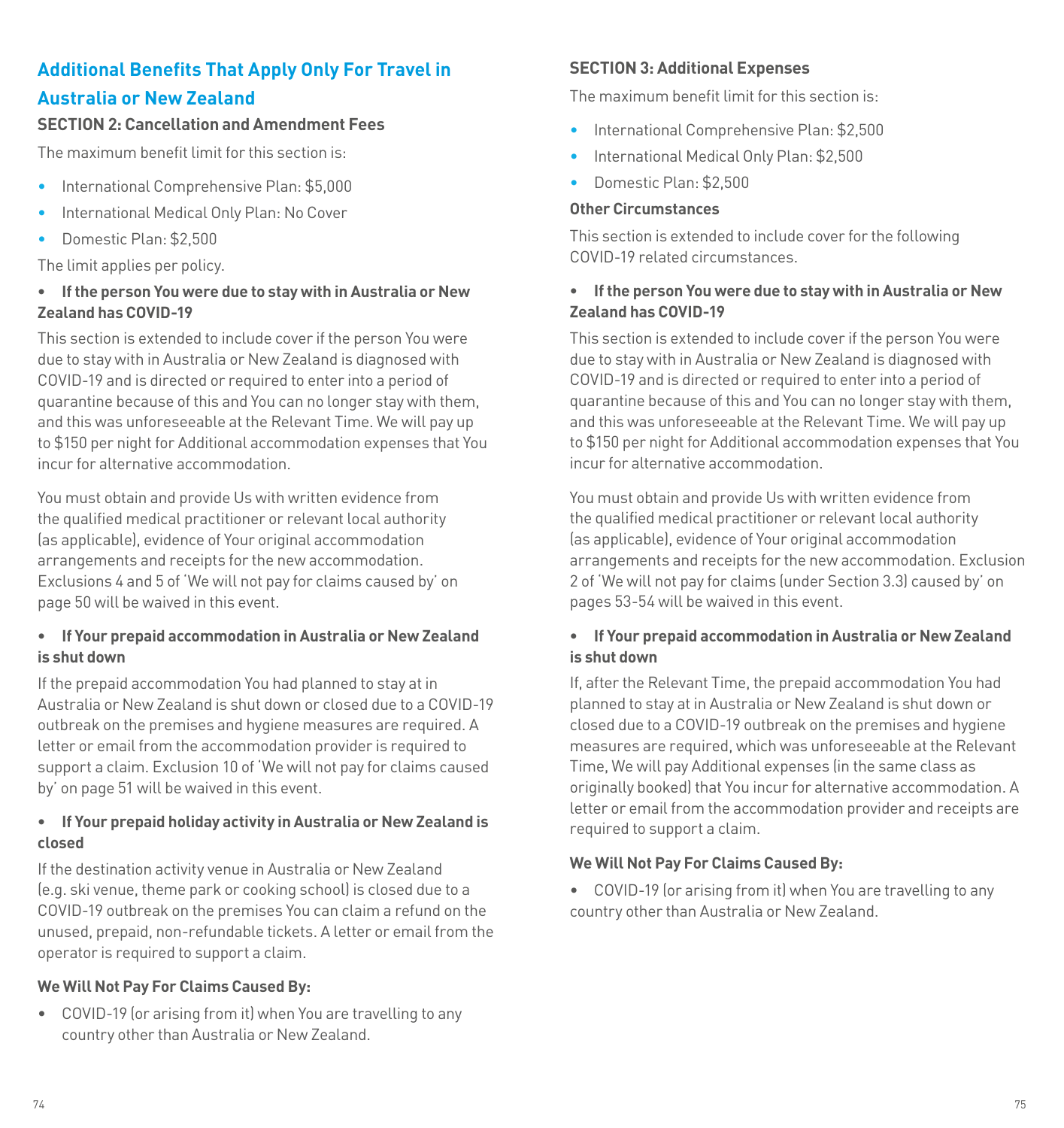#### **SECTION 4: Missed Connections**

The maximum benefit limit for this section is:

- International Comprehensive Plan: \$3,000
- International Medical Only Plan: No Cover
- Domestic Plan: \$3,000

If Your trip destination is Australia or New Zealand this section is extended to include cover for COVID-19 related cancellations, delays or rerouting.

However, there is no cover if Your cruise is affected by COVID-19.

#### **We Will Not Pay For Claims:**

- caused by COVID-19 (or arising from it) when You are travelling to any country other than Australia or New Zealand.
- caused by a multi-night cruise being affected by COVID-19.

#### **SECTION 10: Travel Delay Expenses**

The maximum benefit limit for this section is:

- International Comprehensive Plan: \$2,000
- International Medical Only Plan: No Cover
- Domestic Plan: \$2,000

If Your trip destination is Australia or New Zealand this section is extended to include cover for COVID-19 related temporary delays that were unforeseeable and outside Your control.

However, there is no cover if Your cruise is affected by COVID-19.

#### **We Will Not Pay For Claims Caused By:**

- COVID-19 (or arising from it) when You are travelling to any country other than Australia or New Zealand.
- a multi-night cruise being affected by COVID-19.

#### **SECTION 11: Alternative Transport Expenses**

The maximum benefit limit for this section is:

- International Comprehensive Plan: \$5,000
- International Medical Only Plan: No Cover
- Domestic Plan: No Cover

If Your trip destination is Australia or New Zealand this section is extended to include cover for COVID-19 related delays that were unforeseeable and outside Your control.

However, there is no cover if Your cruise is affected by COVID-19.

#### **What Is Not Covered**

#### **We Will Not Pay For Claims Caused By:**

- COVID-19 (or arising from it) when You are travelling to any country other than Australia or New Zealand.
- a multi-night cruise being affected by COVID-19.

### <span id="page-38-0"></span>**End of Section 18: COVID-19 Benefits**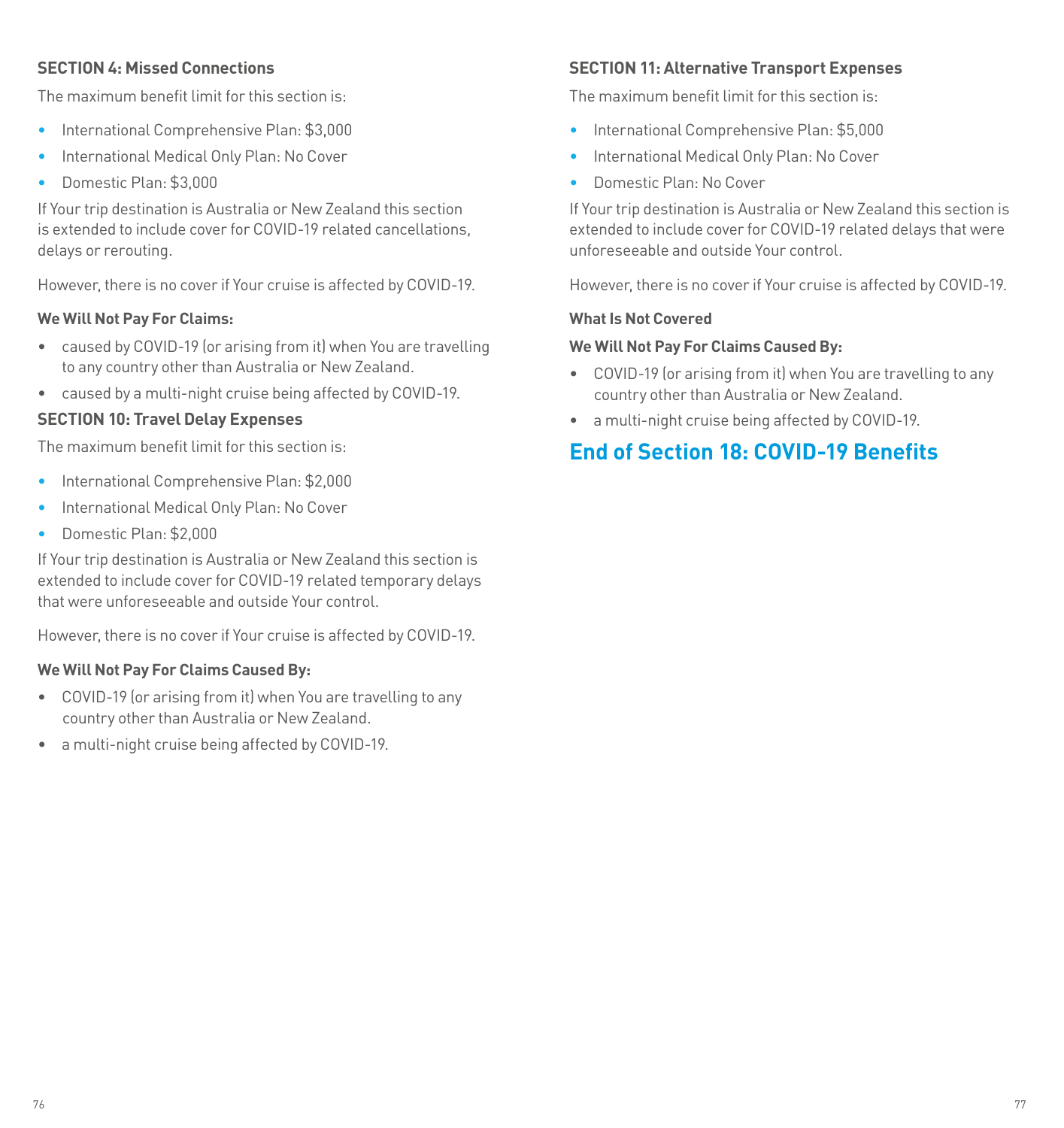#### <span id="page-39-0"></span>**Additional Cruise Benefits**

For all multi-night cruise travel: Sections 1-17 (International Comprehensive Plan) or 1, 3 and 17 (International Medical Only Plan) of the Benefits on pages [47](#page-23-2)[-77](#page-38-0) only apply if Cruise Cover is selected and additional premium is paid. The following Cruise Cover benefits will also be included.

#### **Available on International Comprehensive and International Medical Only**

#### **i. On-board medical and dental cover**

If during the Period of Insurance You suffer a Disabling Injury, Sickness or Disease We will pay the usual and customary cost of medical treatment and emergency dental treatment which is provided while on board a cruise ship outside Australia by or on the advice of a qualified medical practitioner or dentist.

The maximum benefit limit for this section is:

- International Comprehensive Plan: \$Unlimited
- International Medical Only Plan: \$Unlimited

#### **ii. Ship to shore medical cover**

If during the Period of Insurance You suffer a Disabling Injury, Sickness or Disease We will pay the usual and customary cost of emergency transportation provided outside Australia by or on the advice of a qualified medical practitioner to evacuate You to the nearest onshore medical facility.

The maximum benefit limit for this section is:

- International Comprehensive Plan: \$Unlimited
- International Medical Only Plan: \$Unlimited

#### **iii. Sea sickness cover**

If during the Period of Insurance while on board a cruise ship You suffer sea sickness We will pay the usual and customary cost of medical treatment which is provided outside Australia by or on the advice of a qualified medical practitioner.

The maximum benefit limit for this section is:

- International Comprehensive Plan: \$Unlimited
- International Medical Only Plan: \$Unlimited

#### **Please note**

Cover applies for a maximum of 12 months from the date of suffering the Disabling Injury, Sickness or Disease. Overseas medical and dental expenses cover may end less than 12 months from the date of suffering the Disabling Injury, Sickness or Disease as We do not provide cover if these expenses are incurred outside

the Period of Insurance. In certain circumstances The Period of Insurance will automatically extend for a period of time – see Policy Condition [9. Free Extension Of Insurance on page 45](#page-22-0) for more information.

#### **iv. Cabin confinement**

If during the Period of Insurance You suffer a Disabling Injury, Sickness or Disease and the treating medical practitioner onboard the cruise ship orders You to be confined to Your cabin We will pay You up to \$100 per day provided that the period of confinement is at least 24 hours.

The maximum benefit limit for this section is:

- International Comprehensive Plan: \$1,500
- International Medical Only Plan: \$1,500

#### **We Will Not Pay For:**

1. cabin confinement claims arising from or caused by COVID-19 (whether or not You are diagnosed with COVID-19).

#### **For Cruise Benefits i. – iv., We Will Not Pay For:**

1. medical treatment, dental treatment or ambulance transportation provided in Australia.

 This exclusion does not apply to medical treatment provided while on a ship (including cruise ship, passenger ship or passenger ferry) even if that ship is within Australian territorial waters. However, this additional benefit does not apply to any medical treatment provided on Australian inland waterways or while the ship is tied up in an Australian port.

- 2. dental expenses involving the use of precious metals, whitening or involving cosmetic dentistry.
- 3. the continuation or follow-up of treatment (including medication and ongoing immunisations) started prior to Your Journey.
- 4. routine medical or dental treatment or prenatal visits.
- 5. medical treatment, dental treatment or ambulance transportation provided in Your country of residence.
- 6. private medical or hospital treatment where public funded services or care is available, including medical or hospital treatment under any Reciprocal Health Agreement between Australia and the Government of any other country unless We agree to the private treatment.

**Also refer to: General Exclusions – pages [81](#page-40-0)[-84.](#page-42-5) Policy Conditions – pages [42](#page-21-0)[-47](#page-23-3).**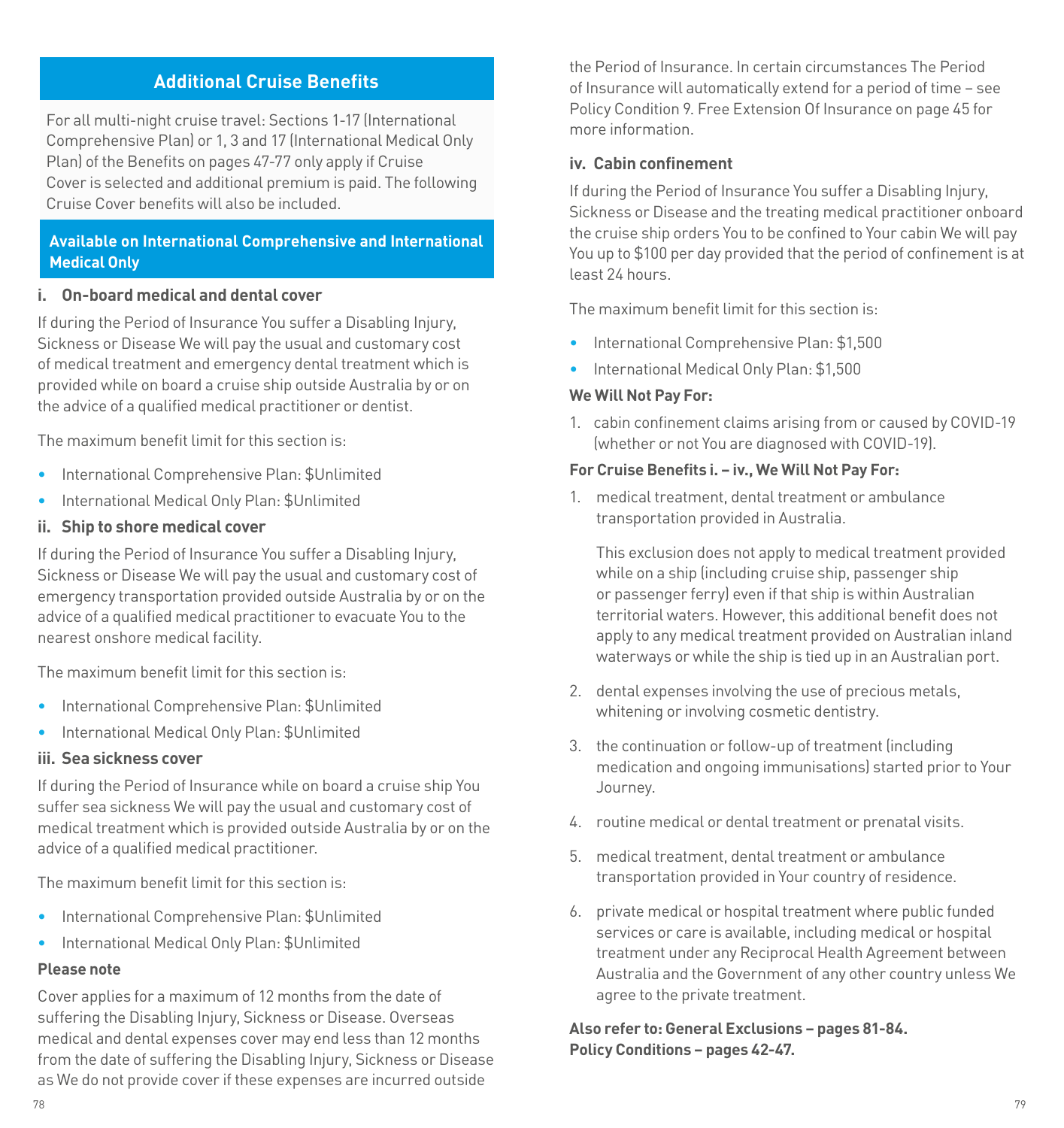#### **v. Missed port (embarkation)**

If during the Period of Insurance You are on a Journey from or to Australia and due to an unforeseeable circumstance outside Your control You miss:

- a. getting to Your pre-booked embarkation port; or
- b. Your pre-booked connection to get You to Your pre-booked embarkation port, where You have allowed the minimum connection time between transport as stipulated by Your Transport Provider

We will pay the reasonable costs to use alternative public transport services to catch up on Your planned itinerary.

If You claim under this section, You are not entitled to make a claim under any other section of this policy for the same incident.

The maximum benefit limit for this section is:

- International Comprehensive Plan: \$1,000
- International Medical Only Plan: \$1,000

#### **We Will Not Pay For Claims Caused By:**

- 1. Transport Provider caused cancellations, delays or rescheduling other than when caused by mechanical failure or strike.
- 2. an Act of Terrorism.
- 3. Avian Influenza (including the H5N1 strain), COVID-19 which is the disease caused by SARS-CoV-2, or any derivative or mutation of such viruses.

#### **Also refer to: General Exclusions – pages [81](#page-40-0)-[84](#page-42-5). Policy Conditions – pages [42](#page-21-0)[-47.](#page-23-3)**

#### <span id="page-40-1"></span>**vi. Missed shore excursions**

If due to an unforeseeable circumstance outside Your control You are unable to attend a shore excursion for which You hold a prepaid ticket or pass, We will pay for the non-refundable cost of the unused ticket. The original ticket must be submitted with Your claim.

The maximum benefit limit for this section is:

- International Comprehensive Plan: \$1,000
- International Medical Only Plan: \$1,000

#### **We Will Not Pay For Claims Caused By:**

- 1. an Act of Terrorism.
- 2. Avian Influenza (including the H5N1 strain), COVID-19 which is the disease caused by SARS-CoV-2, or any derivative or mutation of such viruses.

<span id="page-40-2"></span>**Also refer to: General Exclusions – pages [81](#page-40-0)-[84](#page-42-5). Policy Conditions – pages [42](#page-21-0)[-47.](#page-23-3)**

## <span id="page-40-0"></span>**General Exclusions**

Unless otherwise indicated these exclusions apply to all Sections of the policy. They are listed in no particular order.

#### **We Will Not Pay For:**

- 1. any other loss, damage or additional expenses following on from the event for which You are claiming that is not covered under this insurance. Examples of such loss, damage or additional expense would be the cost of replacing locks after losing keys, costs incurred in preparing a claim or loss of enjoyment.
- 2. claims arising from loss, theft or damage to property, or death, illness or bodily injury if You fail to take reasonable care or put Yourself in a situation where a reasonable person could foresee that loss, theft or damage to property, or a death, illness or bodily injury might happen.
- 3. claims involving air travel other than as a passenger on a fully licensed passenger carrying aircraft operated by an airline or an air charter company.
- 4. claims arising as a result of war, invasion, act of foreign enemy, hostilities (whether war be declared or not), civil war, rebellion, revolution, insurrection or military or usurped power.
- 5. claims which in any way relate to ionising radiation or radioactive contamination caused by nuclear fuel or waste, or the radioactive, toxic explosive or other dangerous properties of any explosive nuclear equipment.
- 6. claims arising from biological and/or chemical materials, substances, compounds or the like used directly for the purpose to harm or to destroy human life and/or create public fear.
- 7. loss or damage caused by detention, confiscation or destruction by customs or other officials or authorities.
- 8. claims arising from any unlawful act committed by You.
- 9. claims arising from any government intervention, prohibition, sanction, regulation or restriction or court order.
- 10. claims which in any way relate to circumstances You knew of, or a person in Your circumstances would have reasonably known or foreseen, at the Relevant Time, that could lead to the Journey being delayed, abandoned or cancelled.
- 11. claims which in any way relate to, or are exacerbated by, any physiological or psychological signs or symptoms that You were aware of or a person in Your circumstances reasonably should have been aware of at or before the Relevant Time, if You:
	- a. had not yet sought a medical opinion regarding the cause;
	- b. were currently under investigation to obtain a diagnosis; or
	- c. were awaiting specialist opinion.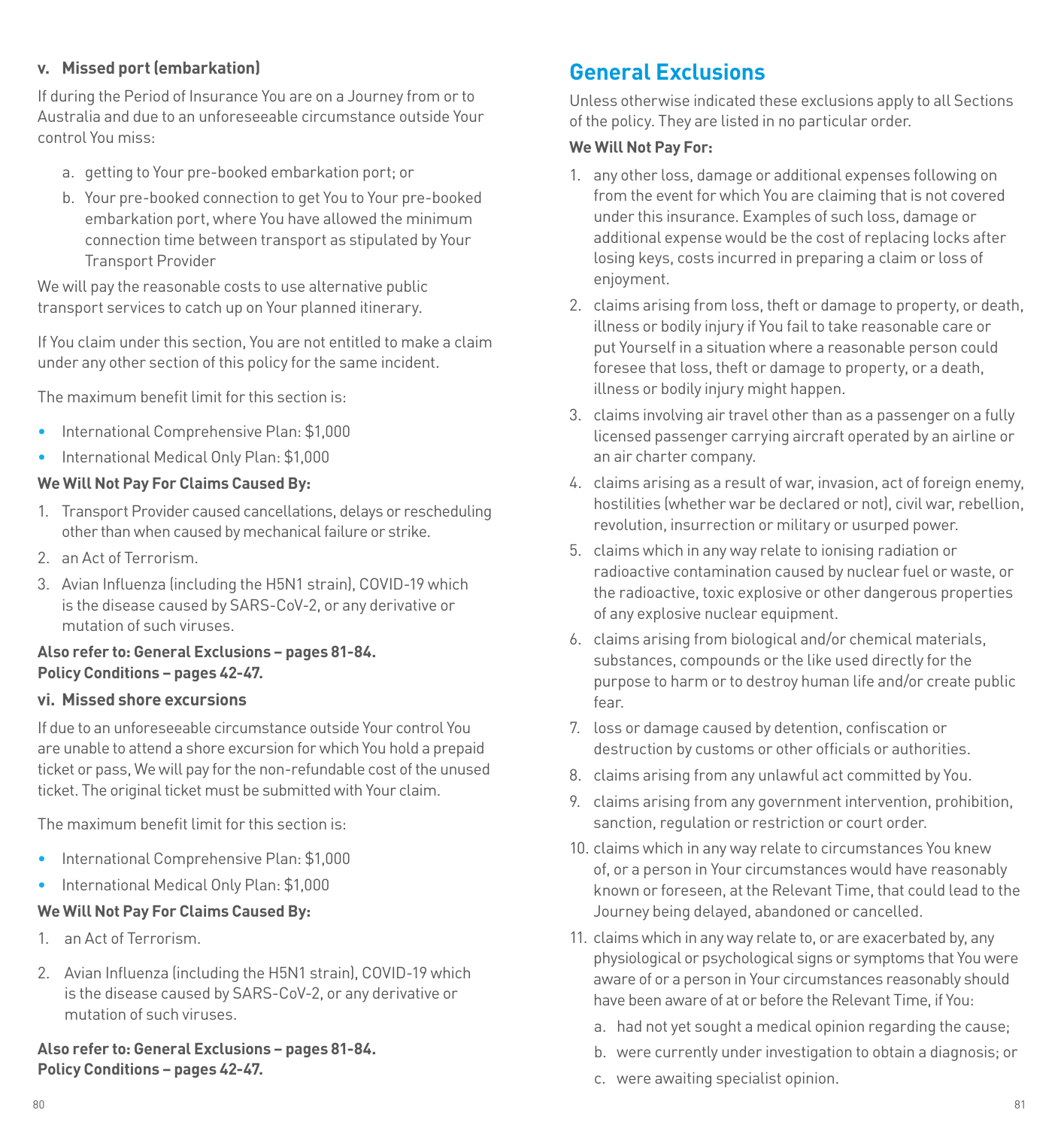- 12. claims arising from travel booked or undertaken by You:
	- a. even though You knew, or a reasonable person in Your circumstances would know, You were unfit to travel, whether or not You had sought medical advice;
	- b. against the advice of a medical practitioner;
	- c. to seek, or obtain, medical or dental advice, treatment or review; or
	- d. to participate in a clinical trial.
- 13. claims which in any way relate to, or are exacerbated by, any Existing Medical Condition You or Your travelling companion has.
- 14. claims arising from pregnancy of You or any other person if You are aware of the pregnancy at the Relevant Time and:
	- a. where complications of this pregnancy or any previous pregnancy had occurred prior to this time;
	- b. it was a multiple pregnancy e.g. twins or triplets; or
	- c. where the conception was medically assisted e.g. using assisted fertility treatment including hormone therapies or IVF.
- 15. claims arising from:
	- a. pregnancy of You or any other person after the start of the 26th week of pregnancy; or
	- b. pregnancy of You or any other person where the problem arising is not an unexpected serious medical complication.
- 16. claims arising from childbirth or the health of a newborn child whatever the proximate cause of the claim is. This exclusion applies irrespective of the stage of pregnancy at which the child is born.
- 17. claims arising from You having elective medical or dental treatment or surgery, a cosmetic procedure or body modification (e.g. tattoos and piercings) during the Journey, such as any complication, even if Your Existing Medical Condition has been approved by Us.
- 18. claims which in any way relate to Your wilful or self-inflicted injury or illness, suicide or attempted suicide.
- 19. claims which in any way relate to Your:
	- a. chronic use of alcohol;
	- b. substance abuse, drug abuse (whether over the counter, prescription or otherwise); or
	- c. ingestion of any non-prescription drug or substance (e.g. marijuana, ecstasy, heroin).
- 20. claims involving, arising from or related to Your impairment due to You drinking too much alcohol:
	- a. which is evidenced by the results of a blood test which show that Your blood alcohol concentration level is 0.19% or above. (The level of alcohol in Your blood is called blood alcohol concentration (BAC). As a point of reference, a BAC of 0.19% is almost four times the legal driving BAC limit range in Australia which is currently 0.05%); or
	- b. taking into account the following, where available:
		- i. |the report of a medical practitioner or forensic expert;
		- ii. the witness report of a third party;
		- iii. Your own admission; or
		- iv. the description of events You described to Us or the treating medical professional (e.g. paramedic, nurse, doctor) as documented in their records.
- 21. claims arising from the failure of any travel agent, tour operator, accommodation provider, airline or other carrier, car rental agency or any other travel or tourism services provider to provide services or accommodation due to their Insolvency or the Insolvency of any person, company or organisation they deal with.
- <span id="page-41-0"></span>22. claims involving You travelling (during the Journey) in International Waters in a private sailing vessel or a privately registered vessel.
- 23. claims involving participation by You or Your travelling companion (during the Journey) in hunting; racing (other than on foot); polo playing; hang gliding; off-piste snow skiing or snowboarding; rodeo riding; BASE jumping; motocross; freestyle BMX riding; running with the bulls; sports activities in a Professional capacity; mountaineering or rock climbing using guides, ropes, rock climbing equipment or oxygen; scuba diving unless You hold an Open Water Diving Certificate or are diving with a qualified diving instructor.
- 24. claims involving participation by You (during the Journey) in motorcycling for any purpose.

 See [Motorcycle/Moped riding on page 17](#page-8-1) for details of optional cover available to purchase and the terms that apply.

25. claims involving participation by You (during the Journey) in On-Piste snow skiing, On-Piste snowboarding or snowmobiling.

 See [Snow skiing, snowboarding and snowmobiling on](#page-8-0)  [page](#page-8-0) 17 for details of optional cover available to purchase and the terms that apply.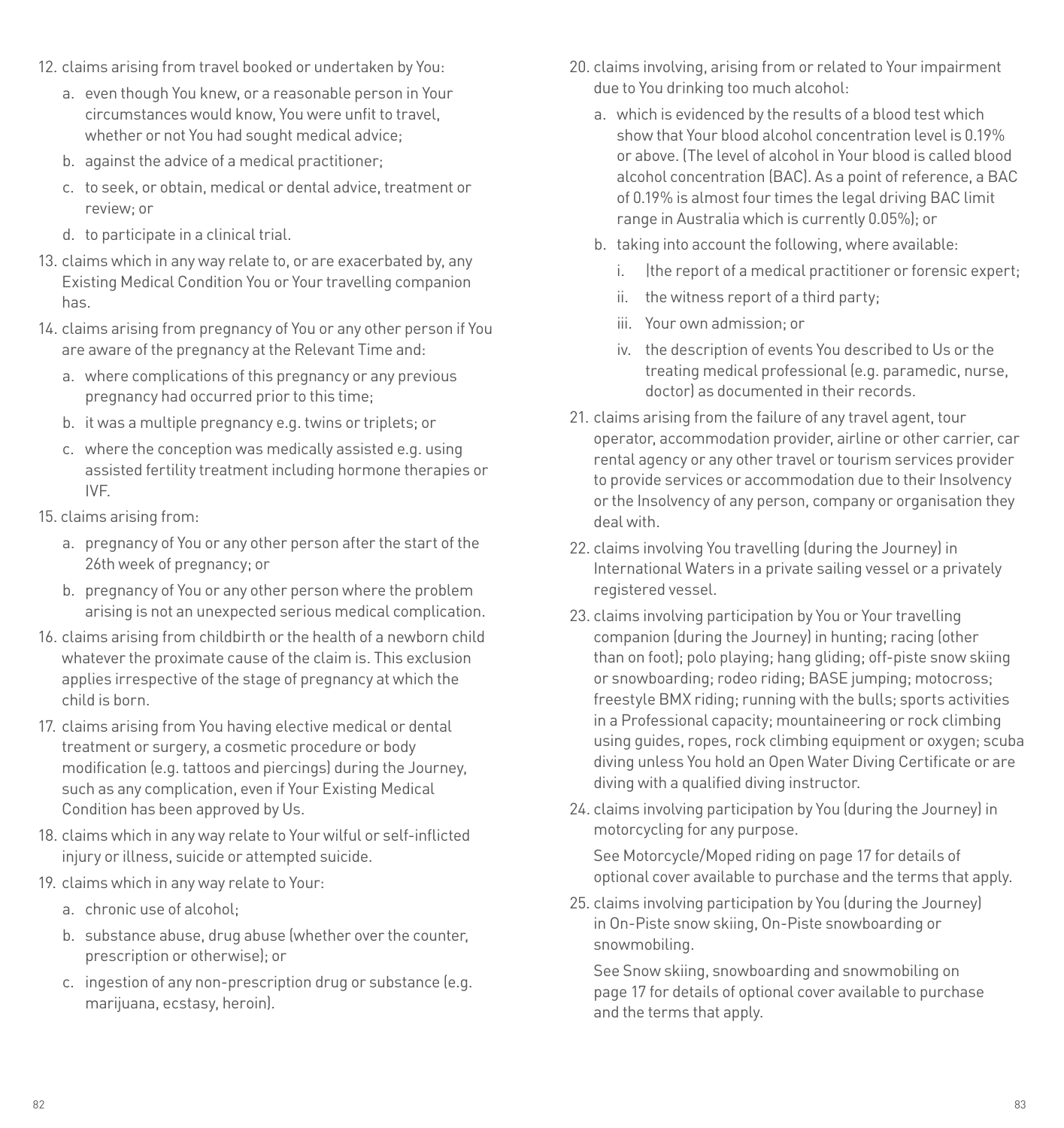26. claims which in any way relate to Your multi-night cruise, any multi-night cruise travel or that arise while on a multi-night cruise unless the Cruise Cover is purchased as required. If not required, as stated on page [10](#page-5-0), this exclusion will not apply.

 See Cruise Cover page [10](#page-5-0) for details of cover available to purchase and the terms that apply.

- 27. any benefit, or provide cover, if the provision of a payment, benefit or cover would result in Us contravening the Health Insurance Act 1973 (Cth), the Private Health Insurance Act 2007 (Cth) or the National Health Act 1953 (Cth) or any applicable legislation (whether in Australia or not) or where We do not have the necessary licenses or authority to provide such cover.
- 28. any costs or expenses incurred if a government or public health authority mandatory quarantine or isolation order is imposed on You related to cross area, border, region or territory travel. This exclusion only applies to COVID-19 and applies regardless of You being diagnosed with COVID-19 or being directed by a local public health authority into a period of quarantine because they have classified You as having close contact with a person diagnosed with COVID-19.
- 29. claims arising from or caused by COVID-19, unless cover is extended as stated in SECTION 18: COVID-19 benefits and Additional cruise benefits i. On-board medical and dental cover and ii. Ship to shore medical cover.
- <span id="page-42-5"></span>30. claims for costs or expenses incurred outside the Period of Insurance. This exclusion does not apply to benefit Sections SECTION 5: Luggage and Personal Effects, SECTION 6: Travel Documents, Credit Card and Traveller's Cheques, SECTION 9: Rental Car Insurance Excess, SECTION 12: Resumption of Journey and SECTION 17: Personal Liability.

## <span id="page-42-0"></span>General Information

## <span id="page-42-1"></span>**The Financial Claims Scheme**

If the insurer becomes insolvent, You may be entitled to payment under the Financial Claims Scheme (FCS). Access to the FCS is subject to eligibility criteria.

Please visit www.fcs.gov.au for information.

## <span id="page-42-2"></span>**Additional policy information**

The insurance We offer You is set out in the PDS and Policy Wording. It is important that You are aware of the:

- limits on the cover provided and the amounts We will pay You (including any excess that applies);
- 'Words With Special Meaning' found in the Policy Wording on pages [37](#page-18-2)[-41;](#page-20-0)
- maximum benefit limits shown in the 'Table of benefits' on pages [6-](#page-3-0)9; and
- Policy Conditions and General Exclusions found in the Policy Wording on pages [42](#page-21-0)[-84](#page-42-5).

## <span id="page-42-3"></span>**Changes of terms and conditions**

From time to time and where permitted by law, We may change parts of the Combined FSG/PDS. We will issue You with a new Combined FSG/PDS or a Supplementary FSG or PDS or other compliant document to update the relevant information except in limited cases.

Any updates which are not materially adverse to You from the view of a reasonable person deciding whether to buy this insurance, may be found on **www.travelinsurancepartners.com.au/ medibank**. You can obtain a paper copy of any updated information without charge by calling **1300 362 544**.

## <span id="page-42-4"></span>**General Insurance Code of Practice**

We are a signatory to the General Insurance Code of Practice (the Code) and support the Code.

The objectives of the Code are:

- to commit Us to high standards of service;
- to promote better, more informed relations between Us and You;
- to maintain and promote trust and confidence in the general insurance industry;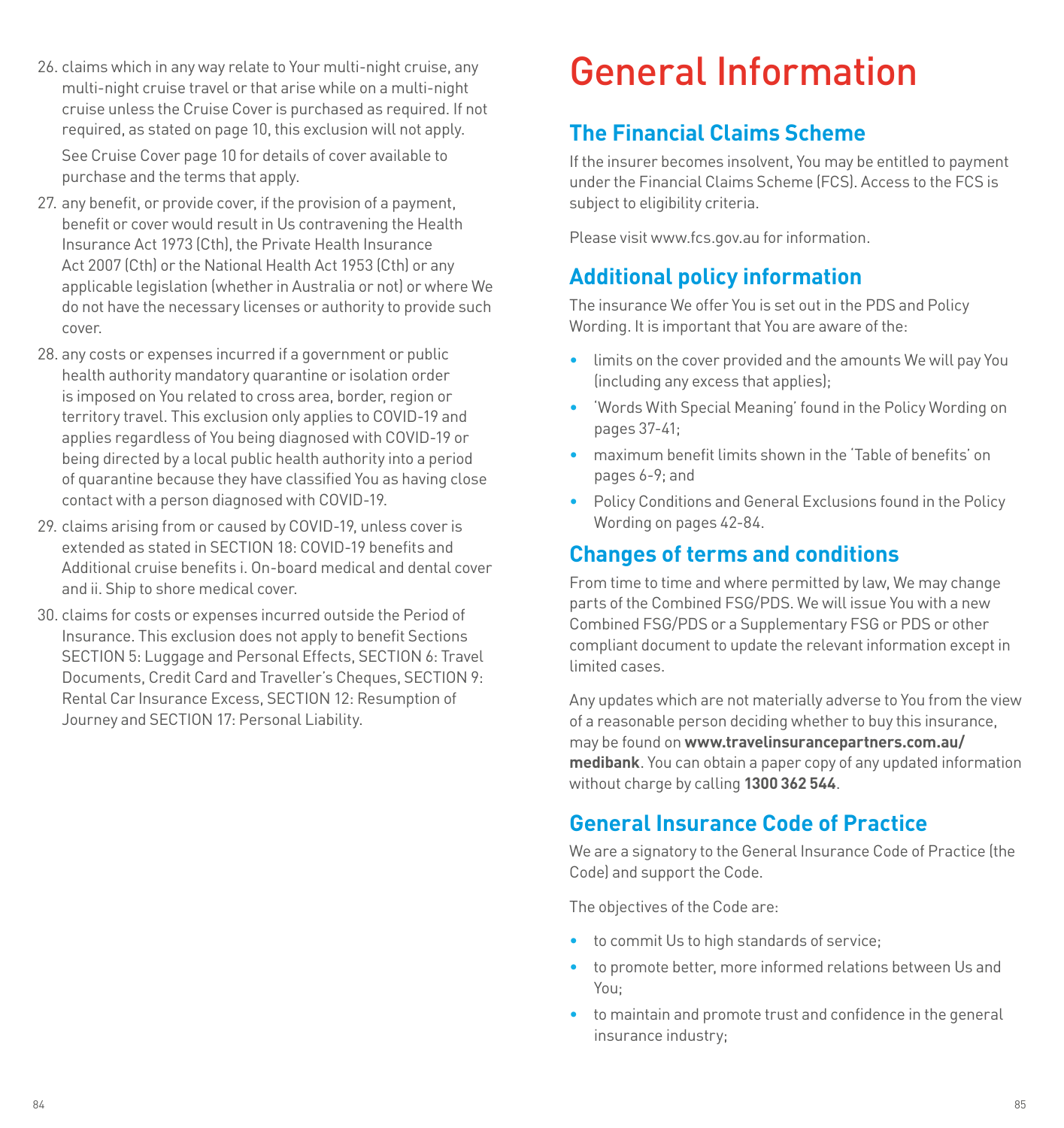- to provide fair and effective mechanisms for the resolution of complaints and disputes You make about Us; and
- to promote continuous improvement of the general insurance industry through education and training.

The Code Governance Committee is an independent body that monitors and enforces insurers compliance with the Code.

Further information about the Code or the Code Governance Committee and Your rights under it is available at [insurancecouncil.com.au/cop/](https://insurancecouncil.com.au/cop/) or by contacting us.

## <span id="page-43-0"></span>**Cancelling Your policy and refunds**

If You cancel Your policy within a cooling-off period of 21 days after You are issued Your Certificate of Insurance, You will be given a full refund of the premium You paid, provided You have not started Your Journey or You do not want to make a claim.

After this period You can still cancel Your policy. You may be entitled to a partial refund of the premium (less any nonrefundable government charges and taxes that We have paid and are not recoverable). You are not entitled to a refund if You have started Your Journey, You want to make a claim, or exercise any other right under Your cover.

To cancel Your cover please call 1300 362 544 or email medibank@travelinsurancepartners.com.au.

### <span id="page-43-1"></span>**Your privacy**

#### **Medibank Private, Travel Insurance Partners and Your personal information**

In this Privacy Notice the use of "we", "our" or "us" means Medibank Private, Travel Insurance Partners (TIP) and the insurer, unless specified otherwise.

#### **Why Your personal information is collected**

We collect Your personal information (including sensitive information) for the purposes of:

- identifying You and conducting necessary checks;
- determining what services or products we can provide to You and/or others;
- issuing, managing and administering services and products provided to You and/or others including claims investigation, handling and payment; and
- improving services and products e.g. training and development of representatives, product and service research, data analysis and business strategy development.

From time to time, Medibank Private or another Medibank Group Company may contact You to market products and services and to keep You informed of special offers from Medibank Group Companies and third parties, including by direct mail, SMS and MMS messages, by phone and email.

#### **How Your personal information is collected**

We may collect Your personal information through websites from data You, or Your travel consultant or representative, input directly or through cookies and other web analytic tools, via email, by fax, by telephone or in writing.

We collect personal information directly from You unless:

- You have consented to collection from someone else;
- it is unreasonable or impracticable for us to do so; or
- the law permits us to collect from someone else.

We also collect additional personal information from other third parties to provide You with our services and products.

If You provide personal information to us about another person You must only do so with their consent and agree to make them aware of this Privacy Notice.

#### **Who we disclose Your personal information to**

We may disclose Your personal information to other parties and service providers for the purposes noted above.

The other parties and service providers include:

- insurers and reinsurers:
- medical providers, travel providers and Your travel consultant;
- our lawyers and other professional advisors;
- our related companies and other representatives or contractors who we have hired to provide services or to monitor the services provided by us or our agents, our products or operations; and/or
- other parties we may be able to claim or recover against or other parties where permitted or required by law.

Additional parties and service providers are detailed in the Medibank Privacy Policy, Travel Insurance Partners' Privacy Policy and the insurer's Privacy Statement. The contractual arrangements that we have in place with these parties and service providers generally include an obligation for them to comply with Australian privacy laws.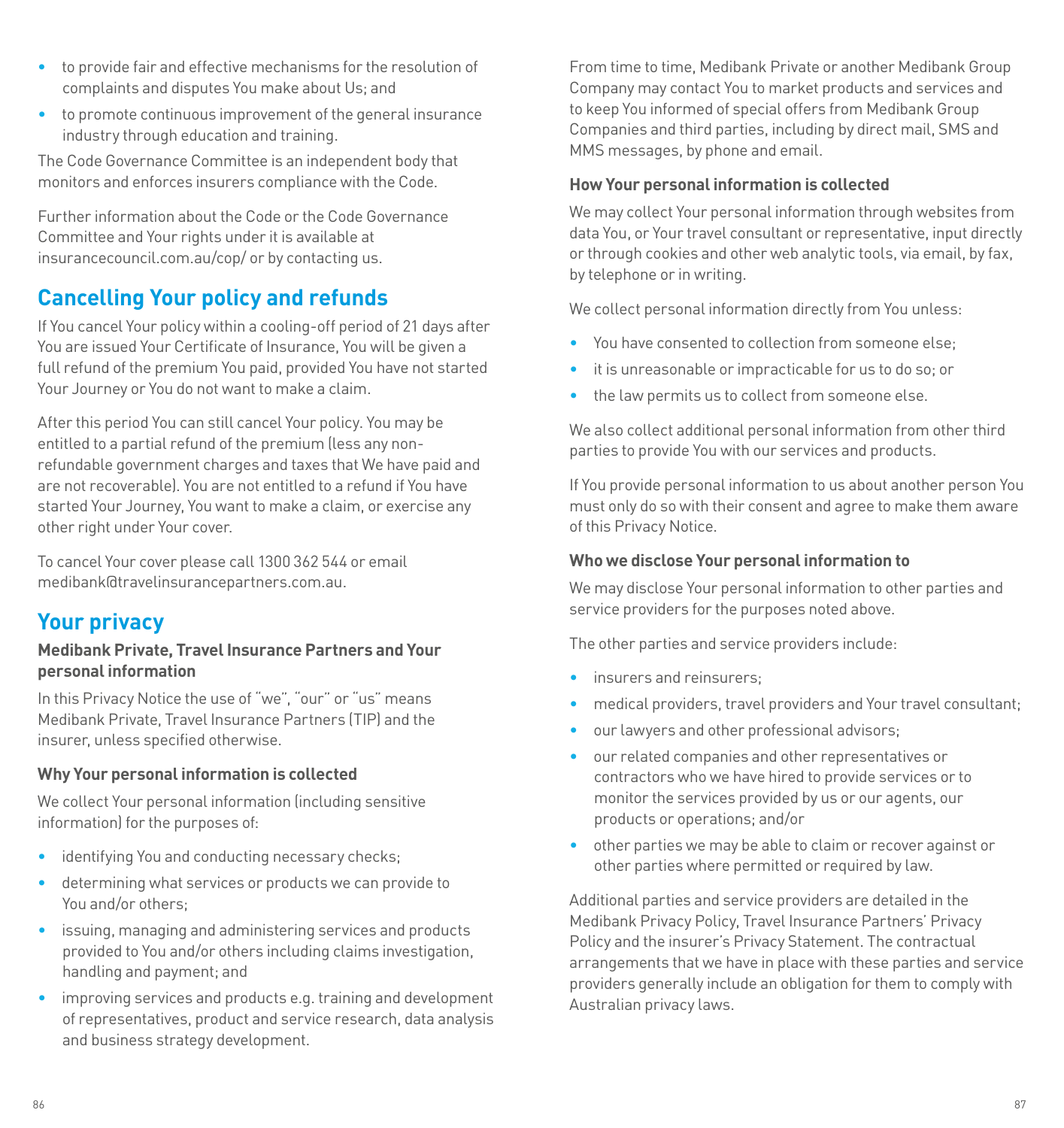We may need to disclose personal information about You to other parties and service providers, some of whom may be located in overseas countries. Who they are may change from time to time. Generally these recipients will be located in the overseas countries You travelled to over the duration of Your policy and Your claim. These recipients would usually be service providers, such as medical providers, providers of travel related services, investigators, assessors and facilitators or our related entities that carry out services on our behalf in relation to Your policy and Your claim. Further details of these types of recipients are set out in the Medibank Privacy Policy, Travel Insurance Partners' Privacy Policy and the insurer's Privacy Statement. We may not always be able to take reasonable steps to ensure that these recipients comply with the Privacy Act. Some of the countries where these recipients are based may not offer the same protection or obligations that are offered by the Act in Australia. By acquiring the services and products from us You agree that You may not be able to seek redress under the Act, or from us and/or from the recipients in overseas countries, or to the extent permitted by law.

You and any other traveller included on the policy consent to these uses and disclosures unless You tell Travel Insurance Partners.

#### **Your choices**

If You choose not to provide Your personal information and/or choose not to consent and/or withdraw Your consent to the use and disclosure of Your personal information set out in this Privacy Notice at any stage, we may not be able to provide our services or products or manage and administer services and products to You and/or others.

If You wish to withdraw Your consent including for things such as Your travel consultant or representative receiving personal information about Your policy and coverage, please contact Travel Insurance Partners **1300 362 544**.

You can choose not to receive promotions and offers from Medibank Private by calling **132 331** or visiting a Medibank store.

#### **More information**

For more information about how Your personal information is collected, used or disclosed, how to access or seek correction to Your personal information or how to make a complaint and how such a complaint will be handled, please contact us or refer to the relevant website.

#### **Group Privacy Officer**

Medibank Private Limited mail: GPO Box 9999 (Your Capital City) email: privacy@medibank.com.au

#### **Travel Insurance Partners Privacy Officer**

Travel Insurance Partners Pty Limited mail: **PO Box 168, North Sydney NSW 2059 Australia** email: **privacy.officer@travelinsurancepartners.com.au** call: **1300 362 544** website: **www.travelinsurancepartners.com.au**

#### **ZAIL Privacy Officer**

Zurich Australian Insurance Limited mail: **PO Box 677, North Sydney NSW 2059** email: **privacy.officer@zurich.com.au** call: **132 687**

website: **www.zurich.com.au/important-information/privacy**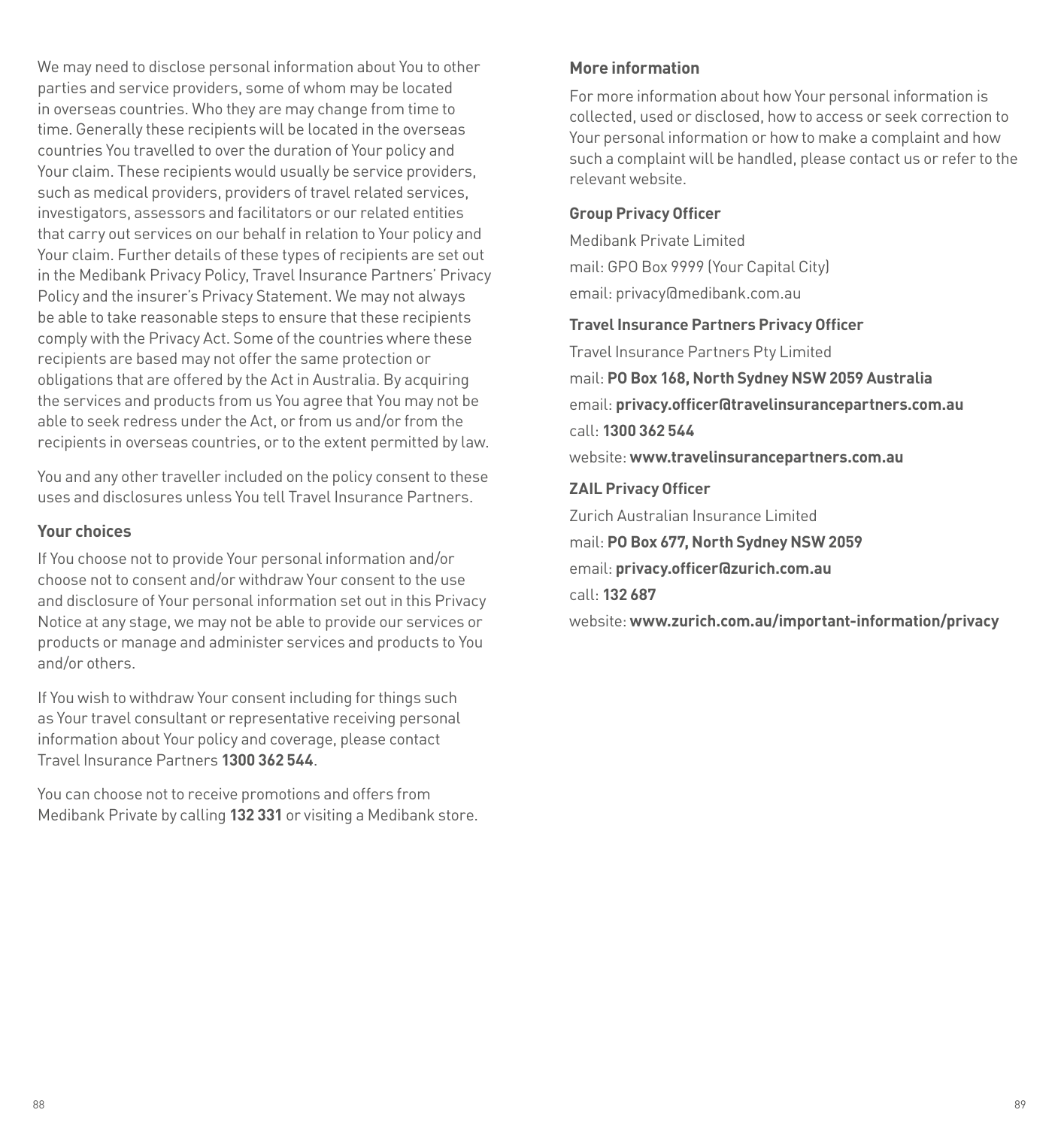## <span id="page-45-0"></span>**Complaints and disputes resolution process**

We and Travel Insurance Partners are committed to resolving any complaint or dispute fairly.

If You have a complaint about an insurance product We issued or the service You have received (from us or one of our representatives), please contact us. We will put You in contact with someone who can help to resolve the complaint. You can talk over the phone, email or write:

- Call **1300 362 544**
- Write to the Customer Relations Manager
- Mail: Travel Insurance Partners PO Box 168, North Sydney NSW 2060

#### Email:

medibank-customer-relations@travelinsurancepartners.com.au

We will acknowledge receipt of Your complaint within 24 hours or as soon as practicable.

If You are not satisfied with our initial response, You may use our Internal Dispute Resolution process. To obtain a copy of our procedures, please contact us.

We expect that our internal dispute resolution process will deal fairly and promptly with Your complaint, however, You may take Your complaint to the Australian Financial Complaints Authority (AFCA) at any time.

AFCA is an independent dispute resolution scheme. We are a member of this scheme and We agree to be bound by its determinations about a dispute. AFCA provides fair and independent financial services complaint resolution that is free to You.

Their contact details are:

- Australian Financial Complaints Authority
- Call: 1800 931 678 (free call)
- Email: info@afca.org.au
- Mail: The Australian Financial Complaints Authority GPO Box 3, Melbourne VIC 3001

#### Website: afca.org.au

If Your complaint or dispute falls outside the AFCA rules, You can seek independent legal advice or access any other external dispute resolution options that may be available to You.

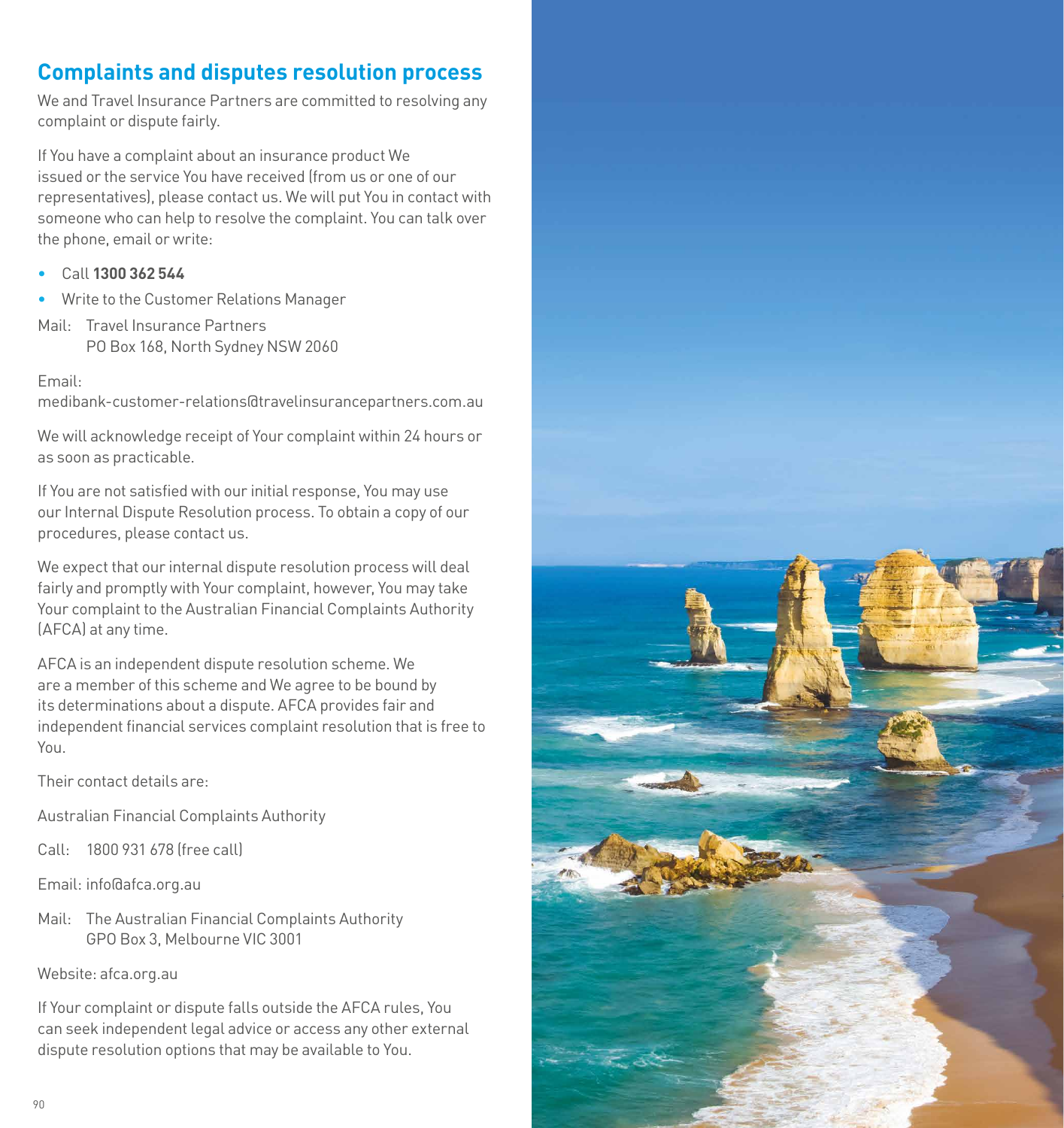## <span id="page-46-0"></span>Financial Services Guide

The FSG contains information about how Travel Insurance Partners Pty Limited (Travel Insurance Partners) ABN 73 144 049 230, AFSL 360138 and the business that arranges the policy, Medibank Private Limited (Medibank) ABN 47 080 890 259 AR 286089 (the Agent) are paid and how any complaints are handled.

#### **What financial services are provided?**

Travel Insurance Partners holds an Australian Financial Services License that allows both Travel Insurance Partners and the Agent to provide You with general financial product advice about this travel insurance product and to issue this product to You. Travel Insurance Partners is responsible for the provision of these services. The Agent is an authorised representative of Travel Insurance Partners.

The Agent acts on behalf of Travel Insurance Partners and Zurich Australian Insurance Limited (the insurer), the issuer of this product. Travel Insurance Partners acts under a binder authority from the insurer. This means that Travel Insurance Partners (and the Agent acting on Travel Insurance Partners' behalf), can arrange these policies. Travel Insurance Partners and the Agent, act for the insurer when providing these services. You can find full details of Travel Insurance Partners and the insurer on page [33](#page-16-2)  of the PDS.

Neither Travel Insurance Partners nor the Agent are authorised to give You personal advice in relation to travel insurance. Any advice given to You about travel insurance will be of a general nature only and will not take account of Your personal objectives, financial situation or needs. You need to determine whether this product meets Your travel needs.

#### **How are we paid?**

#### **Travel Insurance Partners**

Travel Insurance Partners is paid a commission by the insurer when You buy this travel insurance policy. This commission is included in the premium that You pay and is received after You have paid the premium. This commission is a percentage of the premium. Travel Insurance Partners may also receive a share of the profit earned by the insurer if the insurer makes an underwriting profit in accordance with the underwriting targets it has set. This amount is calculated and paid retrospectively only when the insurer exceeds its underwriting targets in a given year.

Travel Insurance Partners employees are paid an annual salary and may be paid a bonus based on business performance.

#### **The Agent**

The Agent's employees may receive salaries, bonuses and/or company dividends in their own business depending on the nature of their employment. Bonuses may be linked to general overall performance, including sales performance and may include all or part of the commission received by the Agent.

The Agent may also receive other financial and non-financial incentives from Travel Insurance Partners for issuing Your insurance policy. Such incentives may be dependent on a number of performance related or other factors and may include, for example, bonus payments, prize pools, sponsorship of training events and conferences, marketing promotions and competitions.

#### **Further Information**

For more information about the remuneration or other benefits received for the financial services provided, please ask the Agent within a reasonable time of receiving this FSG and before You choose to buy this product.

#### **Complaints**

If You have a complaint about the financial services provided by Travel Insurance Partners or the Agent, please contact Travel Insurance Partners on 1300 362 544 and refer to the PDS for details of the complaint resolution process.

#### **What professional indemnity insurance arrangements do we have in place?**

Travel Insurance Partners holds professional indemnity insurance covering errors and mistakes relating to the provision of financial services provided by Travel Insurance Partners, its employees, the Agent and the Agent's employees (even after they cease to be employed). Travel Insurance Partners' policy meets the requirements of the Corporations Act.

#### **Who is responsible for this document?**

The Agent is responsible for providing the FSG in this document. The insurer is responsible for the PDS. Travel Insurance Partners has authorised the distribution of this FSG.

<span id="page-46-1"></span>This Combined FSG and PDS was prepared 23 March 2022.